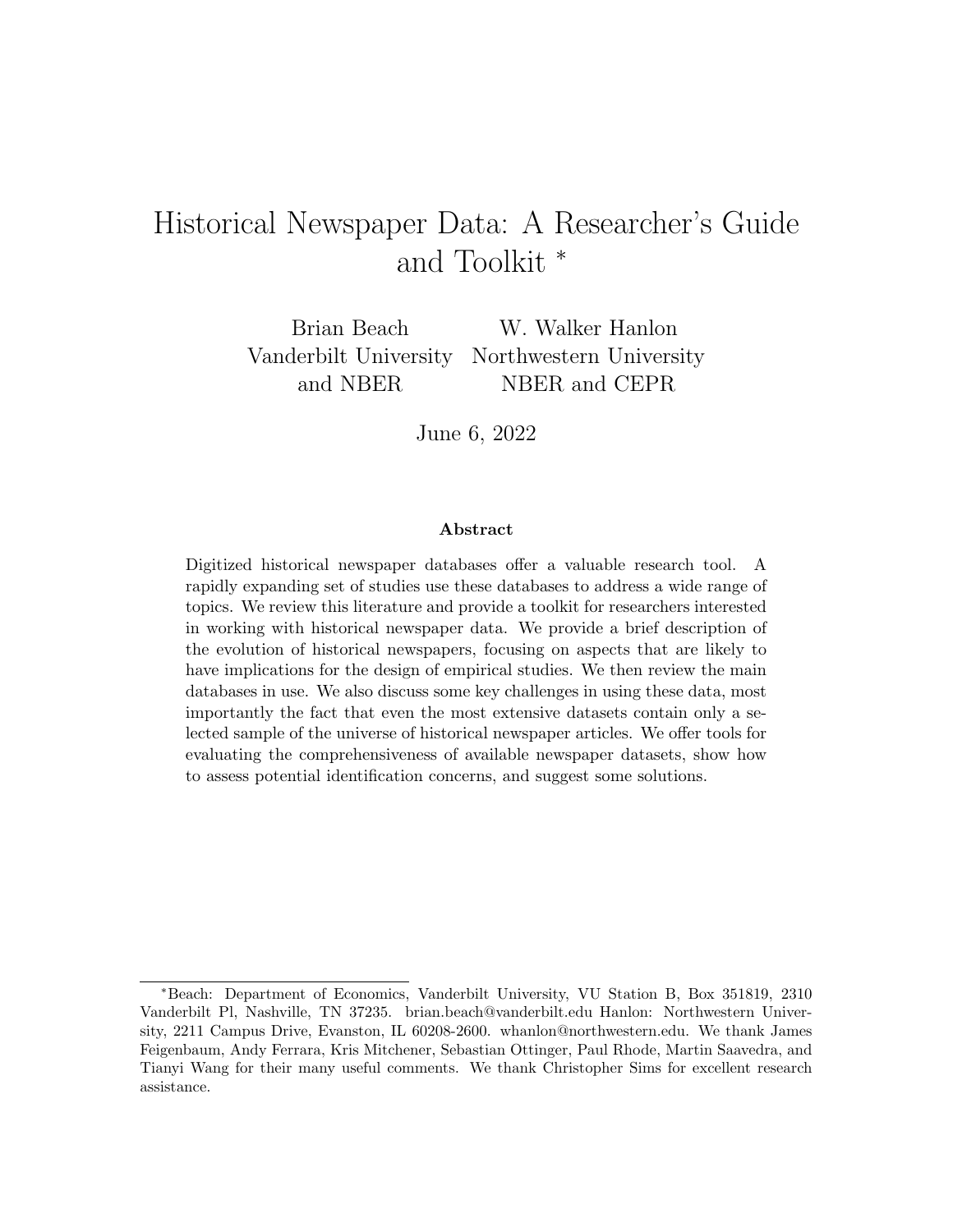### 1 Introduction

The emergence of large-scale digitized and searchable historical newspaper databases has expanded both the tools that economists can employ to study historical settings as well as the set of questions that can be asked. Before this arrival, researchers typically extracted information from microfilm or online archives of specific newspapers. This labor-intensive process meant that a researcher had to know what to search for and where to search. This was still a useful approach, forming the basis of many price series and other studies.<sup>[1](#page-0-0)</sup> But with digitized scans and optical character recognition (OCR) in particular, a researcher can now conduct keyword searches that effectively sift through millions of articles in a matter of seconds. This search innovation, along with large and continuously expanding archives, allows researchers to explore a wide variety of topics and settings, including many that are difficult to approach using other data sources, such as government statistics.

This rich potential is on display in a number of recent papers. To cite just a few examples, searches of digitized large-scale newspaper databases have formed the basis of several new and local measures of racial and ethnic discrimination [\(Bazzi](#page-45-0) et al. , [2021;](#page-45-0) [Fouka,](#page-46-0) [2019;](#page-46-0) [Ferrara & Fishback,](#page-46-1) [Forthcoming\)](#page-46-1) as well as measures of support for the U.S. Civil Rights Movement [\(Kuziemko & Washington,](#page-47-0) [2018;](#page-47-0) [Calderon](#page-45-1) et al. [,](#page-45-1) [Forthcoming\)](#page-45-1). Newspapers also offer a useful source of variation in the salience of news events. Some use variation in reporting of events, such as [Albright](#page-44-0) et al. [\(2021\)](#page-44-0) in their study of the economic consequences of the Tulsa Race Massacre. An

<sup>1</sup>This approach has a long history in economics, particularly among those studying financial and commodity markets. These papers are made possible by reporting of prices in newspapers as well as the existence of specialized periodicals such as  $L\log d$ 's List. One non-financial paper that received a lot of press recently is, [Markel](#page-48-0) *et al.*  $(2007)$ , which uses newspaper archives to supplement other sources to identify both the existence and the impact of non-pharmaceutical interventions on mortality during the 1918 influenza pandemic.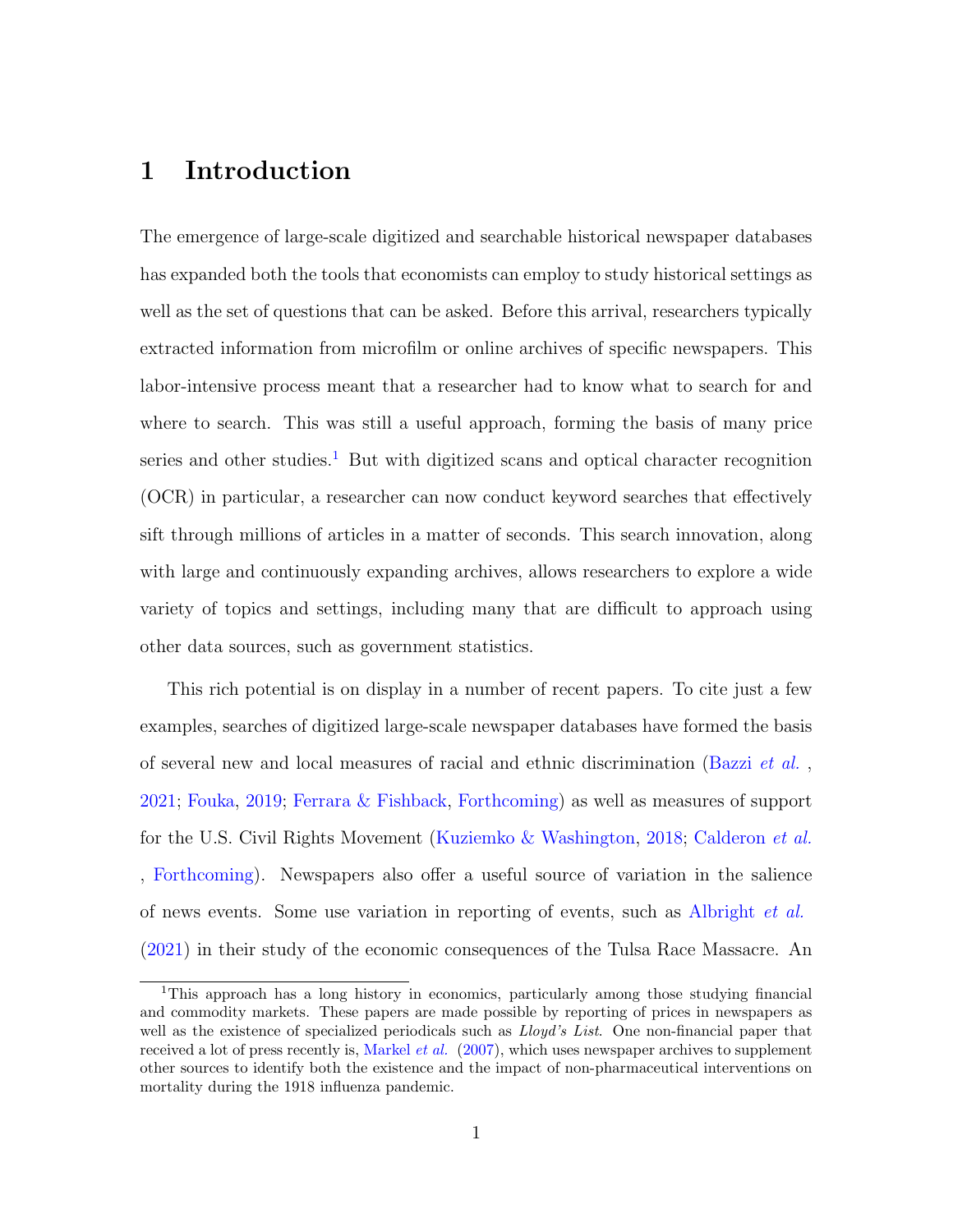alternative approach is offered by [Beach & Hanlon](#page-45-2) [\(Forthcoming\)](#page-45-2), which studies the impact of a prominent trial that promoted family planning by comparing fertility responses in areas where a newspaper opened just before the trial, in time to report on it, to similar areas where newspapers instead opened just after the trial. Newspaper archives have also been used to identify a range of treatments, including school closures during the 1918 influenza pandemic (Ager [et al.](#page-44-1) , [Forthcoming\)](#page-44-1), exposure to racist propaganda [\(Ang,](#page-45-3) [2020;](#page-45-3) [Esposito](#page-46-2) *et al.*, [2021\)](#page-46-2), and technology adoption [\(Caprettini & Voth,](#page-45-4) [2020\)](#page-45-4).

While historical newspapers have enormous potential as a research tool, there are also important challenges that must be faced. This article aims to facilitate the growing use of historical digitized newspapers by providing researchers with tools that allow them to use this data resource more easily and effectively.

Section [2](#page-5-0) provides a brief overview of the historical development of newspapers, with a particular focus on elements that are likely to be relevant for researchers using digitized newspaper databases. Historical newspapers differed in important ways from those that we are familiar with today. Newspapers changed as production technology improved, demand conditions changed, and market structures evolved. Their physical structure and appearance was altered, they changed the mix of news and opinion that they printed, the methods for gathering news improved, the frequency of publication increased, etc. A number of these changes have implications for researchers. We highlight key patterns and issues, while providing citations to literature by media historians that researchers can use to dig deeper into newspaper features from their setting of interest.

In Section [3](#page-12-0) we highlight the wide range of topics where newspaper data can be useful as well as the many different ways that newspaper data are being used.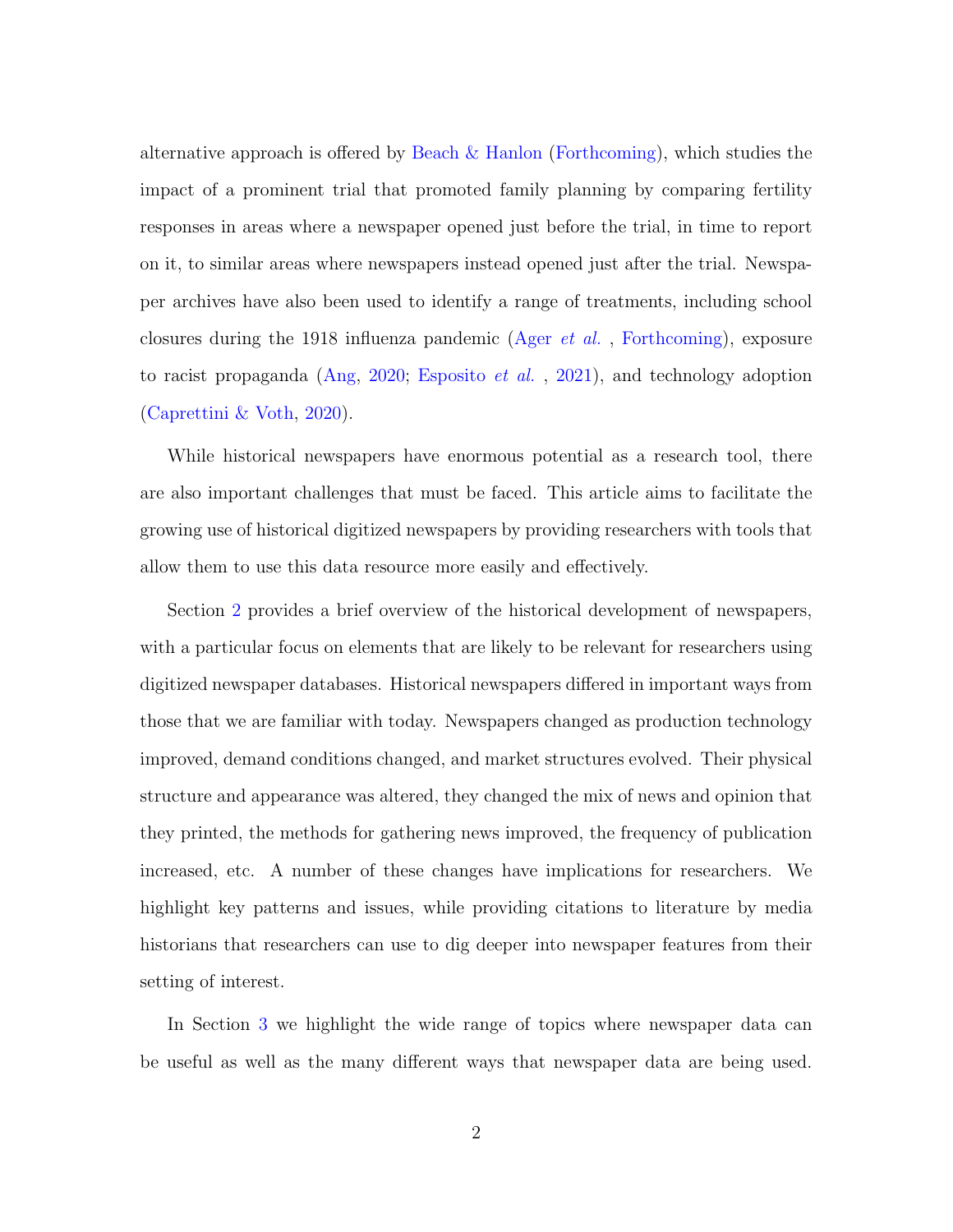Newspapers are used to measure key outcomes of interest, as indicators of treatment, and even as instruments that can improve the precision of other noisy treatment measures. In some studies, newspapers are themselves the outcome of interest, while in others they act as a mechanism through which effects are transmitted. This section aims to provide key references for researchers working in this area, as well as to highlight the many different ways that newspaper data can be used moving forward.

One feature of the existing literature, mainly within the U.S. context, is that studies draw from a diverse set of newspaper databases. In Section [4,](#page-18-0) we review and assess the primary databases used by existing studies and discuss some databases which have not yet been extensively used. We also provide an assessment to help guide researchers to the most extensive database available in any particular context.

To facilitate our assessment of digitized newspaper databases, we also discuss available data from newspaper directories. These directories, typically aimed at connecting advertisers with papers, are available starting in the middle of the nineteenth century, at least for the U.S. and U.K. Directories provide a fairly comprehensive listing of existing newspapers along with other useful information, such as their political affiliation, whether they were a general paper or focused on a specific topic such as business, the price and frequency of publication, etc. Directory data have been used by a number of existing studies, such as [Petrova](#page-48-1)  $(2011)$ , [Gentzkow](#page-46-3) *et al.*  $(2011)$ , [Gentzkow](#page-47-1) *et al.* [\(2014a\)](#page-47-1), and Cagé [\(2020\)](#page-45-5). However, only a few studies have used directory data together with digitized historical newspaper archives. We argue that directory data can provide a valuable complement to digitized newspaper data. For example, directory data can be used to assess the comprehensiveness of the different digitized newspaper archives as well as for identifying the characteristics of the papers that predict selection into those archives.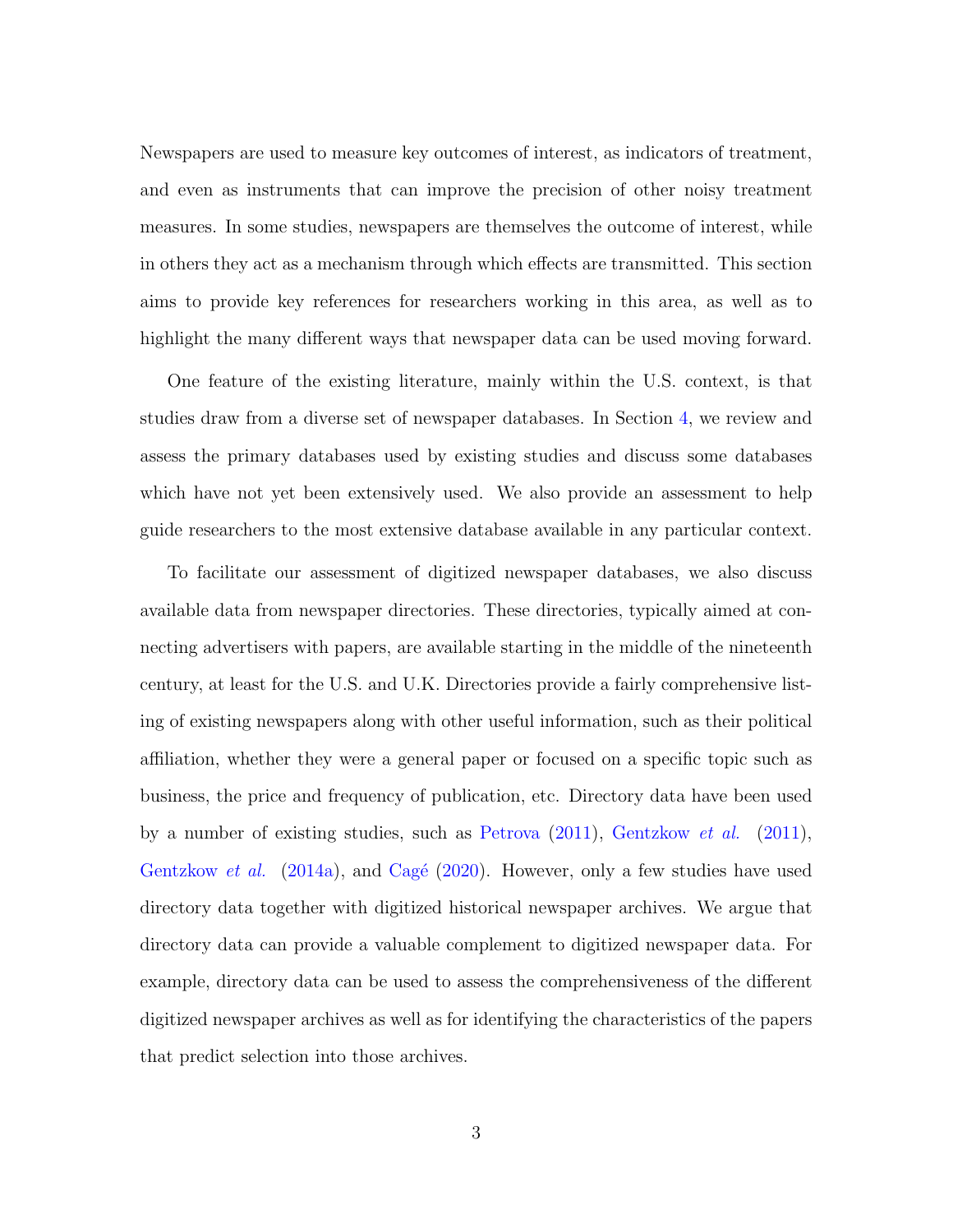To demonstrate the value of using directory data alongside digitized newspaper archives, we have digitized a set of directory data for the U.S. in 1910 and the U.K. in 1895 and matched them to the main newspaper databases used by studies focused on those settings. In both settings, we find that existing newspaper directories cover a fraction of the newspapers present in any given setting. In the U.K. in 1895, for instance, only 30% of provincial newspapers appear at least once in the British Newspaper Archive. The fraction is 47%, if we focus only on daily papers, which tended to be more important, established, and urban. In the U.S., we conduct a similar exercise using the 1910 directory and the most extensive U.S. newspaper database for that period, Newspapers.com, which is the source used by the majority of U.S. studies. Here we see wide variation in coverage rates across states. Newspapers.com holds 69% of all of the papers published in Nebraska, 36% of those in Alabama, but just 8.6% of those in Washington State, and 0.02% in Massachusetts. Coverage is only slightly higher for daily papers.

The implication of these results is that accounting for the selection of papers into existing newspaper datasets is likely to be important. Given this, in Section [5](#page-34-0) we provide several methods to help researchers deal with selection concerns when using historical newspaper data. For example, one simple approach is to divide raw counts of search "hits" by appropriate denominators so that analyses are based on hits relative to the underlying distribution of newspapers. We also discuss how directory data can be used to identify and adjust for selection patterns that may be generating bias. In particular, using the information about each newspaper available in the directories, we can identify dimensions along which the papers available in newspaper archives have been selected and assess whether this selection is likely to be problematic for a particular analysis approach.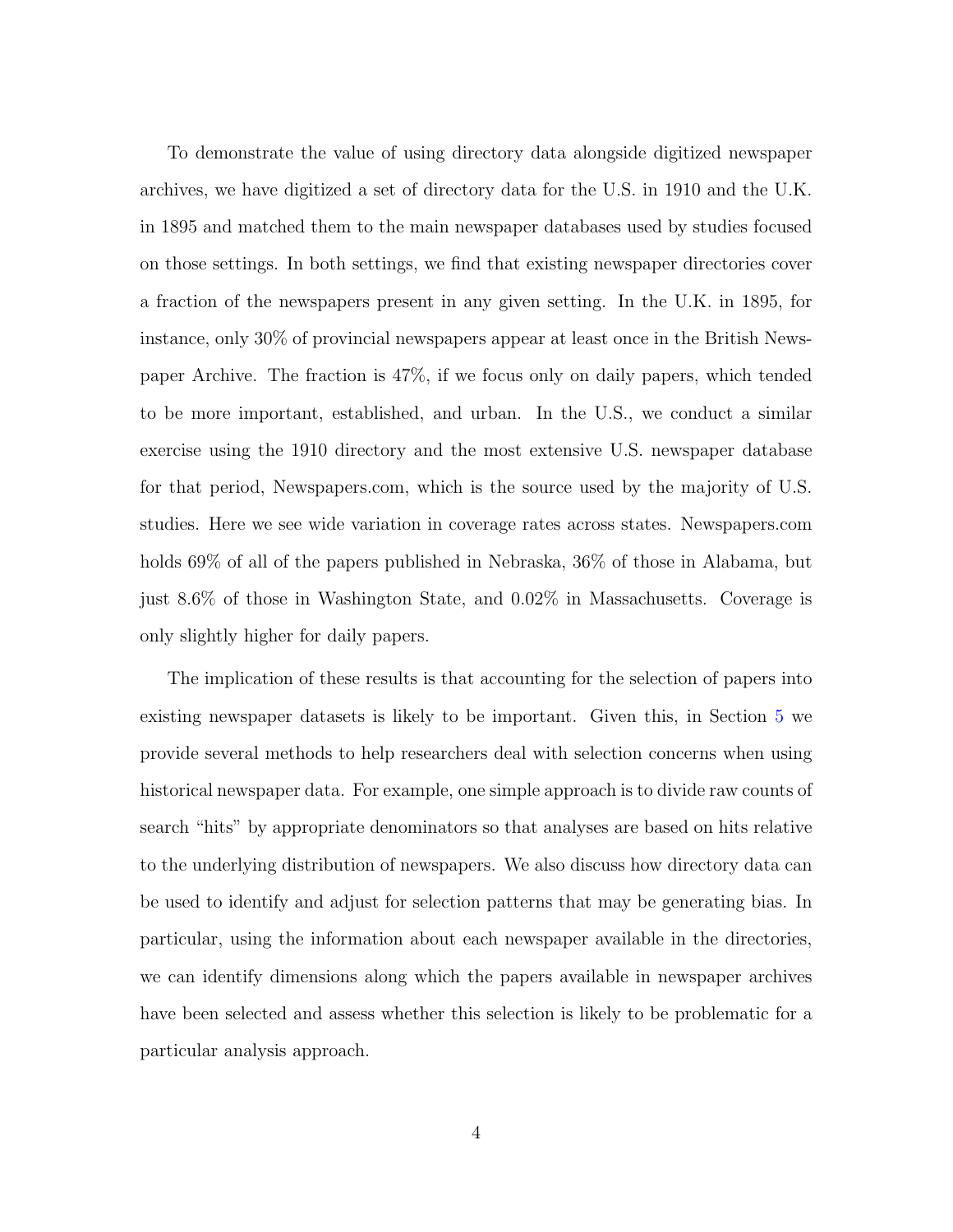Directory data can also allow researchers to implement stronger identification strategies. One example is provided by [Beach & Hanlon](#page-45-2) [\(Forthcoming\)](#page-45-2) where newspapers acted as a treatment mechanism that exposed people to news about an important event, the Bradlaugh-Besant trial of 1877. That paper exploits information in the directories on the location and year of establishment of papers. Using this information, they compare locations where newspapers opened just before the trial, and so helped expose locals to news about the trial, to similar locations where a paper happened to instead open just after the trial.

Together, these elements aim to make digitized historical newspaper data more accessible and usable for economics researchers, while also helping to improve the quality and standardize the practices applied when using these data sets.

## <span id="page-5-0"></span>2 Newspaper Origins and Development

The invention of the movable type printing press by Johannes Gutenberg in the fifteenth century opened up the possibility for printing regular news, but it would take many centuries for the modern newspaper to develop. Over the course of this evolution, newspapers would be influenced primarily by three forces: government regulations, technology development, and economic conditions determining the demand for news and advertising. These factors influenced the physical form of newspapers, the information they contained, sources of revenue, and the overall structure of the newspaper market. Each of these has implications for the information that can be gleaned from digitized newspaper data and the ways in which that information should be analyzed.

Early newspapers emerged from the corantos that began to be published in Conti-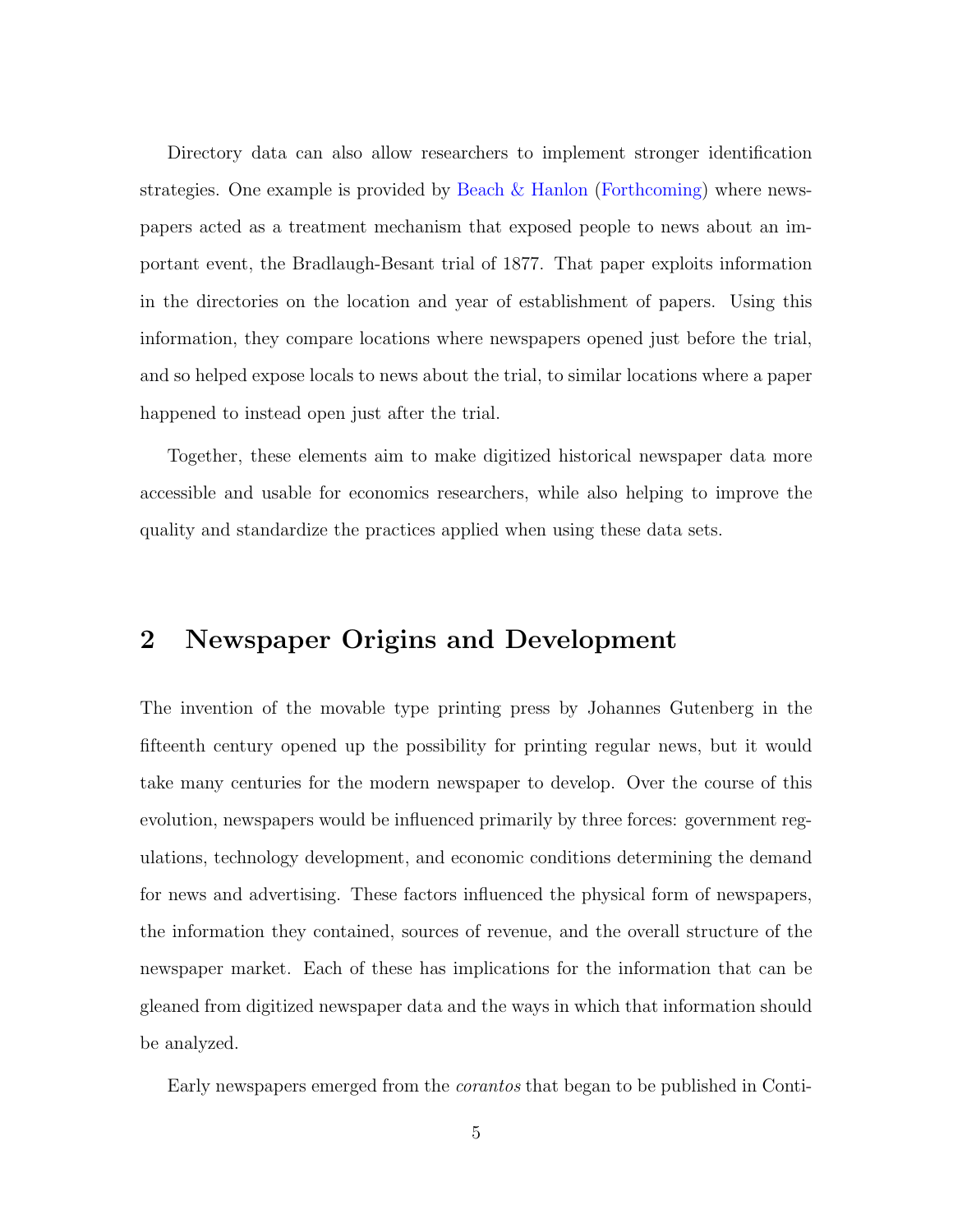nental Europe at the end of the sixteenth century, starting with the Mercurius Gallobeligus published in Cologne in  $1594<sup>2</sup>$  $1594<sup>2</sup>$  $1594<sup>2</sup>$ . These compendiums of recent news, published at various intervals from biannually to weekly, spread throughout Western Europe over the course of the sixteenth century.

The early history of newspapers is often referred to by media historians as the "printer's newspaper" period, because newspapers were produced by printers as just one (often small) part of their business.<sup>[3](#page-0-0)</sup> For much of this period, which stretched into the eighteenth century, newspapers did not employ a dedicated news-gathering staff. Instead, papers focused heavily on opinion or on news obtained through letters or other sources. Printed material during these early years remained expensive, and so newspapers were confined to wealthy readers. Government support, regulation, and often repression, played a crucial role in determining the behavior of papers in most countries. In Britain, for example, the government of Sir Robert Walpole (1721-1742) spent thousands of pounds from the Treasury setting up newspapers or influencing their content.[4](#page-0-0) This led to papers that were largely mouthpieces for the government or other powerful patrons. Naturally, these features influence the information we can expect to glean from the (relatively rare) set of digitized articles available from this early period.

The eighteenth century saw newspapers undergo important changes. In Britain, the loosening of state control of newspapers following the lapsing of the Licensing Act, in 1695, led to a rapid expansion in the industry. Newspapers continued to receive revenue from the state or other powerful sponsors in exchange for political support, but advertising was growing as a source of revenue. As advertising became more

 $2$ [Williams](#page-49-0) [\(2010\)](#page-49-0), p. 40.

<sup>&</sup>lt;sup>3</sup>[Barnhurst & Nerone](#page-45-6) [\(2001\)](#page-45-6).

 $4$ [Williams](#page-49-0) [\(2010\)](#page-49-0), p. 65.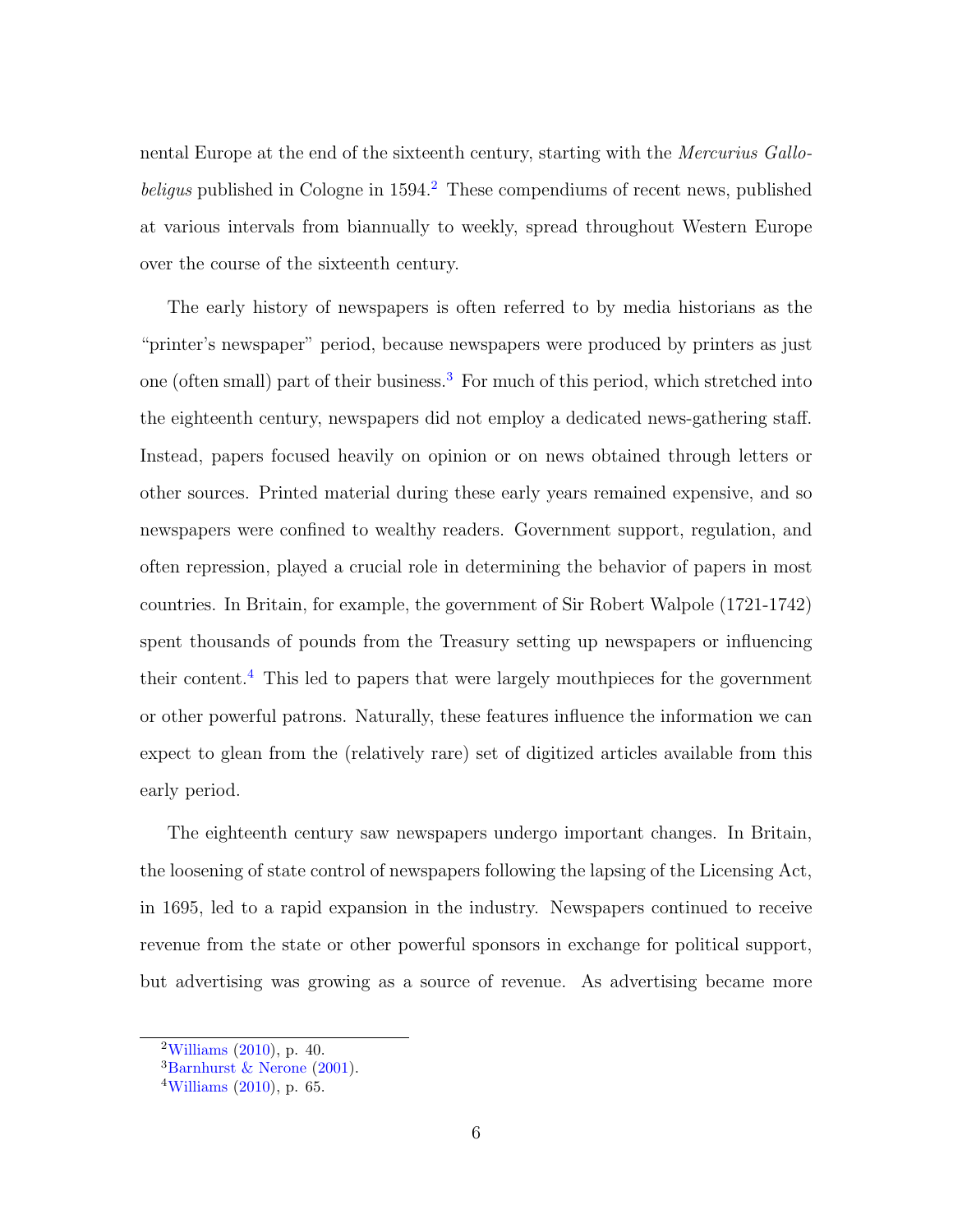important, it allowed newspapers more independence, while also pushing them toward taking more neutral political positions. That was particularly true for provincial papers outside of the larger cities, which operated in markets that were too small to support market segmentation.

This era also saw the emergence of direct reporting, by papers such as Daniel Defoe's Weekly Review, as well as dedicated journalists. However, these remained concentrated in larger cities such as London. In more provincial locations, or the American colonies, busy printers rarely had the time for extensive reporting or editing.

As censorship eased, at least in some countries, governments sought to control the newspaper press by imposing heavy stamp taxes. These affected the format of papers, which sought to convey the maximum amount of information for the minimum tax rate, as well as keeping papers confined to serving wealthier readers. In terms of form, eighteenth-century newspapers remained densely printed with few headlines, a format that would continue through the late nineteenth century.

As the middle of the nineteenth century approach, newspapers began evolving from the era of the "printer's newspaper" to that of the "editor's newspaper." By the middle of the century, powerful editors–people like John Delane at The Times– emerged as independent personalities shaping the content of their papers and managing their growing news-gathering organizations. Technological change played an important role in this shift. The falling cost of paper in the early 19th century, due in part to mechanized papermaking and in part to falling taxes, and technological innovations such as the steam-powered press (1814) and multiple-cylinder stereotype printing  $(1827)$ , reduced the cost of producing newspapers.<sup>[5](#page-0-0)</sup> As costs fell, newspapers were able to expand circulation and increase advertising, in turn allowing newspapers

 $5$ [Williams](#page-49-0) [\(2010\)](#page-49-0), p. 76.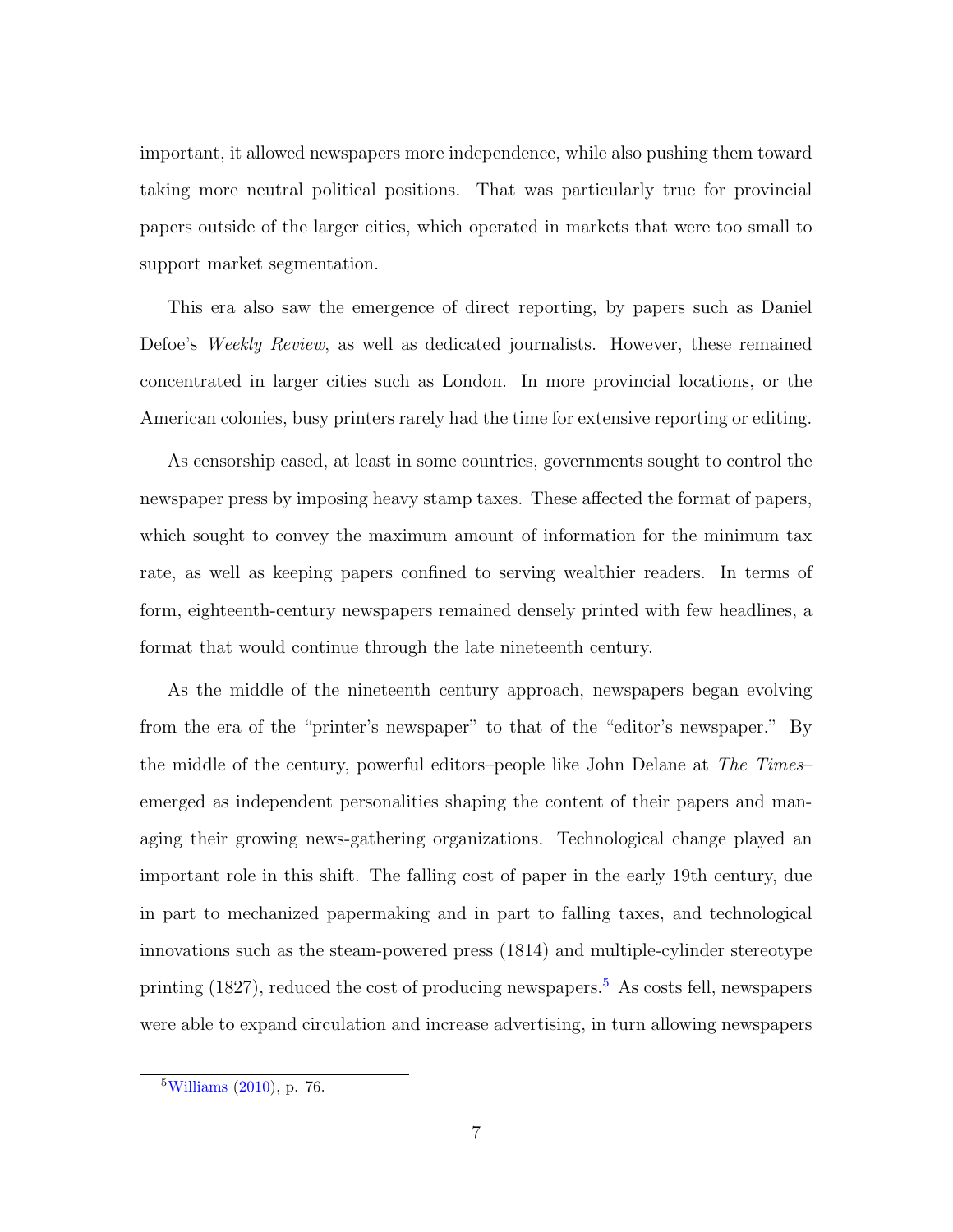to gain independence.

The timing of the emergence of a more independent and "informative press" varied across countries. In the United States, for example, [Gentzkow](#page-46-4) et al. [\(2006\)](#page-46-4) argue that the informative press emerged sometime between 1870 and 1920. As late as 1870, most papers were openly partisan and charged language frequently appeared in print. Among larger cities, independent newspapers only accounted for 26% of circulation in 1870, but by 1920 73% of circulation came from independent newspapers. This change was driven mostly by the entrance of new independent papers as opposed to existing papers abandoning their political affiliations.

While competitiveness is part of the story, declining production costs and increasing population changed the scale of the industry, which also altered publishing incentives. [Petrova](#page-48-1) [\(2011\)](#page-48-1) links the emergence of independent papers specifically to the increasing availability of advertising revenues, which allowed newspapers to survive without the sponsorship of political parties. Expanding revenues also allowed newspapers to undertake more direct reporting. This was facilitated by the development of Isaac Pitman's universal shorthand in the 1840s.

Cheaper newspapers opened up the possibility of serving a broader population of readers, including those in the working class. In Britain, this led to the emergence of an "unstamped" (i.e., illegal) radical press, particularly in the 1830s. These unstamped papers, such as the *Northern Star* of Leeds, had circulations that were as large as, and may have exceeded, more established stamped papers. These new radical papers differed in important ways from the more established variety. For example, advertisers were less interested in speaking to working class readers in the early nineteenth century, who had limited purchasing power, so subscriptions made up an important part of the revenue for these papers. Eventually, the reduction in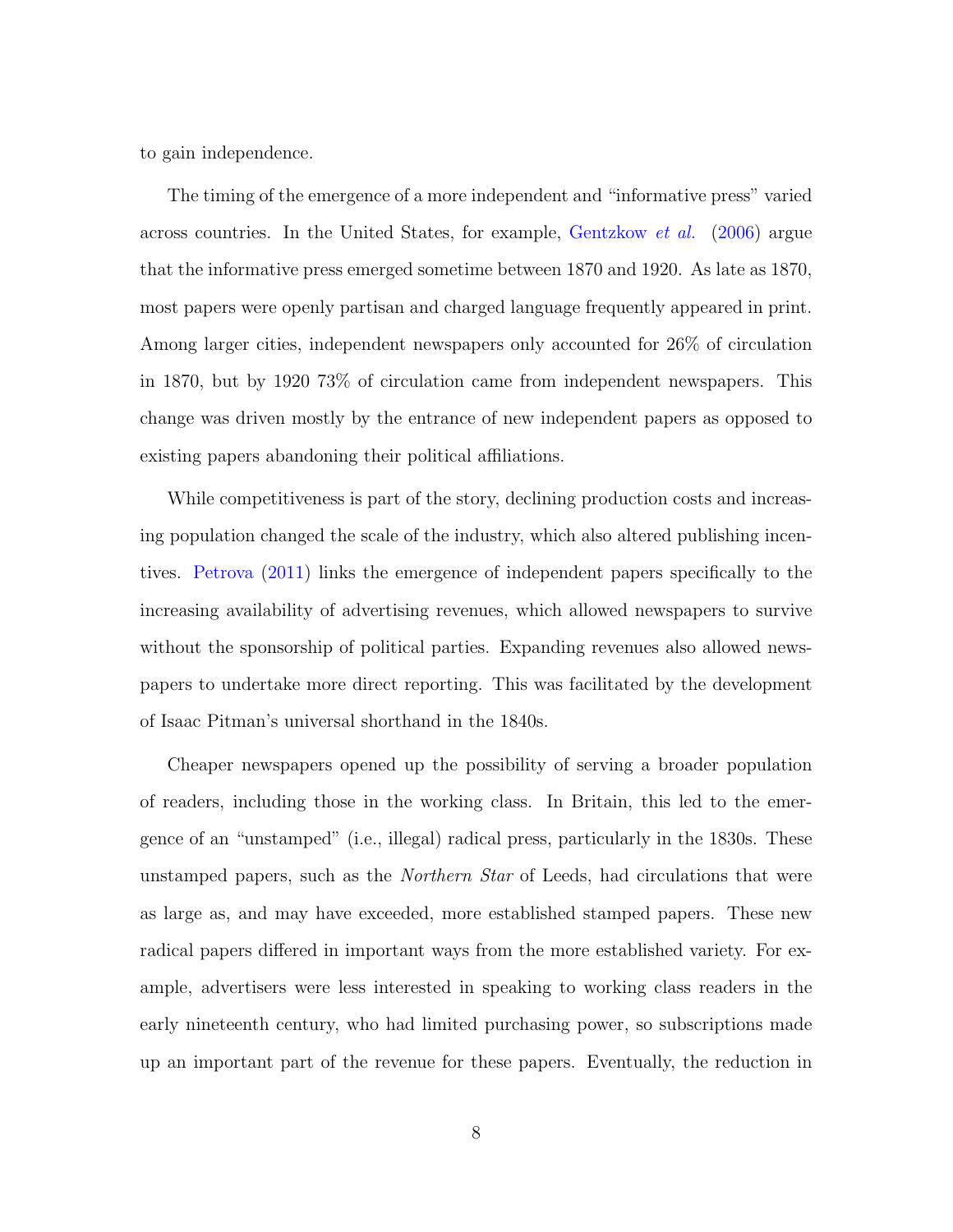stamp taxes in the middle of the nineteenth century pushed the radical papers to become stamped, but the existence of many unstamped radical papers in the first half of the nineteenth century has important implications for researchers working in that period. Being illegal, such papers are less likely to have survived and to have found their way into historical newspaper databases, or onto advertising directories.

One important consequence of the falling cost of producing papers was an increase in daily papers, in place of papers published one, two, or three times a week. Major cities commonly had multiple daily papers by the late nineteenth century, and midsized towns often had one. But in smaller towns and villages the vast majority of papers were published at a lower frequency well into the 20th century. In Britain in 1895, for example, the *Newspaper Press Directory*, which we discuss more later, lists 136 daily papers published outside of London (including those printed 5 or 6 days a week), 1,161 weekly papers, as well as 108 published twice a week and 13 published three times a week. In the 1910 U.S. newspaper directory, we observe 2,376 daily papers and 16,447 published one, two, or three days a week. The implication here is that a study focused on nineteenth century daily papers will overlook the vast majority of newspapers, particularly outside of major cities.

Another major change in the middle of the century was the introduction of telegraphic news. [Wang](#page-49-1) [\(2019\)](#page-49-1) describes how the 1840s expansion of the telegraph in the U.S. altered the content of local newspapers, which began printing more national news. He shows that these changes had important consequences, such as raising political participation. The completion of the Trans-Atlantic telegraph and the Indo-European connection, in the 1860s, likely had a similar effect on coverage of foreign news. During the Crimean War, in the 1850s, reporters such as William Howard Russell of the *Times* provided dispatches from the front through long and detailed letters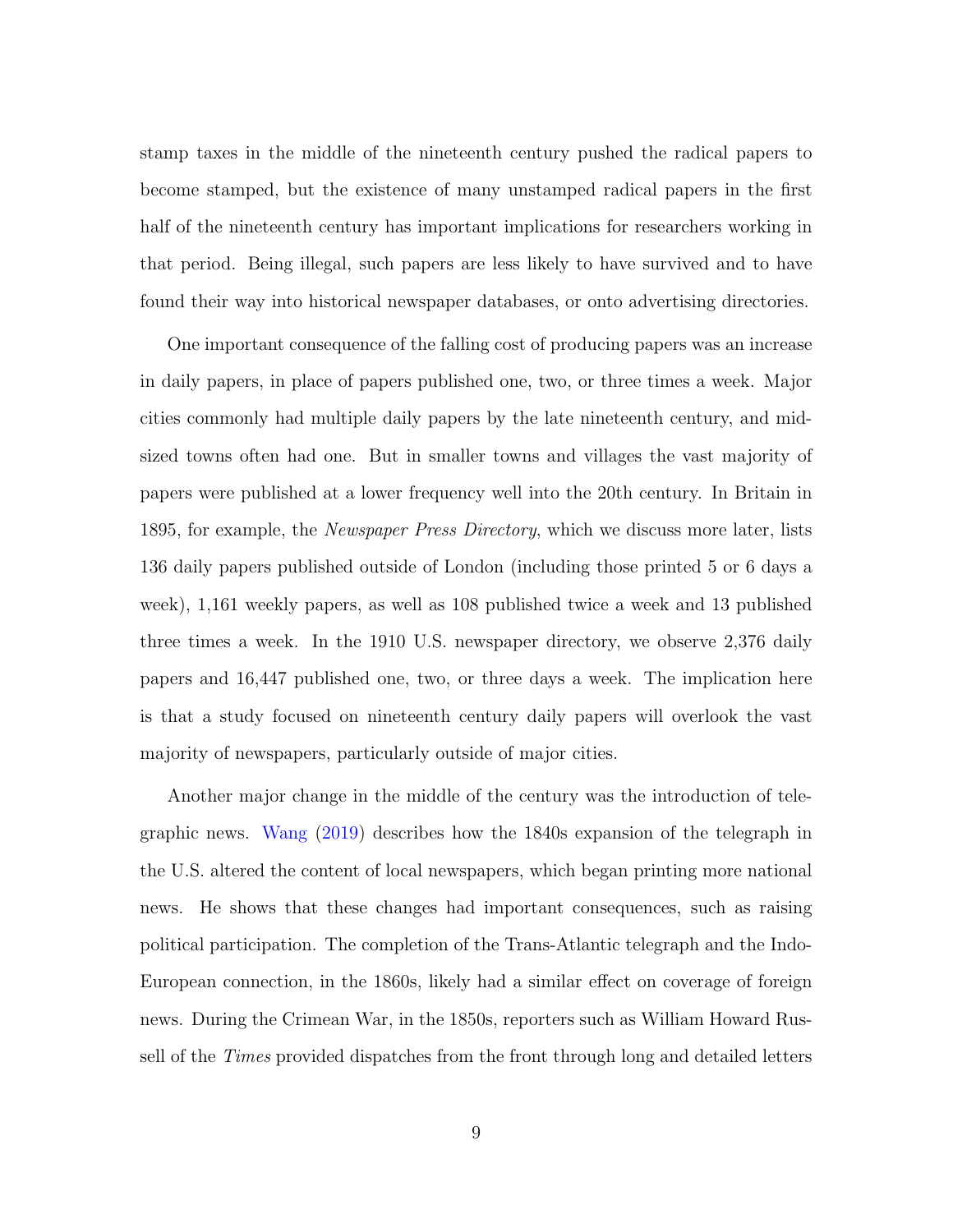that took days or weeks to reach printers in Western Europe.[6](#page-0-0) By the 1870 Franco-Prussian War, the widespread use of the telegraph meant that readers in Britain and the U.S. were able to read in their morning paper about the events of the previous day. Telegraphic news affected both the content and the form of newspapers. National and foreign news became a cornerstone of newspaper content, with circulation surging during major foreign events. The necessarily short nature of telegraphic news meant that it was inevitably published as lists of brief snippets.

The telegraph was also intertwined with the rise of press services, such as Reuters (UK), the Associated Press (US), the Press Association (UK), and United Press (US). These allowed local papers to obtain high-quality national and foreign reporting directly, overcoming their dependence on the major city papers. This ushered in the heyday of local papers in the mid-nineteenth century, though in places like the U.K. local papers also faced rising competition from the major national papers as rapid railroad mail delivery expanded.

The rise of these press associations has potentially important implications for studies using digitized newspaper databases. By providing standardized content used by many papers, the activities of wire services may have a substantial influence on the results obtained from searches of digitized newspaper articles. One has to consider whether obtaining, say, one hundred hits for the same AP article published by many local newspapers should be treated the same way as one hundred independently produced articles. The associations, particularly the Associated Press, also influenced the content of articles, as highlighted recently by [Djourelova](#page-46-5) [\(2021\)](#page-46-5).

The next major step in the evolution of the newspaper industry was the rise of the "publishers paper." This process began in the U.S. with the arrival of commercially

 $6$ [Williams](#page-49-0) [\(2010\)](#page-49-0), p. 114.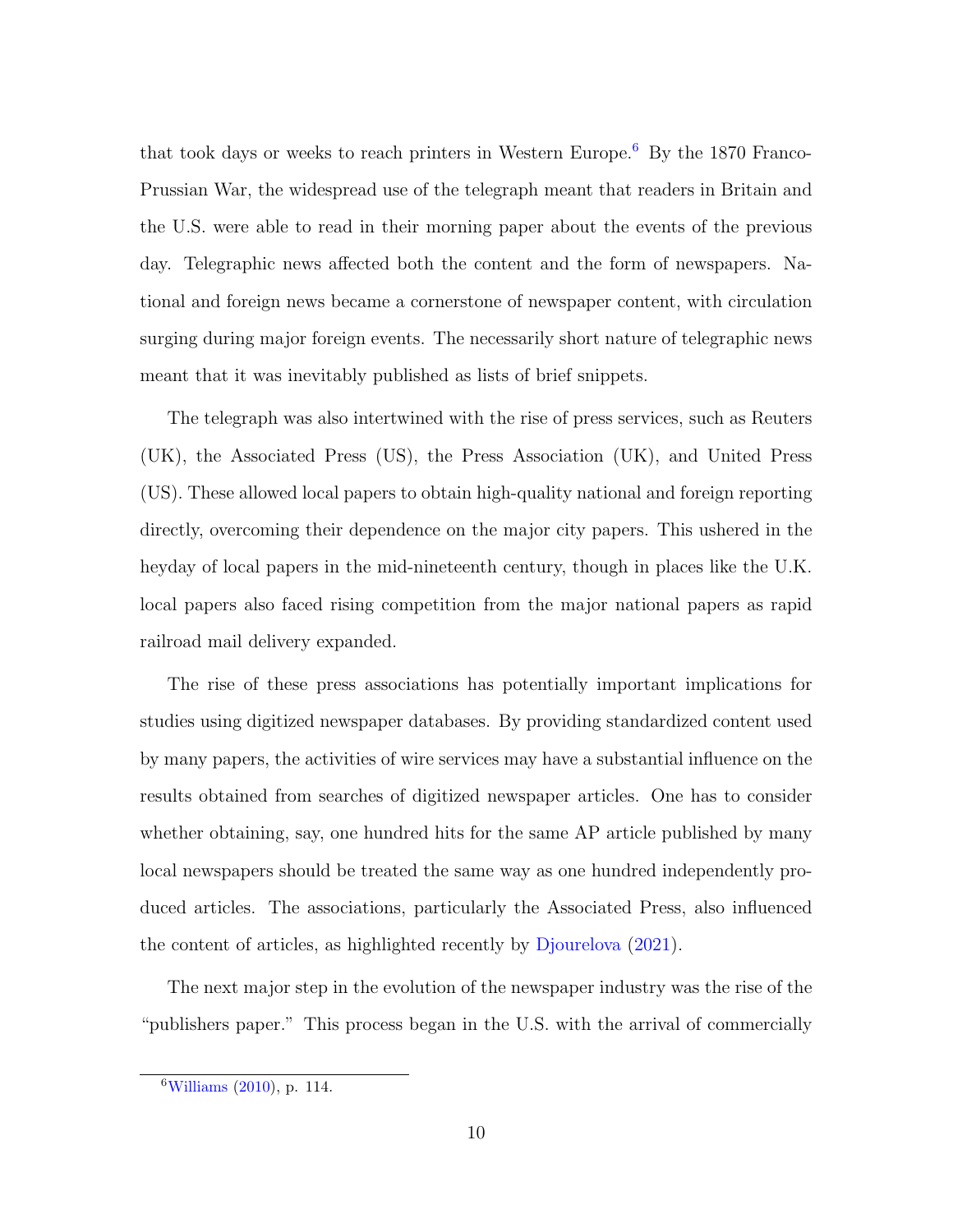successful and highly profitable mass market papers, spreading from there to Britain and Europe.[7](#page-0-0) This evolution was due in part to the growth of disposable income and literacy among the working class. This, together with technological improvements– such as the rotary press in the mid-nineteenth century and the linotype printing machine, invented in 1884–that continued to reduce the cost of printing, as well as technology that allowed papers to expand their content by adding illustrations and eventually photographs, led to the expansion of mass market newspapers. The high fixed costs and lower marginal costs, together with rapidly growing demand, led to changes in both the structure of the industry and the physical form and content of papers. Power shifted from editors to publishers, such as William Randolph Hearst and E.W. Scripps in the U.S. or Alfred Harmsworth (Lord Northcliffe) in the U.K. Control of these sprawling newspaper empires allowed publishers to exercise control along many dimensions, including printed content.

Over time, the dense, many-columned format and lengthy articles of Victorian newspapers, an "undigested, complex barrage on the page" [\(Barnhurst & Nerone,](#page-45-6) [2001,](#page-45-6) p. 17) would give way to shorter, snappier articles with prominent titles. [Barnhurst & Nerone](#page-45-6)  $(2001, p. 195)$  $(2001, p. 195)$  chart the decline in the number of front page items and articles during this period. In a sample of American papers, they observe an average of 50 front page items including nearly 25 articles in 1885. By 1915, this had declined to just over 20 items and around 15 articles.

Starting sometime in the interwar period, media scholars identify the onset of modernization in newspapers, as they began to take forms that we would be more familiar with today.[8](#page-0-0) Rising competition between newspapers likely played a role in driving them to be more consumer friendly, as did the increasing threat from

 $7$ [Williams](#page-49-0) [\(2010\)](#page-49-0), p. 126.

 $8$ See, e.g., [Barnhurst & Nerone](#page-45-6) [\(2001\)](#page-45-6), p. 20-21.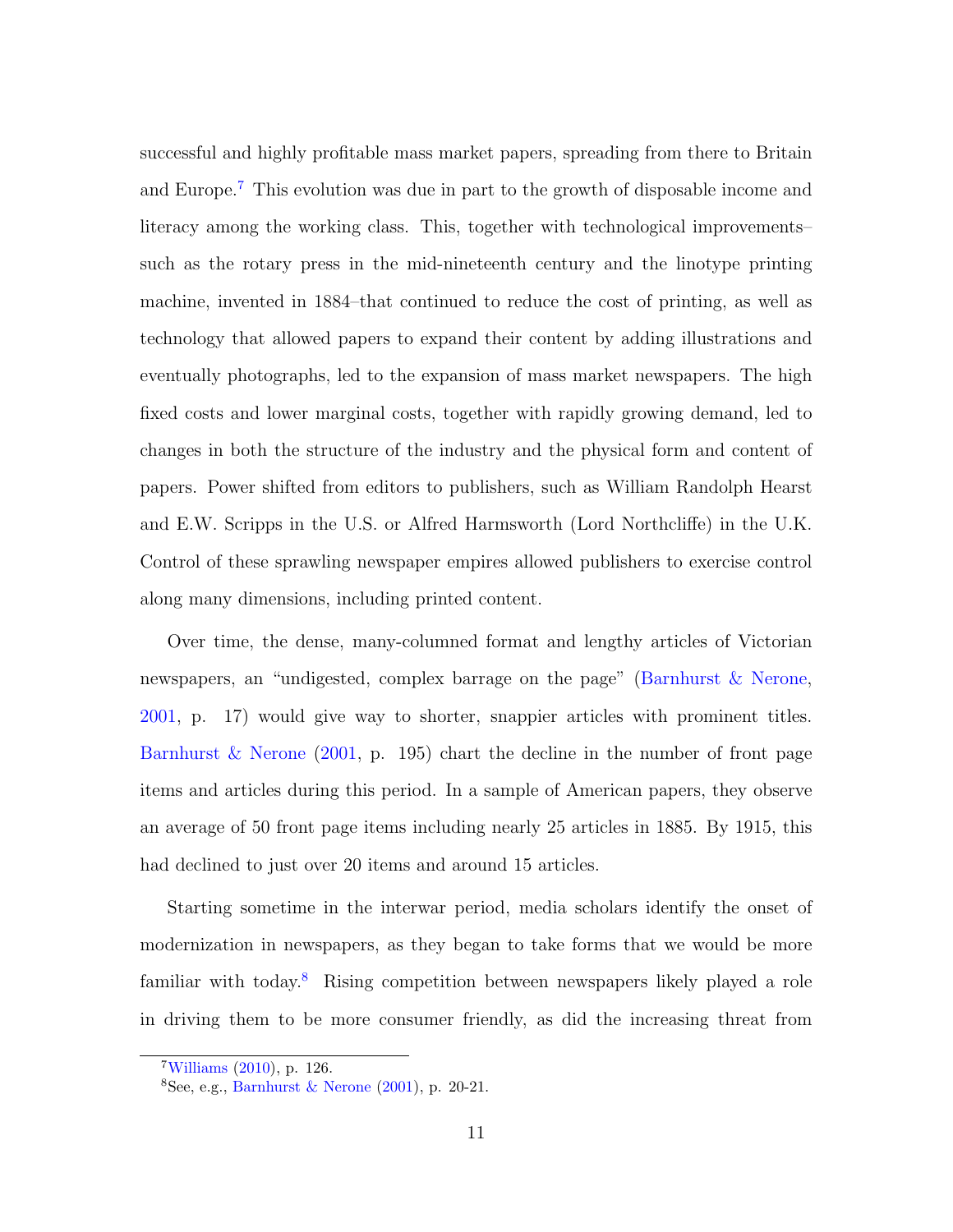other media, starting with cinema, and then radio and television. These changes were most visible on the front page, which became the paper's "display window" and a "functional map...of the day's news from top to bottom" [\(Barnhurst & Nerone,](#page-45-6) [2001,](#page-45-6) p. 204). Papers such as the New York Tribune in the U.S. and Daily Express in the U.K. emphasized the importance of layout and design, leading to a "slick, synthetic product" [\(Williams,](#page-49-0) [2010,](#page-49-0) p. 156) that bore little resemblance to a Victorian newspaper. The defining features of modernist papers–fewer items, more space, larger headlines, and a clear hierarchy–reached their apex in papers such as USA Today, founded in 1982.

We have now charted, in an abbreviated fashion, the broad historical evolution of the newspaper. This evolution encompassed changes in design, content, editorial control, market structure, and many other factors that are relevant for researchers using historical digitized newspaper data. Our hope is that this review offers a starting point for researchers as they delve more deeply into the period-specific conditions under which the newspaper content they wish to study was generated.

# <span id="page-12-0"></span>3 Applications

#### 3.1 Digitized newspaper article data

A rapidly-expanding set of papers that use digitized newspaper data illustrates the many ways in which newspaper data can contribute to economic studies. There are several ways that we could organize or classify work in this area. One dimension is topic, which varies widely across studies. One could also focus on the type of newspaper content that is being used; differentiating, for example, between studies focused on article content and those that use information gleaned mainly from advertisements.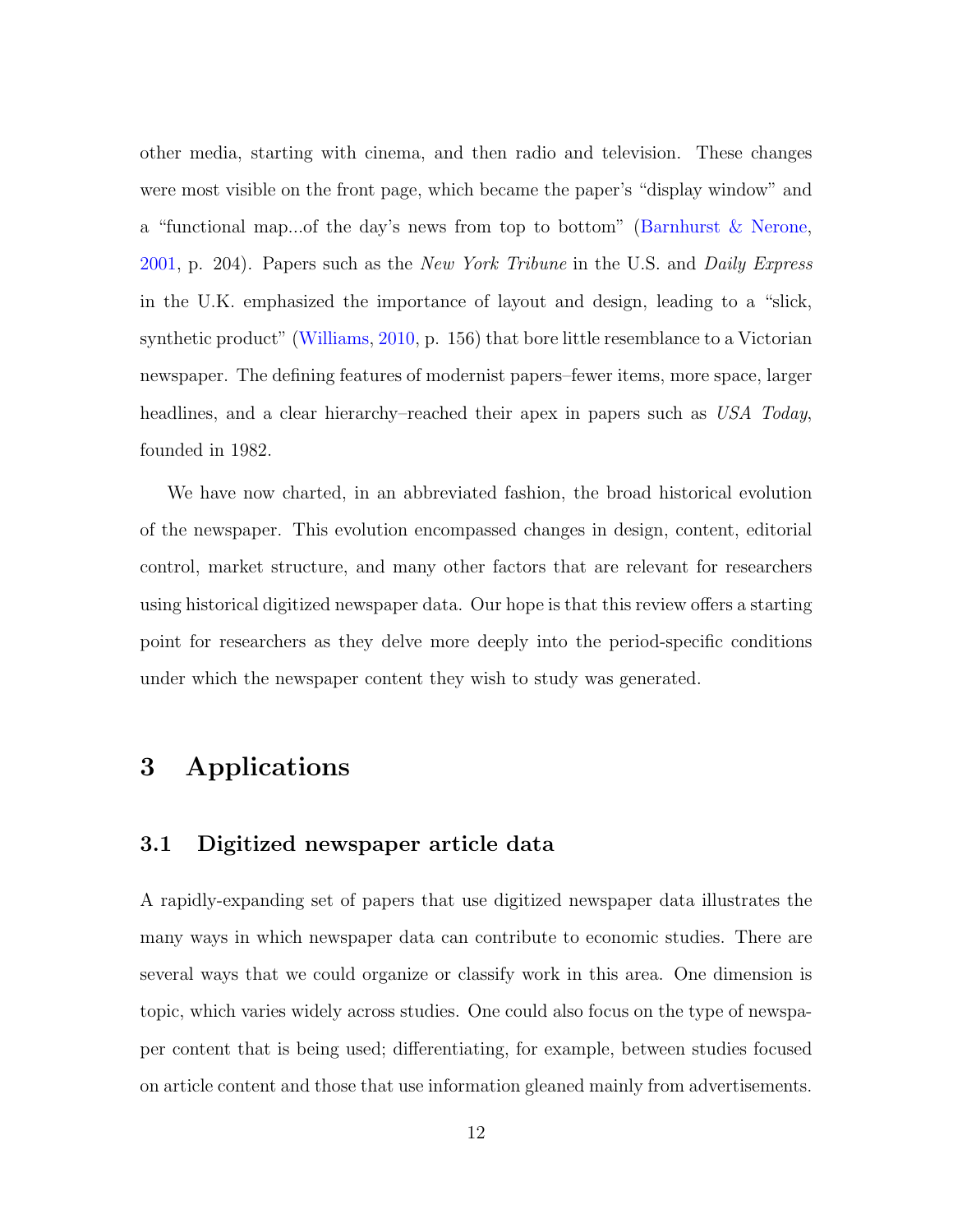A third potential approach to classification, and the one that we adopt, focuses on the function played by newspaper data within a study. We focus primarily on this aspect in our discussion because the function of the data within an analysis is likely to play a primary role on the methodological issues encountered.

The most common use of newspaper data in economic studies is as a way to measure some type of treatment in order to construct a key explanatory variable. Studies on the 1918 influenza pandemic, for instance, often rely on newspaper data to evaluate the impact of local interventions such as mask mandates, bans on public gatherings, or school closures [\(Markel](#page-48-0) et al. , [2007;](#page-48-0) Ager [et al.](#page-44-1) , [Forthcoming;](#page-44-1) [Velde,](#page-48-2)  $2022$ ).<sup>[9](#page-0-0)</sup> [Fouka](#page-46-0) [\(2019\)](#page-46-0) and [Ferrara & Fishback](#page-46-1) [\(Forthcoming\)](#page-46-1) use newspapers to identify U.S. areas with stronger anti-German sentiment in the wake of WWI. [Ang](#page-45-3) [\(2020\)](#page-45-3) and [Esposito](#page-46-2) *et al.* [\(2021\)](#page-46-2) use newspapers to identify screenings of the blockbuster racist movie "The Birth of a Nation" and then study the movie's impact on several outcomes. Feigenbaum  $\&$  Gross [\(2021\)](#page-46-6) use newspaper data to track the diffusion of mechanical switching technology in the U.S. telephone industry in their study of the impact of automation on workers. In the U.K., Caprettini  $&$  Voth [\(2020\)](#page-45-4) use advertisements in 60 regional English newspapers from 1800-1830 to measure the spatial diffusion of threshing machines, which they show contributed to the Swing Riots.

A related but slightly different use of newspaper data are studies where newspapers are themselves a key mechanism through which treatment occurs. In the U.K., [Beach](#page-45-2) [& Hanlon](#page-45-2) [\(Forthcoming\)](#page-45-2) use newspapers as a way to measure variation in exposure to news about a specific event, the Bradlaugh-Besant trial of 1877. They then analyze

<sup>&</sup>lt;sup>9</sup>Most of this literature uses newspapers to identify the existence of local interventions. [Velde](#page-48-2) [\(2022\)](#page-48-2) is an interesting exception, as it leverages a reporting quirk wherein a strike in August of 1917 prompted San Francisco newspapers to start publishing weekly reports on daily public transit revenues, a practice they continued for a number of years. [Velde](#page-48-2) [\(2022\)](#page-48-2) uses this information as a proxy for economic activity and builds a model where individuals choose their level of economic activity based on perceptions of infection risk.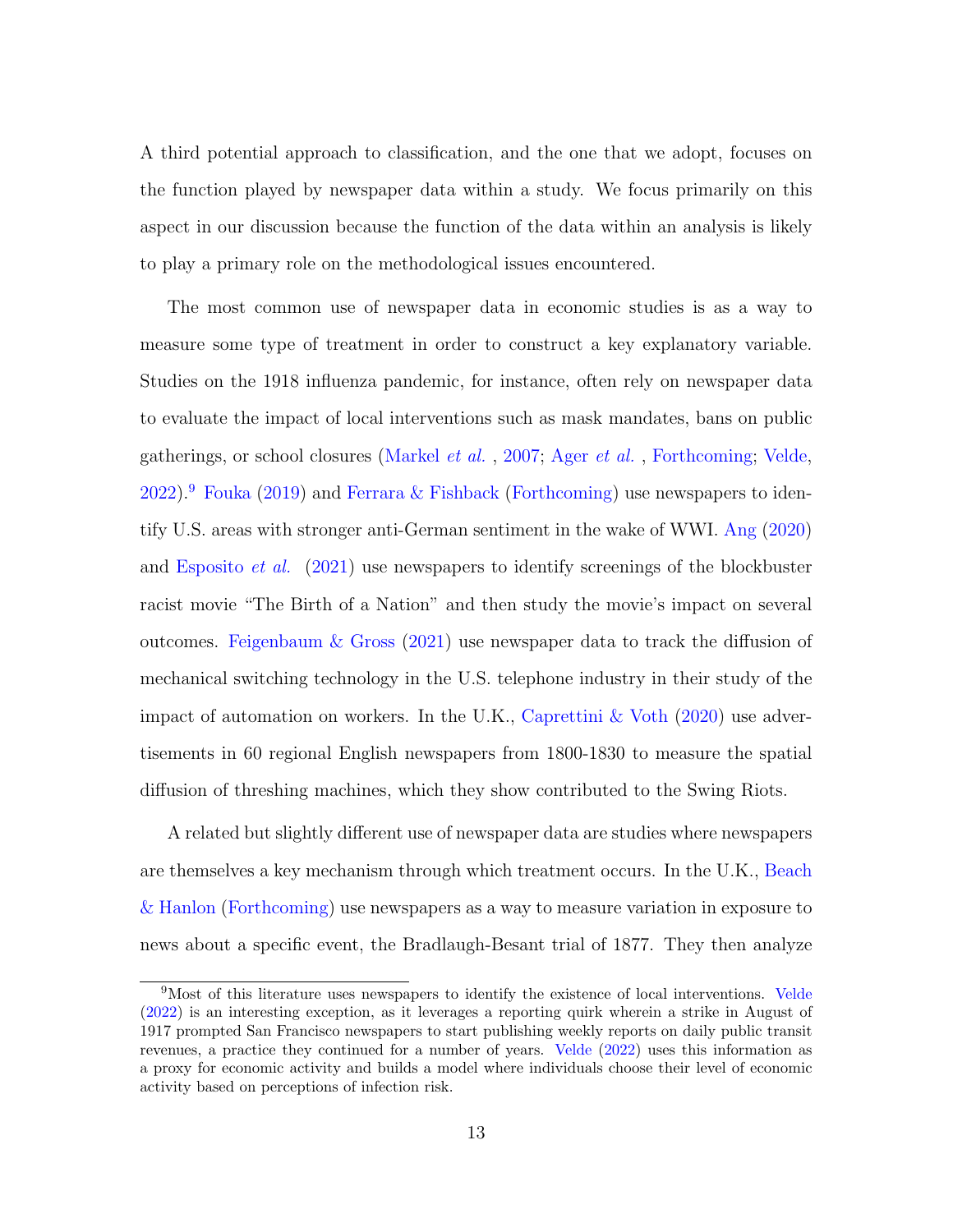how exposure to this trial affected fertility behavior. In [Albright](#page-44-0) *et al.* [\(2021\)](#page-44-0), the authors show how exposure to newspaper coverage of the Tulsa Race Massacre influenced homeownership and occupational standing. These studies highlight how newspaper information can be used to measure a wide variety of treatment variables, ranging from technology to public sentiment, including cases in which the newspaper exposure itself is the treatment of interest.

Another use of newspaper data is to construct outcome variables of interest. Studies in this vein show how newspaper data can allow the measurement of outcomes that are difficult to quantify through other means. This area includes two important early studies. [Rhode & Strumpf](#page-48-3) [\(2004\)](#page-48-3) use newspaper data to evaluate the reliabil-ity and efficiency of historical presidential betting markets.<sup>[10](#page-0-0)</sup> That study spans an important technological advancement for researchers, as the authors note that half of their data was obtained from manual microfilm searches and the other half was obtained from searches of machine-readable text on Proquest.com. [Glaeser & Goldin](#page-47-2) [\(2006\)](#page-47-2) construct an index on reported corruption based on newspaper mentions of "fraud" and "corruption," which they use to make the point that corruption in the United States started falling towards the end of the 19th century.

More recent studies in this vein include [Beach](#page-45-7) *et al.*  $(2022)$ , which uses a technique similar to the one introduced by [Glaeser & Goldin](#page-47-2) [\(2006\)](#page-47-2) to map regional variation in the arrival of the 1918 influenza pandemic and the intensity of discussions surrounding non-pharmaceutical interventions. [Masera & Rosenberg](#page-48-4) [\(2022\)](#page-48-4) use historical U.S. newspapers to study how changes in the importance of cotton in local agricultural economies in the U.S. South affected support for slavery, as revealed in newspaper articles. Some studies use newspapers to measure both treatment and outcomes.

<sup>&</sup>lt;sup>10</sup>See also their follow-up, [Rhode & Strumpf](#page-48-5) [\(2013\)](#page-48-5), which examines international markets.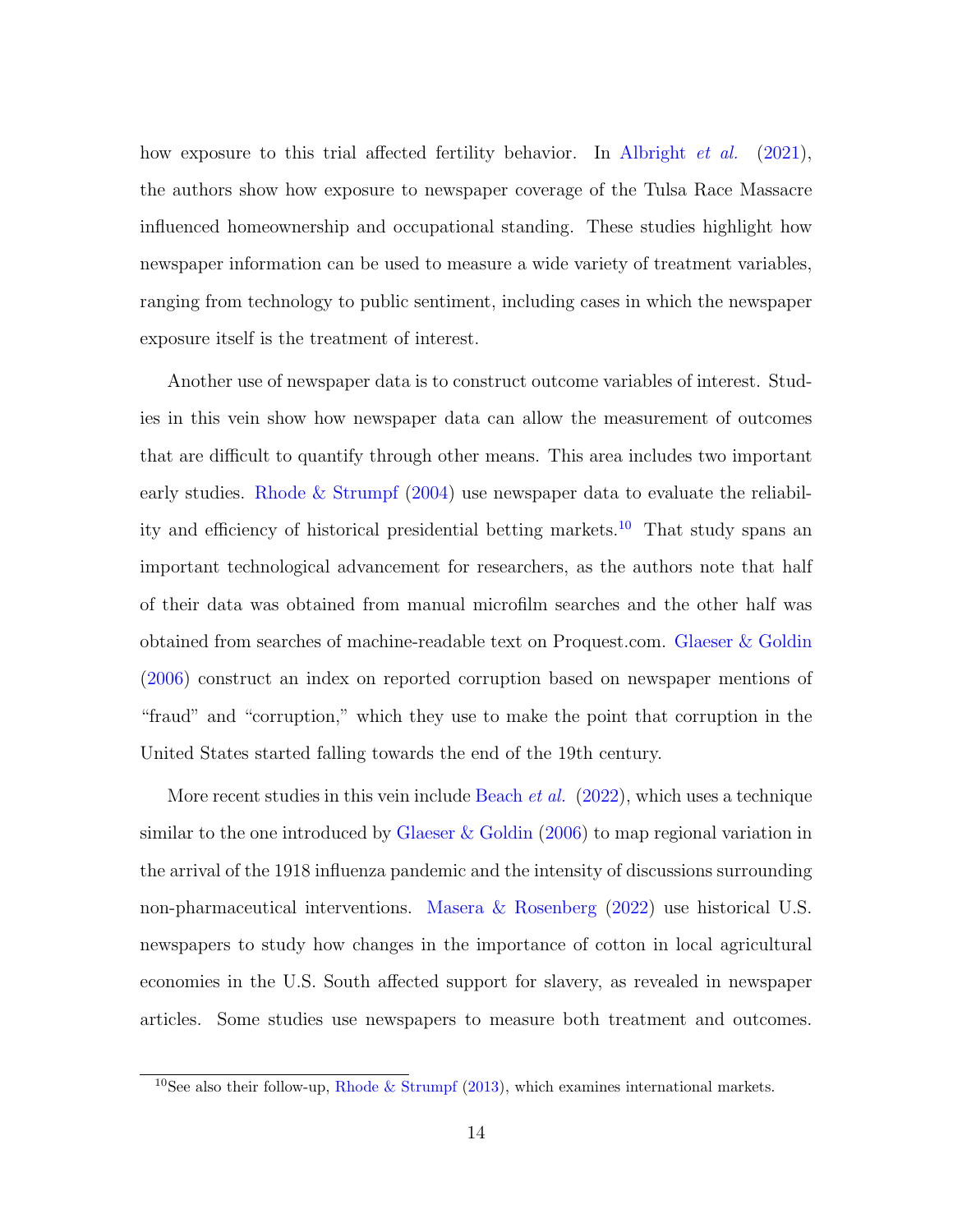[Ang](#page-45-3) [\(2020\)](#page-45-3) and [Esposito](#page-46-2) et al. [\(2021\)](#page-46-2), for example, both use newspapers to identify screenings of The Birth of a Nation as well as to look at how these screenings impacted public discourse, as reflected by local newspaper articles. In China, [Zhang](#page-49-2) [\(2021\)](#page-49-2) uses searches of major urban newspapers to track the diffusion of political information across the country in the early twentieth century.

Some studies construct outcome variables based on information from newspaper advertisements. [Lennon](#page-47-3) [\(2016\)](#page-47-3) uses antebellum U.S. newspapers to show that the Fugitive Slave Act led to both a reduction in the number of ads posted and rewards offered by enslavers looking for "runaway slaves." [Rhode](#page-48-6) [\(2021\)](#page-48-6) examines newspaper advertisements to document the behavior of the market for cotton seeds in the U.S. in the antebellum period. Another interesting use is Celerier  $\&$  Tak [\(2021\)](#page-45-8), which compares the language used in ads posted by the Freedman's Savings Bank relative to other financial institutions that were advertising in the same newspaper. Other recent papers, such as [Gray & Bowman](#page-47-4) [\(2021\)](#page-47-4) and [Coury](#page-46-7) *et al.* [\(2022\)](#page-46-7), use newspapers to obtain real estate prices. [Coury](#page-46-7) et al. [\(2022\)](#page-46-7), for example, uses real estate transactions listed in the Chicago Tribune to assess the impact of urban water and sewer infrastructure investments on land values. These recent studies build on a long line of work using newspapers to study historical housing markets, dating back at least to [Rees](#page-48-7)  $(1961).$  $(1961).$ <sup>[11](#page-0-0)</sup>

News reports and the behavior of newspapers themselves are also, in some cases, a primary object of interest. Much of the literature on newspaper behavior uses directory data. Those studies are discussed in the next subsection. A smaller set uses information from newspaper articles. Costa  $\&$  Kahn [\(2017\)](#page-46-8) examine how news

<sup>11</sup>In ongoing work funded by the National Science Foundation, Rowena Gray, Ronan C. Lyons and Allison Shertzer are digitizing similar data from a much larger set of papers to construct a new long-run urban housing price series for a substantially broader set of U.S. cities than has been available in previous work.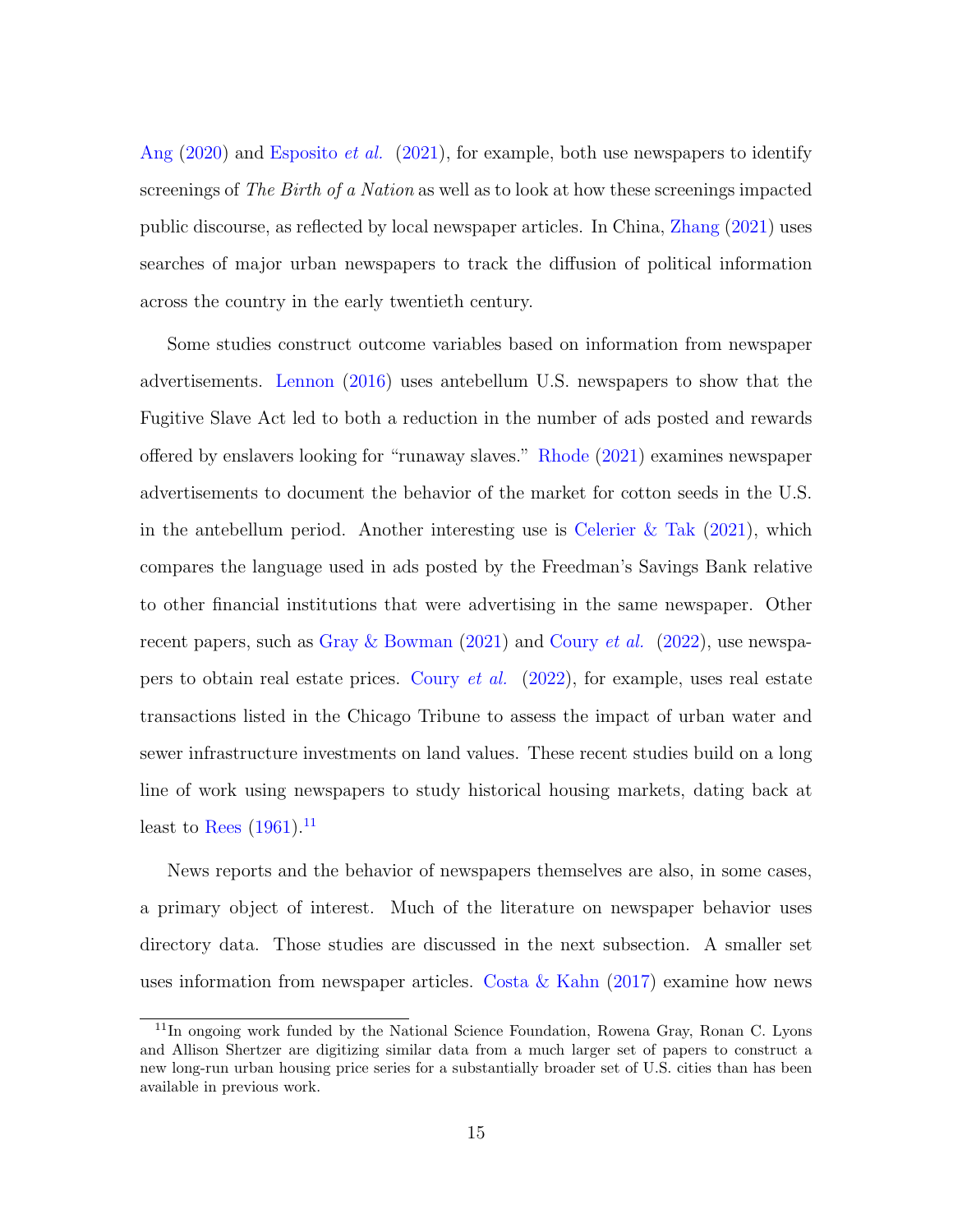coverage of disease epidemics responded to actual changes in death rates, which helps us better understand how the newspaper sector operated and shed light on the types of information that people would have been exposed to through newspapers at any given point in time. [Wang](#page-49-1) [\(2019\)](#page-49-1) examines how the introduction of electric telegraph connections affected local political participation. He uses digitized newspaper data to show that local newspapers increased their coverage of national political events, which acted as a key mechanism through which better telegraph connections influenced political participation. [Ottinger & Winkler](#page-48-8) [\(2020\)](#page-48-8) use newspapers to study how political competition from the Populist Party in the years just after 1892 led the Democratic party to spread more racist propaganda. One notable paper, [Gentzkow](#page-46-3) [et al.](#page-46-3) [\(2011\)](#page-46-3), uses a combination of directory data and searches in digitized newspaper archives. We discuss that paper in more detail in the next subsection.

Finally, newspaper data may be used to augment or improve other data sets. For example, newspaper information has been used to help generate more systematic data on lynching in the U.S. [\(Cook,](#page-45-9) [2012\)](#page-45-9). A particularly novel recent application of historical newspaper data, by [Ferrara](#page-46-9) *et al.* [\(2022\)](#page-46-9), shows that measures of an event derived from newspaper reports can be used as an instrument that improves the precision of an outcome variable measured with noise. Their specific case uses newspaper reports to track the spread of the Boll Weevil, an agricultural parasite affecting cotton, through the U.S. South. The arrival of the Boll Weevil, as indicated by a historical map produced by the U.S. Department of Agriculture, has been used to provide quasi-exogenous variation by several existing studies. [Ferrara](#page-46-9) *et al.* [\(2022\)](#page-46-9) show that newspaper reports can provide an instrument that can help address measurement error in the original map, resulting in increased precision. Another example is provided by Lisa Cook [\(2011,](#page-45-10) [2014\)](#page-45-11), where newspaper data is used in order to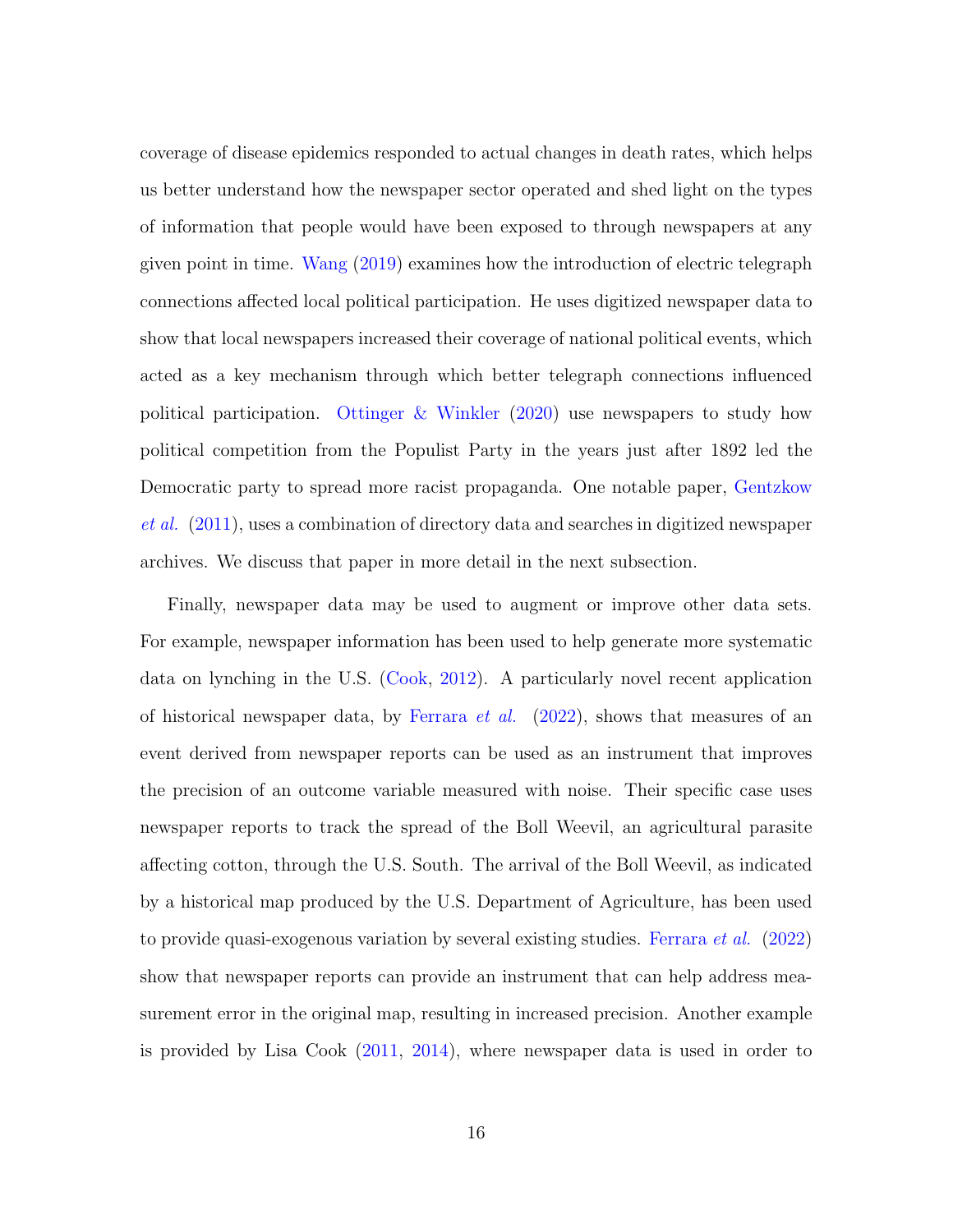identify African-American inventors in U.S. patent data. This allows her to study factors that impacted the inventive output of African-Americans despite the fact that race information is not included in the original patent data.<sup>[12](#page-0-0)</sup>

One theme to emerge from this review is that newspaper data are being used for a wide range of different purposes, but in a small number of locations. This likely reflects the fact that the U.S. and U.K. databases are the most extensive and, being in English, the easiest for most researchers to access. However, we expect that over time extensive databases will become available for a wider range of countries and languages. A broadening of the set of contexts in which historical newspaper data are studied is likely to be an important trend going forward.

#### 3.2 Using newspaper directory data

A substantial set of studies use a different type of newspaper data: those obtained from newspaper directories. As we discuss in the next section, rather than providing the text of actual newspapers, directory data provide information about newspapers as organizations. As a result, these data are particularly suited for studying changes in the newspaper market. The directory data are not our primary object of interest here, but because they are related to the digitized article data in important ways it is useful to briefly review some of the recent literature using newspaper directories.

One important contribution to this literature is [Gentzkow](#page-46-3) et al. [\(2011\)](#page-46-3), which uses directory data to examine how the entry of a new daily newspaper affects political participation. They find that newspaper entry increases political participation, particularly when it was the first daily newspaper and if it arrived prior to the in-

<sup>12</sup>While patent data are the primary measure of inventive behavior, [Cook](#page-45-11) [\(2014\)](#page-45-11) also examines the establishment of African-American newspapers as an alternative measure of productive activity that was discouraged by racial violence.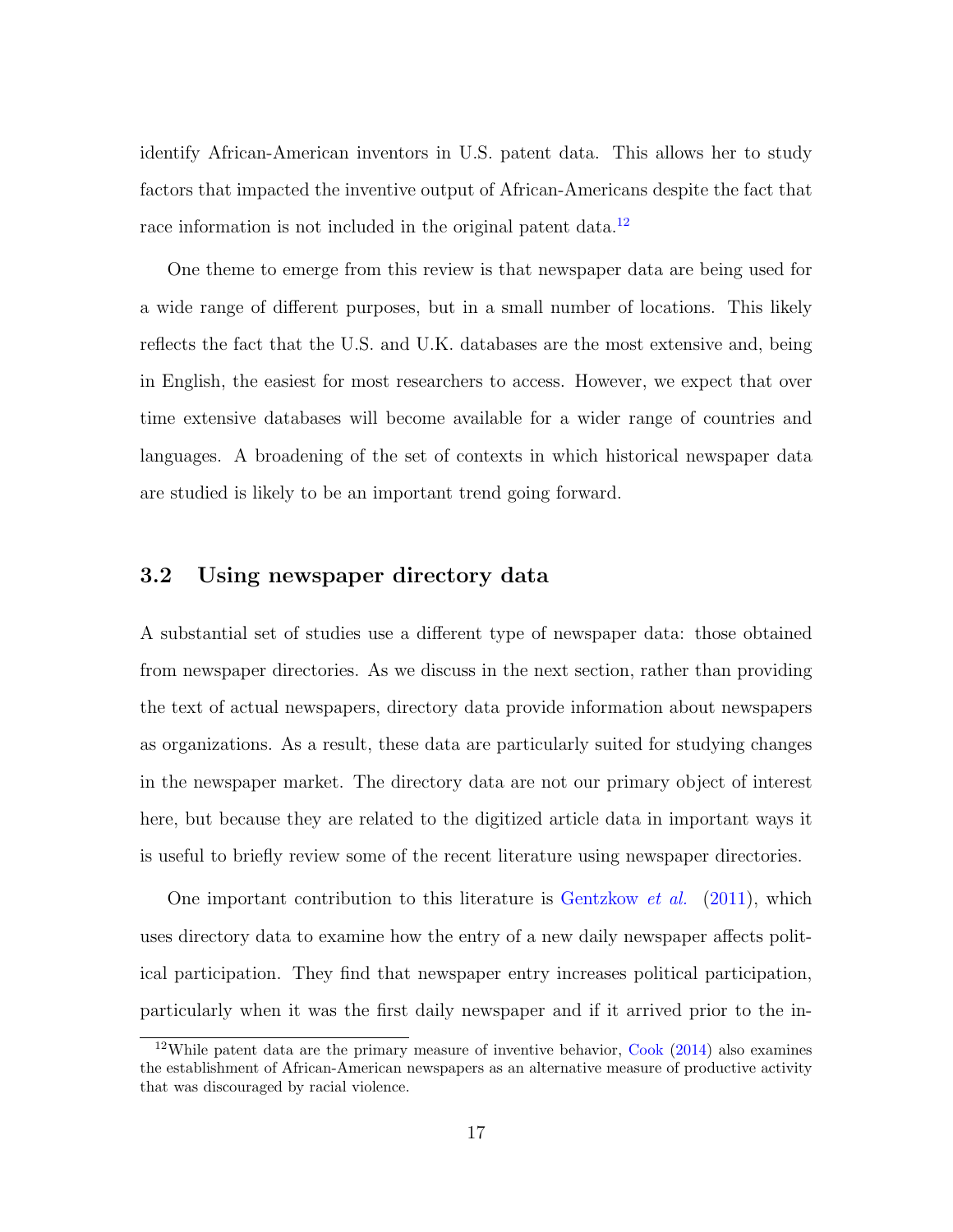troduction of radio and television. They also supplement their directory data with additional text searches of articles in one digitized newspaper database, NewspaperArchive.com, which they use to study the political leaning of different papers. [Petrova](#page-48-1) [\(2011\)](#page-48-1) uses directory data from the U.S. in the 1880s to identify a link between the amount of available advertising revenue in a location and the independence of newspapers. [Gentzkow](#page-47-1) *et al.* [\(2014a\)](#page-47-1) use newspaper directory data, together with additional information on newspaper circulation, to look at how competitive forces affected newspapers' ideological diversity. [Gentzkow](#page-47-5) et al. [\(2015\)](#page-47-5) examine newspaper entry, exit, circulation, and content following a change in party control. With the exception of the South during Reconstruction, they find little evidence that newspapers catered to the state during the late 19th and early 20th centuries. [Perlman](#page-48-9) [& Sprick Schuster](#page-48-9) [\(2016\)](#page-48-9) use directory data to study the impact of rural free delivery by the U.S. Post Office on the behavior of voters and politicians. Using French data,  $Cagé (2020)$  $Cagé (2020)$  studies how competition affects the quality and quantity of news provided by local papers.

All of these studies demonstrate how useful newspaper directory data can be for understanding media markets. However, as we argue below, newspaper directory data can also serve a second helpful purpose: increasing the usefulness of data drawn from digitized newspaper archives.

# <span id="page-18-0"></span>4 Data Sources

#### 4.1 Digitized Historical Newspaper Archives

In this section, we review the primary sources of digitized historical newspaper data and provide some analysis of the extent of their coverage. Most existing work within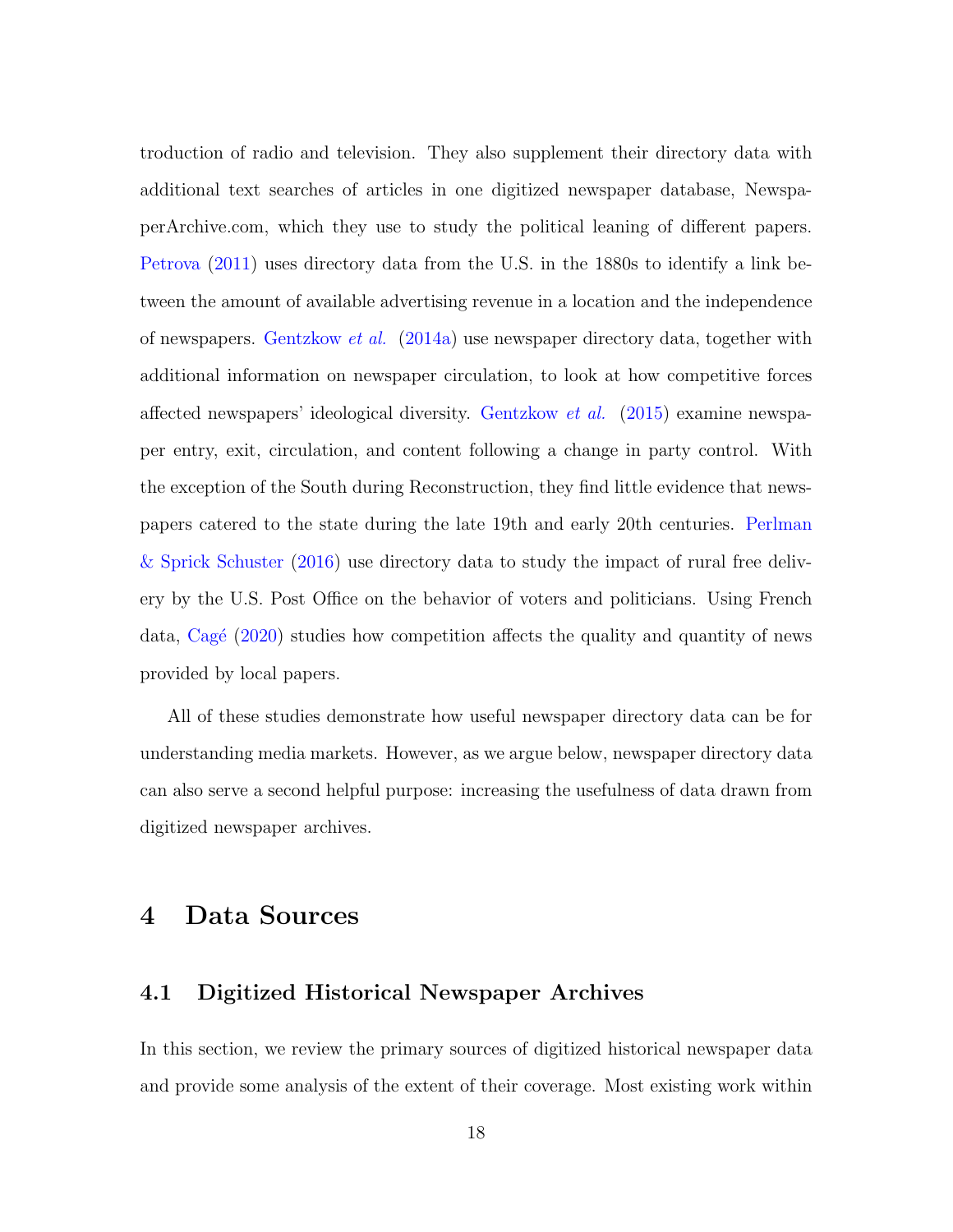economics has focused on data drawn from the U.S. or the U.K. and so we focus most of our attention on those contexts.[13](#page-0-0)

All of the U.K. studies that we are aware of (e.g., [Caprettini & Voth](#page-45-4) [\(2020\)](#page-45-4), [Beach](#page-45-2) [& Hanlon](#page-45-2) [\(Forthcoming\)](#page-45-2)) use data from the extensive British Newspaper Archive, a partnership between Findmypast and the British Library which makes use of the latter's extensive holdings. In contrast, studies focused on the U.S. draw on a variety of sources, including Ancestry's Newspapers.com, the Chronicling America database from the Library of Congress, the Readex's Early American Newspaper Archive, NewspaperArchive.com, Proquest Historical Newspapers, Gale's Nineteenth Century Newspaper Archive, etc.<sup>[14](#page-0-0)</sup> Newspapers.com, by far the most used database, is the exclusive source for Ager *[et al.](#page-44-1)* [\(Forthcoming\)](#page-44-1), [Albright](#page-44-0) *et al.* [\(2021\)](#page-44-0), [Bazzi](#page-45-0) *et al.*  $(2021)$ , [Calderon](#page-45-1) *et al.* [\(Forthcoming\)](#page-45-1), [Esposito](#page-46-2) *et al.*  $(2021)$ , [Ferrara](#page-46-9) *et al.*  $(2022)$ , and [Ottinger & Winkler](#page-48-8) [\(2020\)](#page-48-8). These studies tend to focus on the late nineteenth or early twentieth century. [Ferrara & Fishback](#page-46-1) [\(Forthcoming\)](#page-46-1) and [Wang](#page-49-1) [\(2019\)](#page-49-1) use data from the Chronicling America database. [Masera & Rosenberg](#page-48-4) [\(2022\)](#page-48-4) uses two sources, Chronicling America and the Gale Nineteenth Century U.S. Newspaper Archive. [Gentzkow](#page-46-3) et al. [\(2011\)](#page-46-3) uses searches in NewspaperArchive.com. [Fouka](#page-46-0) [\(2019\)](#page-46-0) uses the Proquest Historical Newspaper database. [Lennon](#page-47-3) [\(2016\)](#page-47-3), which also focuses on the antebellum period, uses Newsbank's American Historical Newspapers. [Rhode](#page-48-6) [\(2021\)](#page-48-6) is a rare study that uses information from a wider variety of data sets, including most of those described below, as well as additional information from GenealogyBank.com. Two other studies that use multiple databases are [Ang](#page-45-3) [\(2020\)](#page-45-3) and [Feigenbaum & Gross](#page-46-6) [\(2021\)](#page-46-6).

 $13A$  useful guide to some available European digital newspaper databases can be found at: [https:](https://libguides.bgsu.edu/c.php?g=227439&p=1507130) [//libguides.bgsu.edu/c.php?g=227439&p=1507130](https://libguides.bgsu.edu/c.php?g=227439&p=1507130).

<sup>14</sup>Two additional sources that have not been used by economists thus far, but may provide coverage for locations that are not well represented in available archives, are [https://www.](https://www.americanantiquarian.org/) [americanantiquarian.org/](https://www.americanantiquarian.org/) and <https://www.smalltownpapers.com/>.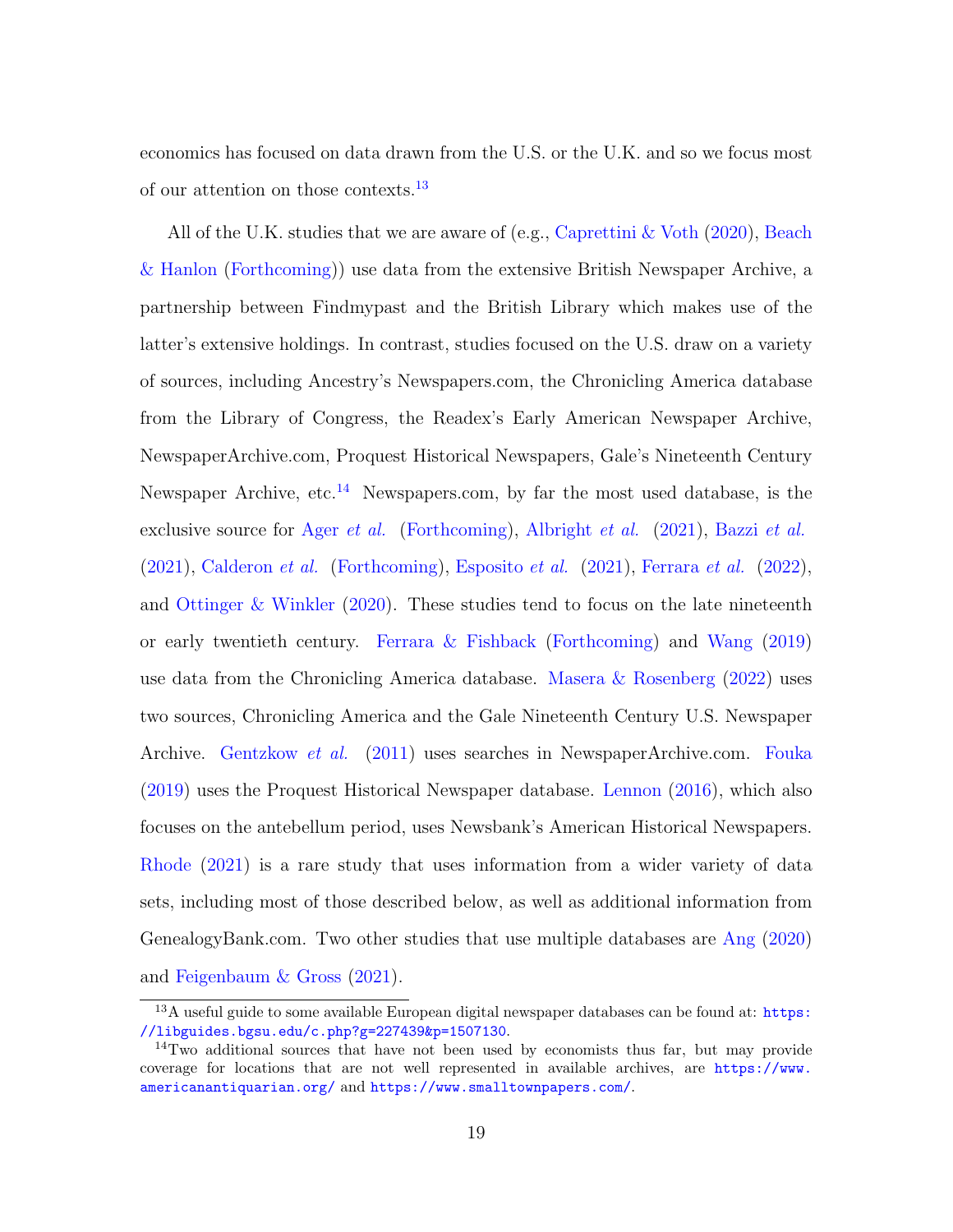Given this variety, it would be useful for researchers to know how extensive the databases are for a given point in time. Many databases provide lists or counts of the number of newspapers included, but these are not very informative because for many newspapers coverage is sporadic. To get a better sense of the extent of the holdings of these archives, we have conducted searches for one 'neutral' word, "monday," which is likely to appear regularly in any newspaper (we have also checked alternative neutral words, which all deliver similar results). Table [1](#page-22-0) presents the number of hits we obtain in each archive for various years, while Table [2](#page-23-0) divides these hits by the country's population. These tables provide a snapshot of coverage, as holdings are likely to expand over time. Nevertheless, these figures can be useful for indicating the databases that have the most extensive, though not necessarily the most representative, holdings at any point in time.

The holdings of UK newspapers in the British Newspaper Archives appear to be fairly extensive until the inter-war period. In the U.S., the Readex database appears particularly strong in the early nineteenth century, while the Newspapers.com database from Ancestry has the richest coverage starting in the middle of the nineteenth century. These figures, however, do not reveal the extent of coverage in the databases, since we do not observe the actual number of newspapers present. For that, we need newspaper directory data, which we discuss in the next section.

One type of paper that is often missing from these newspaper databases are those major papers that continue to exist and maintain their own archives. Leading papers such as The New York Times and The Wall Street Journal in the U.S., and The Times, The Guardian, and The Economist in the U.K., are typically not found in digitized newspaper databases. Instead, these papers generally maintain their own archive of historical articles which must be accessed through a separate subscription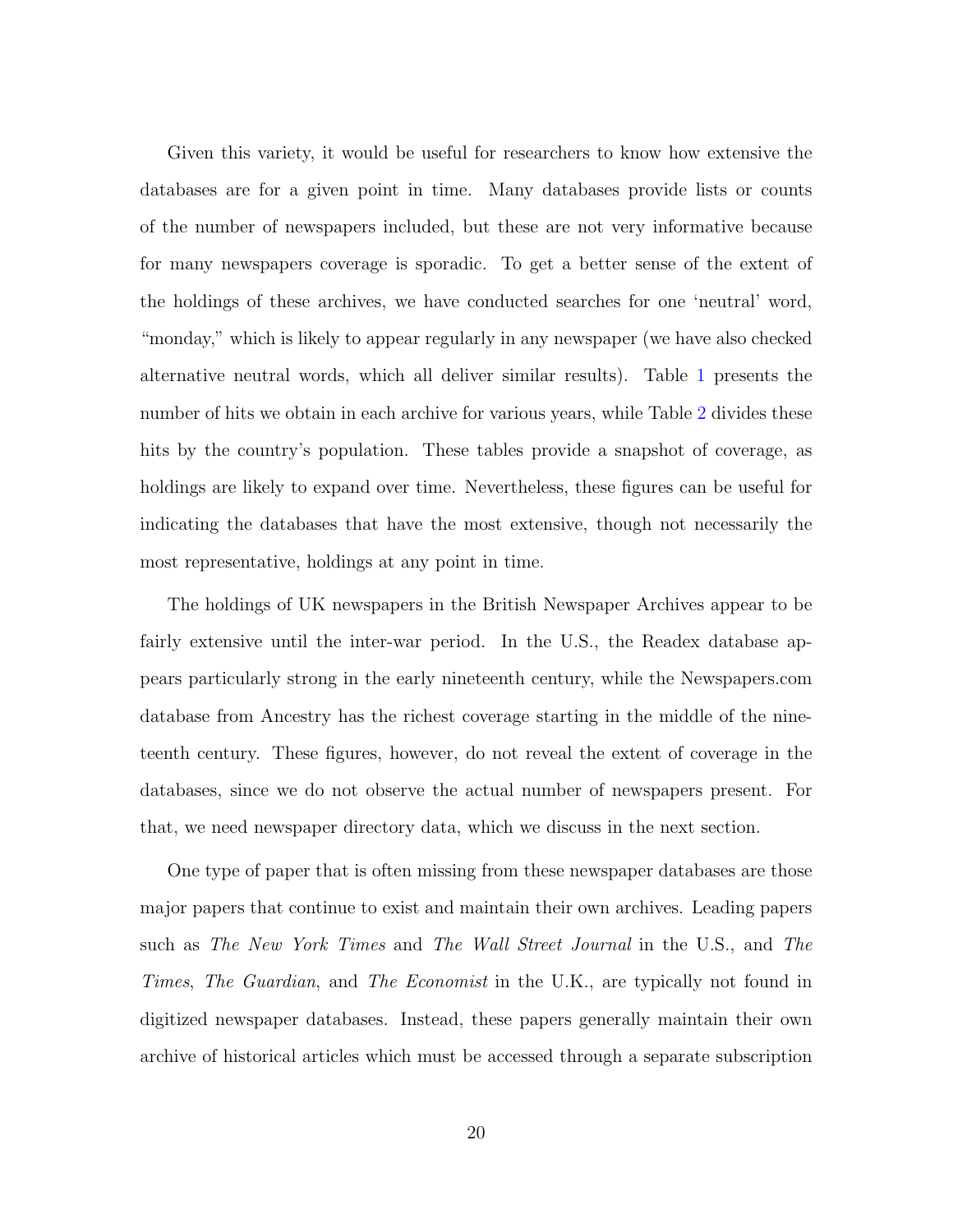service, or in some cases through a major data provider. [Hanlon](#page-47-6) [\(2015\)](#page-47-6) uses data from The Economist archive to track cotton prices in the nineteenth century. [Coury](#page-46-7) et al. [\(2022\)](#page-46-7) uses data from the Chicago Tribute to obtain historical real estate transaction prices. [Olzak](#page-48-10) [\(2015\)](#page-48-10) uses information from the New York Times archive to identify ethnic or racial conflict events in the U.S. This source is also used by [Kuziemko &](#page-47-0) [Washington](#page-47-0) [\(2018\)](#page-47-0) to study the association between President Kennedy and Civil Rights in the 1960s. [Glaeser & Goldin](#page-47-2) [\(2006\)](#page-47-2) also conducts searches of the New York Times database, which they use to complement broader searches in Newspapers.com. Another notable paper is [Costa & Kahn](#page-46-8) [\(2017\)](#page-46-8) which uses data from a set of leading papers for different cities.

The fact that major national papers are often not present in broader archives is important to keep in mind given the extensive influence that they exerted at different points in time. Missing these papers is unlikely to be an important concern in studies where newspapers are primarily providing spatial variation, which is true of the vast majority of existing studies. However, using the archives of major national newspapers is likely to be particularly valuable in settings where broader newspaper databases are not available. A good example is provided by a recent paper by [Zhang](#page-49-2) [\(2021\)](#page-49-2), which uses databases from four of the most important Chinese newspapers to track reporting of revolutionary activity in the early twentieth century. Another context where using the archives of major papers may be useful is in studies where the aim is to construct a consistent time-series, such as the "corruption and fraud index" generated by [Glaeser & Goldin](#page-47-2) [\(2006\)](#page-47-2). Unlike the broader newspaper databases, using a single-paper database for this type of application ensures that time-series patterns will not be driven by changes in the underlying sample of papers being searched.

Digitized historical newspaper databases exist outside of the U.S. and U.K, but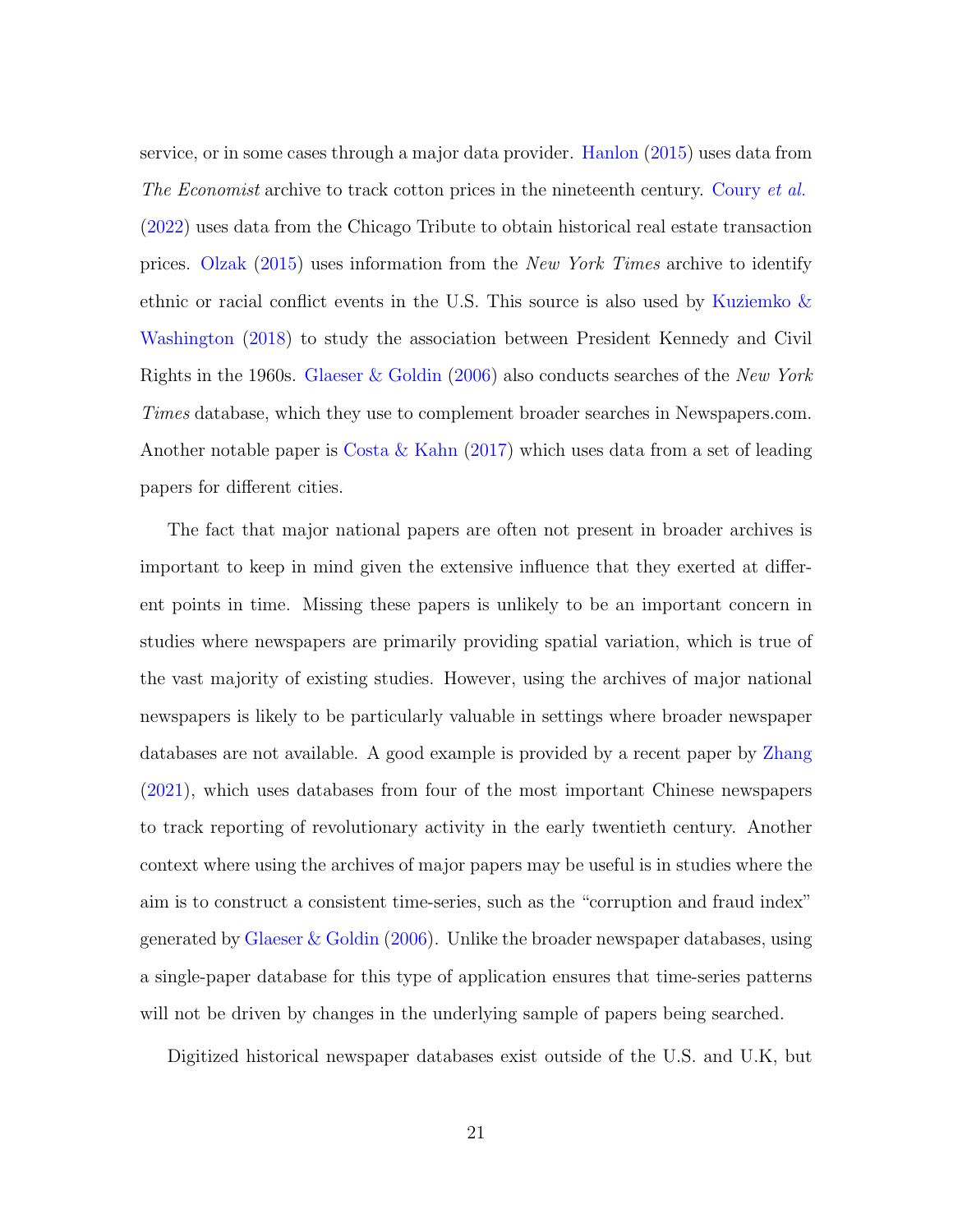| Newspaper database |                 |            |           |            |           |         |            |  |  |
|--------------------|-----------------|------------|-----------|------------|-----------|---------|------------|--|--|
|                    | <b>British</b>  |            |           | Newspaper  |           | Gale    | Proquest   |  |  |
|                    | Newspaper       | Newspapers | Readex    | archive    | Chronic.  | 19th    | Historical |  |  |
|                    | Archive         | .com       |           | .com       | America   | Century | Newspapers |  |  |
| Decade:            | (UK)            | (USA)      | (USA)     | (USA)      | (USA)     | (USA)   | (USA)      |  |  |
| 1700               | $\overline{33}$ | 124        | 155       |            |           |         |            |  |  |
| 1710               | 518             | 368        | 676       |            |           |         |            |  |  |
| 1720               | 3,183           | 1,637      | 1,536     |            |           |         |            |  |  |
| 1730               | 6,655           | 3,644      | 3,252     | 114        |           |         |            |  |  |
| 1740               | 8,734           | 5,382      | 3,769     | 15         |           |         |            |  |  |
| 1750               | 13,343          | 9,990      | 8,273     | 1,048      |           |         |            |  |  |
| 1760               | 26,528          | 21,326     | 22,451    | 1,892      |           |         |            |  |  |
| 1770               | 51,764          | 25,339     | 29,669    | 2,799      |           |         |            |  |  |
| 1780               | 81,391          | 33,469     | 70,205    | 2,119      | $105\,$   |         |            |  |  |
| 1790               | 89,035          | 53,789     | 217,568   | 12,472     | 5,032     |         | 1,337      |  |  |
| 1800               | 264,127         | 101,523    | 359,614   | 18,569     | 11,549    | 6,552   | 2,525      |  |  |
| 1810               | 364,984         | 127,844    | 545,684   | 32,583     | 13,621    | 15,150  | 2,198      |  |  |
| 1820               | 708,789         | 197,016    | 585,235   | 67,896     | 21,260    | 51,239  | 13,043     |  |  |
| 1830               | 1,348,109       | 352,802    | 524,751   | 131,315    | 35,402    | 83,232  | 27,112     |  |  |
| 1840               | 2,082,731       | 663,659    | 668,375   | 243,830    | 111,404   | 171,217 | 78,881     |  |  |
| 1850               | 3,019,594       | 1,171,442  | 931,864   | 534,514    | 261,340   | 187,680 | 160,471    |  |  |
| 1860               | 4,905,386       | 1,753,846  | 1,271,369 | 704,603    | 370,404   | 233,797 | 227,144    |  |  |
| 1870               | 4,928,997       | 2,752,428  | 1,567,505 | 1,167,003  | 523,462   | 344,798 | 297,138    |  |  |
| 1880               | 6,637,588       | 4,980,174  | 1,251,730 | 1,854,728  | 744,174   | 452,599 | 378,243    |  |  |
| 1890               | 7,248,636       | 8,684,995  | 2,052,415 | 3,365,648  | 1,324,338 |         | 576,865    |  |  |
| 1900               | 7,498,009       | 13,008,301 | 2,754,353 | 5,112,987  | 1,956,051 |         | 729,198    |  |  |
| 1910               | 5,294,361       | 16,615,927 | 3,757,185 | 6,441,053  | 2,241,731 |         | 773,090    |  |  |
| 1920               | 4,056,658       | 17,683,204 | 3,631,978 | 6,639,430  | 930,759   |         | 981,667    |  |  |
| 1930               | 4,511,409       | 18,977,845 | 3,371,899 | 6,675,158  | 307,170   |         | 1,204,557  |  |  |
| 1940               | 2,750,272       | 19,145,907 | 3,686,220 | 6,879,242  | 293,350   |         | 1,107,116  |  |  |
| 1950               | 2,406,907       | 26,263,984 | 5,886,327 | 10,739,657 | 234,197   |         | 1,458,975  |  |  |

<span id="page-22-0"></span>Table 1: Number of hits in different U.K. and U.S. newspaper databases

Each cell presents the number of hits for the search term "monday" in each decade starting with the indicated year (so 1700 indicates a search spanning January 1, 1700 to December 31, 1709). These queries were conducted in April of 2022.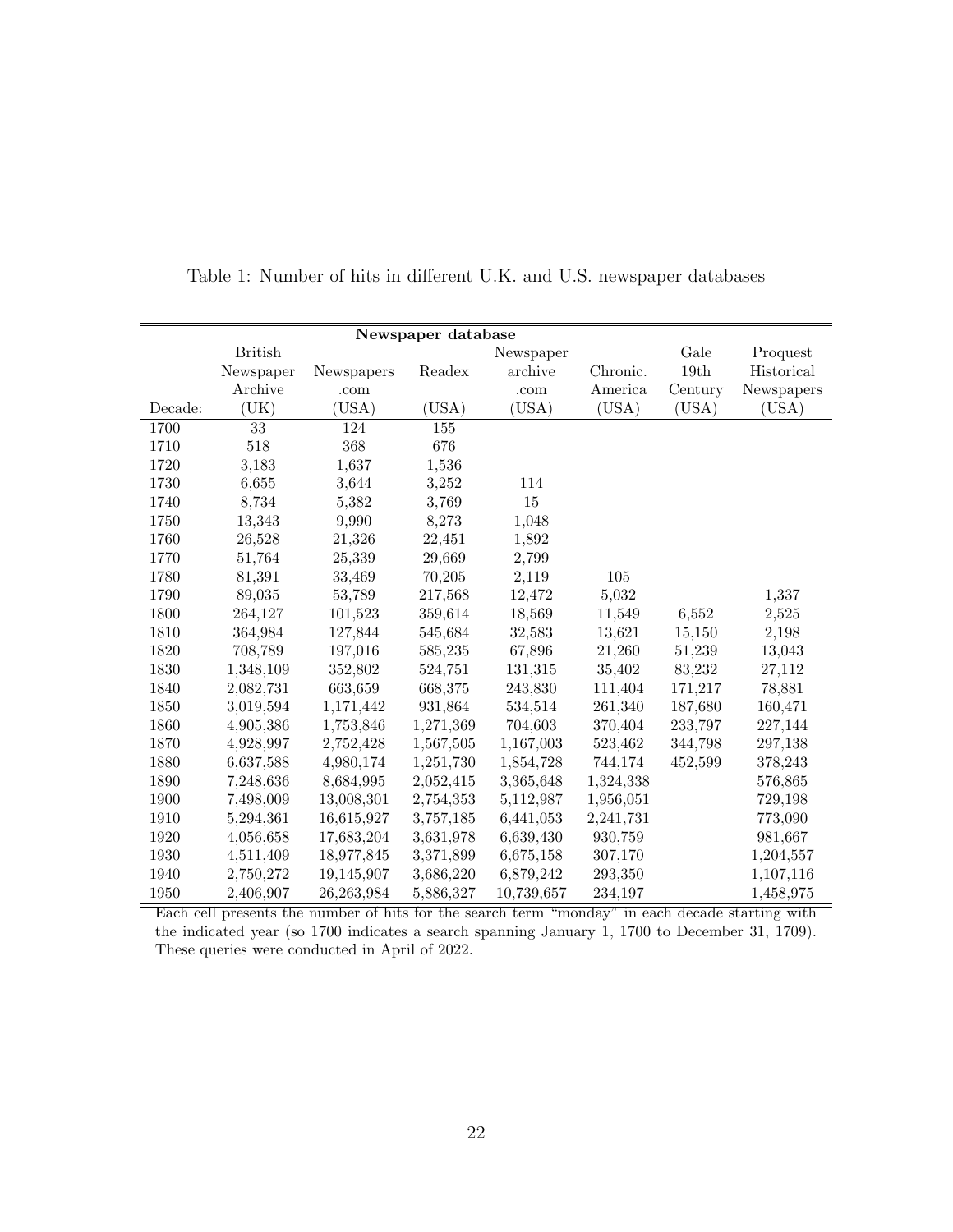| Newspaper database |                |            |        |           |                |                |                |  |  |
|--------------------|----------------|------------|--------|-----------|----------------|----------------|----------------|--|--|
|                    | <b>British</b> |            |        | Newspaper |                | Gale           | Proquest       |  |  |
|                    | Newspaper      | Newspapers | Readex | archive   | Chronic.       | 19th           | Historical     |  |  |
|                    | Archive        | .com       |        | .com      | America        | Century        | Newspapers     |  |  |
| Decade:            | UK)            | (USA)      | (USA)  | (USA)     | (USA)          | (USA)          | (USA)          |  |  |
| 1800               | 26             | 19         | 68     | 3         | $\overline{2}$ |                | $\Omega$       |  |  |
| 1810               | 31             | 18         | 75     | 5         | $\overline{2}$ | $\overline{2}$ | 0              |  |  |
| 1820               | 48             | 20         | 61     | 7         | $\overline{2}$ | 5              | 1              |  |  |
| 1830               | 75             | 27         | 41     | 10        | 3              | 6              | $\overline{2}$ |  |  |
| 1840               | 97             | 39         | 39     | 14        | 7              | 10             | 5              |  |  |
| 1850               | 116            | 51         | 40     | 23        | 11             | 8              |                |  |  |
| 1860               | 174            | 56         | 40     | 22        | 12             |                |                |  |  |
| 1870               | 161            | 71         | 41     | 30        | 14             | 9              | 8              |  |  |
| 1880               | 188            | 99         | 25     | 37        | 15             | 9              | 8              |  |  |
| 1890               | 188            | 138        | 33     | 53        | 21             | $\Omega$       | 9              |  |  |
| 1900               | 179            | 171        | 36     | 67        | 26             | 0              | 10             |  |  |
| 1910               | 113            | 180        | 41     | 70        | 24             | 0              | 8              |  |  |
| 1920               | 86             | 167        | 34     | 63        | 9              | 0              | 9              |  |  |
| 1930               | 91             | 154        | 27     | 54        | $\overline{2}$ | 0              | 10             |  |  |
| 1940               | N/A            | 145        | 28     | 52        | $\mathfrak{D}$ | 0              | 8              |  |  |
| 1950               | 43             | 174        | 39     | 71        | $\overline{2}$ | 0              | 10             |  |  |

<span id="page-23-0"></span>Table 2: Hits per thousand persons in different U.K. and U.S. newspaper databases

Each cell presents the number of hits for the search term "monday" in each decade starting with the indicated year (so 1700 indicates a search spanning January 1, 1700 to December 31, 1709) divided by the census population at the beginning of that decade. For the British Newspaper Archive, we use only hits from England and Wales, which is somewhat lower than the numbers shown in Figure [1](#page-22-0) (which includes all of the U.K.), divided by the population for England and Wales. Since no census was completed in 1941, we do not provide an observation for that year. These queries were conducted in April of 2022.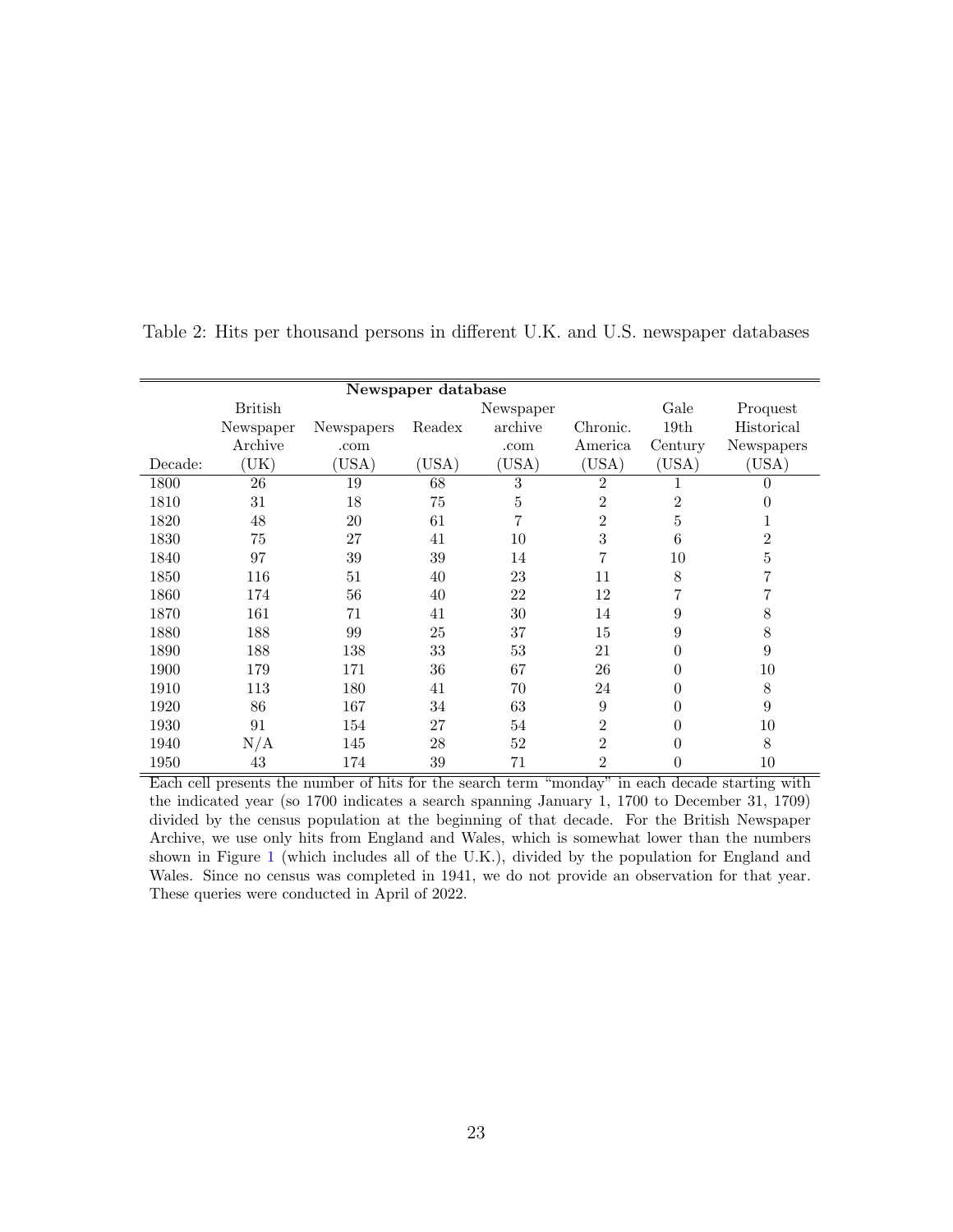thus far these have not been extensively used. Many of these come from major data providers, such as Gale and Proquest, and are available through university libraries. A brief review of these resources suggests that current holdings remain relatively sparse for many contexts, particularly in developing countries, though these databases are likely to grow in the future. There are also likely to be rich databases for particular contexts provided by individual libraries, archives, or other institutions. A good example of this is the set of digitized Francophone Canadian Newspapers provided by the Bibliotheque et Archives National du Quebec.

#### 4.2 Mining digitized newspaper databases

What type of data are studies extracting from historical newspaper databases? While digitized historical newspapers contain a wealth of information, the extent to which this information can be extracted and utilized is often limited by the system though which it is accessed. Of the digitized newspaper databases that we are aware of, only one, the Chronicling America database from the Library of Congress, allows researchers to download the underlying article data (though in some cases it may be possible to access full-text data from other databases using web-scraping techniques). The other databases must be accessed using the search portal provided by the data provider. As a result, most studies in this area have taken a keyword approach where they search for just one or a few keywords (e.g., "lynch" or "Boll Weevil") that allow them to identify particular types of events. In some cases, the number of search hits is the key variable taken from the newspaper data, while in other cases searches for particular key words are used to identify articles that are then manually reviewed to obtain the needed information. The latter approach represents a much more labor intensive process, which probably explains why this is the less common of the two.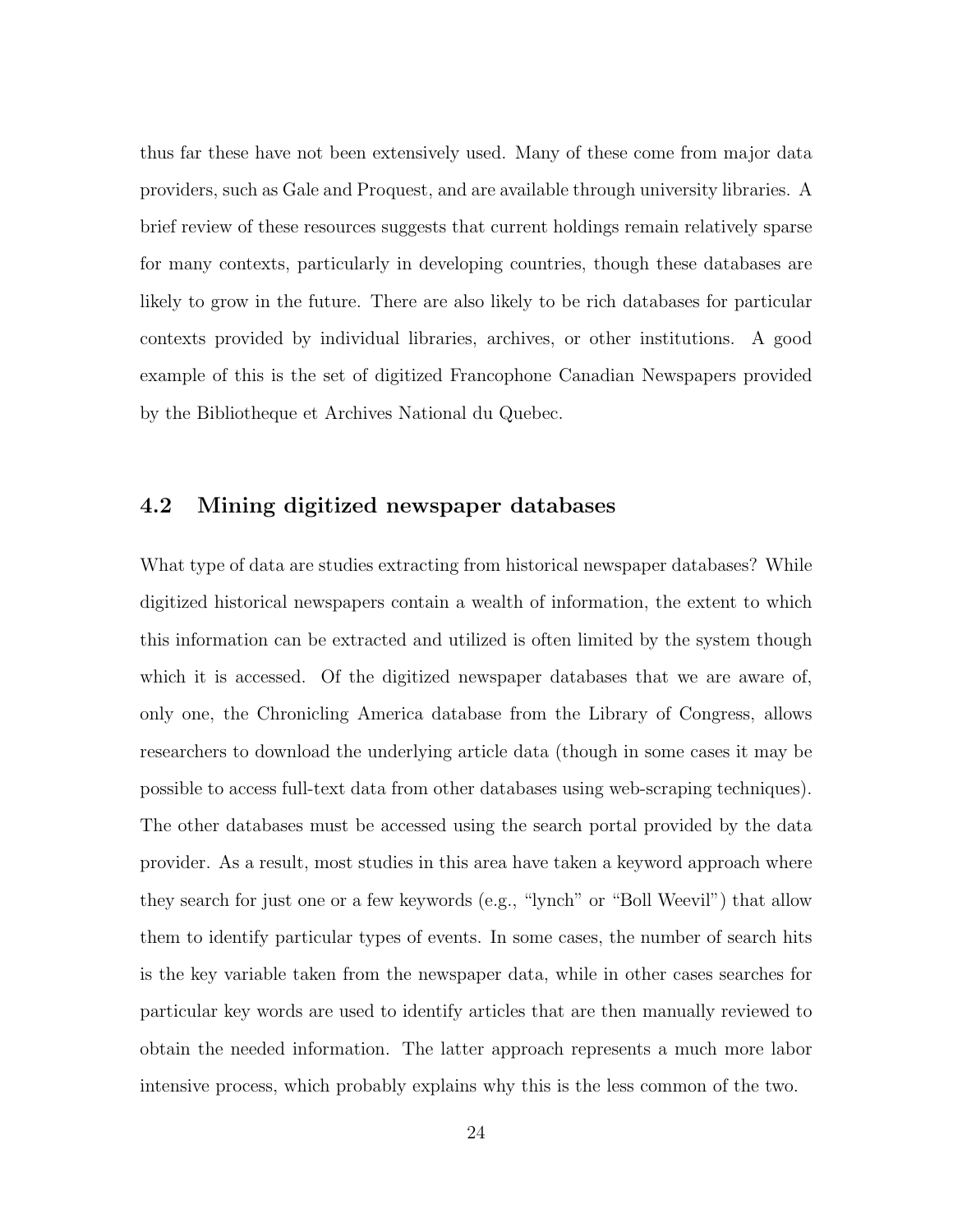The exact types of searches that can be conducted, and the types of outcomes that they generate, will depend on the structure of the search portal through which the articles are accessed. Search functionality varies in important ways across databases. For example, the Chronicling America database, offers a fairly sophisticated search portal that has options such as searching for two words within a specific proximity (number of words) of one another. It also allows searches focusing only on the front page of the paper. However, it does not appear to offer to possibility of running searches with wildcard characters ("\*"). In contrast, the Newspapers.com search portal allows the use of wildcards, a functionality that seems to be rare in the other databases we have examined. In some other cases, a search term is treated as a stem word, and so a search for "honest" will return results for honest, honesty but also dishonest and dishonesty. Because search functionality varies across databases, there may be applications where researchers will be better off using a less extensive newspaper archive if it offers particular advantages in terms of search functionality.

There are also important differences in how the search function operates. In the British Newspaper Archive, for example, searches focus on articles. So, a search for two keywords will pick up a hit only if both appear in the same article. This is not true for some of the other databases. In Newspapers.com, for example, the search applies across the full page of the paper. So a search for "monday" and "Deschutes" will identify pages where these two terms appear anywhere on the same page. The same is true for Chronicling America, but the possibility of limiting a search to words appearing within a certain proximity can be used to partially address this tendency.

Differences in the available search functions and the search approach offered by each database can have important impacts on the types of results generated. We recommend that researchers pay close attention to these differences when choosing a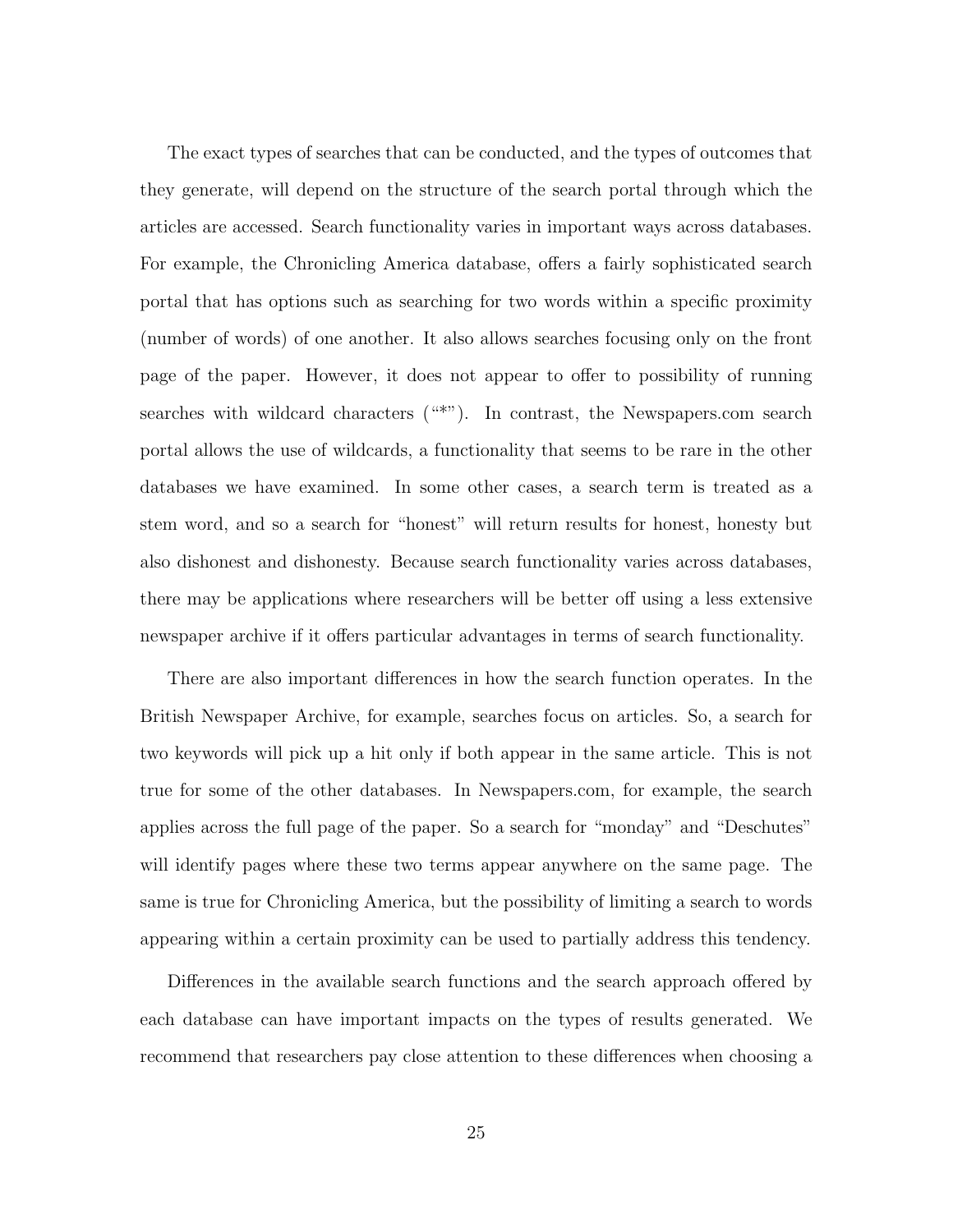database to use in contexts where more than one are available.

#### 4.3 Newspaper Directories

Newspaper directories can be an extremely valuable tool when used together with digitized historical newspaper article datasets. These directories were produced by private publishers with the purpose of connecting advertisers with newspapers. The systematic publication of newspaper directories began in 1846, with Mitchell's Newspaper Press Directory, though lists of newspapers had been published on a more ad hoc basis before that point. Originally focused on just U.K. newspapers, Mitchell's directory was expanded to include magazines and other periodicals in 1860, continental papers in 1878, and American papers in  $1880<sup>15</sup>$  $1880<sup>15</sup>$  $1880<sup>15</sup>$  A colonial supplement began in 1885. Other directories soon followed, such as Rowell's American Newspaper Directory or the N.W. Ayer and Son's Newspaper Annual Directory, both focused on the U.S. Scanned versions of numerous years of these directories can be found on websites such as Hathitrust and Google Books, though digitized versions remain sparse.<sup>[16](#page-0-0)</sup>

An example entry from Mitchell's 1847 directory is presented in Figure [1.](#page-27-0) This shows the type of information typically provided by a directory, including newspaper name, frequency of publication, price, date of establishment, political stance and some details about the types of news included, and the publisher name and location. While the information included varies somewhat across directories, most include these details. Some directories include information related to circulation, in some cases just through listing circulation areas. However, since circulation figures were likely selfreported and hard to verify, that information may be exaggerated.

 $15$ [Gliserman](#page-47-7) [\(1969\)](#page-47-7).

<sup>&</sup>lt;sup>16</sup>The Library of Congress provides links to scanned copies of many of these directories at these URLs: [https://www.loc.gov/rr/news/news\\_research\\_tools/ayersdirectory.html](https://www.loc.gov/rr/news/news_research_tools/ayersdirectory.html); [https://](https://memory.loc.gov/diglib/vols/loc.gdc.sr.sn91012092/default.html)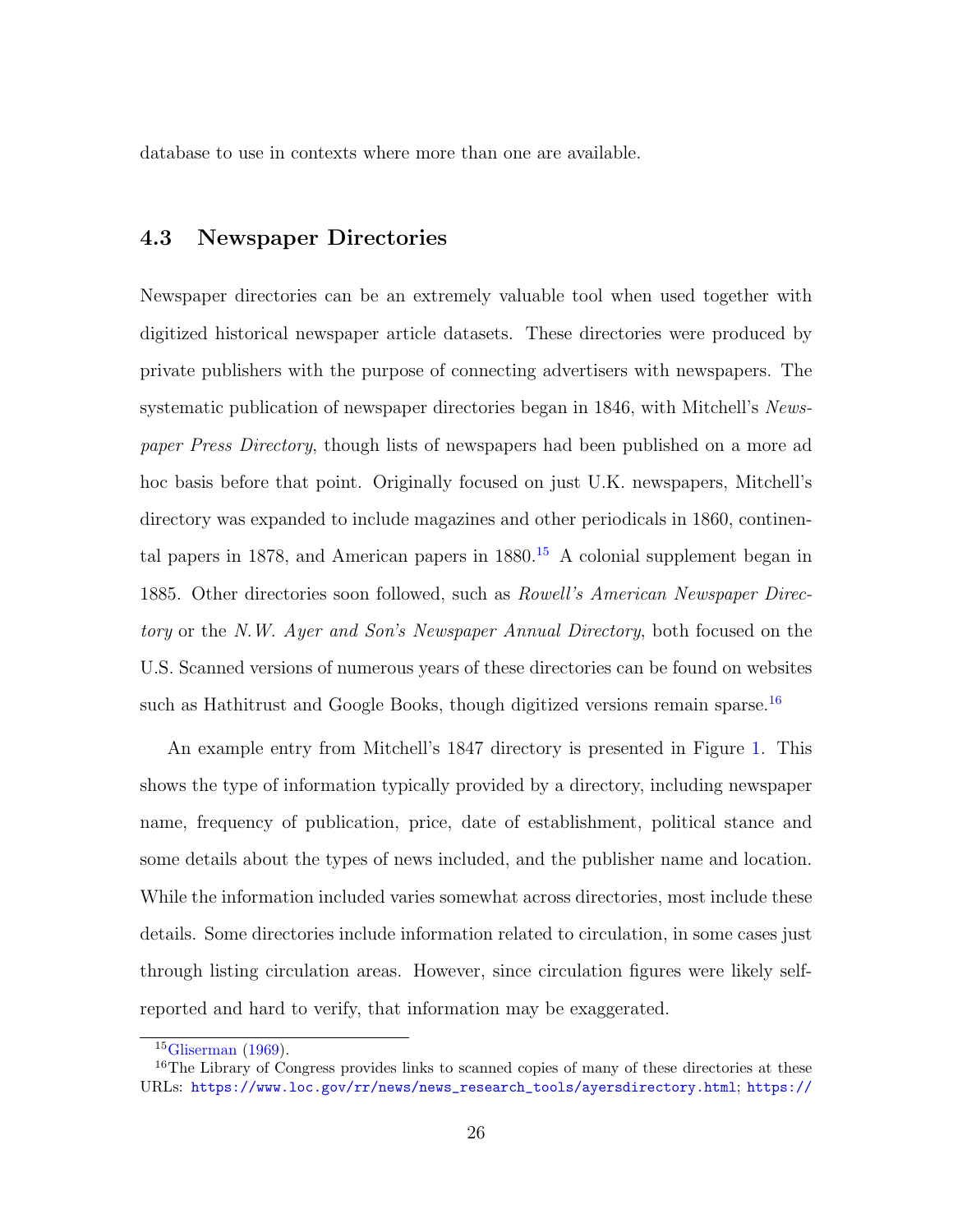#### Figure 1: An example from the 1847 Newspaper Press Directory

<span id="page-27-0"></span>

[Complete or partial digitization of newspaper press directories are available from](https://memory.loc.gov/diglib/vols/loc.gdc.sr.sn91012092/default.html) a number of sources. [Gentzkow](#page-47-8) et al. [\(2014b\) have digitized the daily newspaper](https://memory.loc.gov/diglib/vols/loc.gdc.sr.sn91012092/default.html) [entries from U.S. directories in 1869 and every presidential year spanning 1872 to](https://memory.loc.gov/diglib/vols/loc.gdc.sr.sn91012092/default.html) [2004. Non-daily entries for the 11 former Confederate States of America in 1869 and](https://memory.loc.gov/diglib/vols/loc.gdc.sr.sn91012092/default.html) [every presidential election spanning 1872 to 1896 are available from](https://memory.loc.gov/diglib/vols/loc.gdc.sr.sn91012092/default.html) [Gentzkow](#page-47-9) *et al.* [\(2014c\). For this article, we have digitized a complete set of directory data for the](https://memory.loc.gov/diglib/vols/loc.gdc.sr.sn91012092/default.html) [U.S. for 1910, including all papers. In earlier work, we digitized U.K. directory data](https://memory.loc.gov/diglib/vols/loc.gdc.sr.sn91012092/default.html) [for 1895, including only papers outside of London \(Beach & Hanlon,](https://memory.loc.gov/diglib/vols/loc.gdc.sr.sn91012092/default.html) [Forthcoming\)](#page-45-2). [Both of these transcriptions are available in the replication package for this article.](https://memory.loc.gov/diglib/vols/loc.gdc.sr.sn91012092/default.html)

[There are some alternatives to newspaper press directories that provide similar](https://memory.loc.gov/diglib/vols/loc.gdc.sr.sn91012092/default.html) [types of information. The most promising source, particularly in the period before the](https://memory.loc.gov/diglib/vols/loc.gdc.sr.sn91012092/default.html) [existence of press directories, is government documents.](https://memory.loc.gov/diglib/vols/loc.gdc.sr.sn91012092/default.html) [Wang](#page-49-1) [\(2019\)](#page-49-1), for example, [uses a listing of newspapers produced as part of the 1840 U.S.](https://memory.loc.gov/diglib/vols/loc.gdc.sr.sn91012092/default.html) Census of Manufactures. [Government sources are also likely to be valuable in more recent time periods.](https://memory.loc.gov/diglib/vols/loc.gdc.sr.sn91012092/default.html) Cagé [\(2020\), for example, uses a mix of government and other sources to construct listings](https://memory.loc.gov/diglib/vols/loc.gdc.sr.sn91012092/default.html)

[memory.loc.gov/diglib/vols/loc.gdc.sr.sn91012092/default.html](https://memory.loc.gov/diglib/vols/loc.gdc.sr.sn91012092/default.html).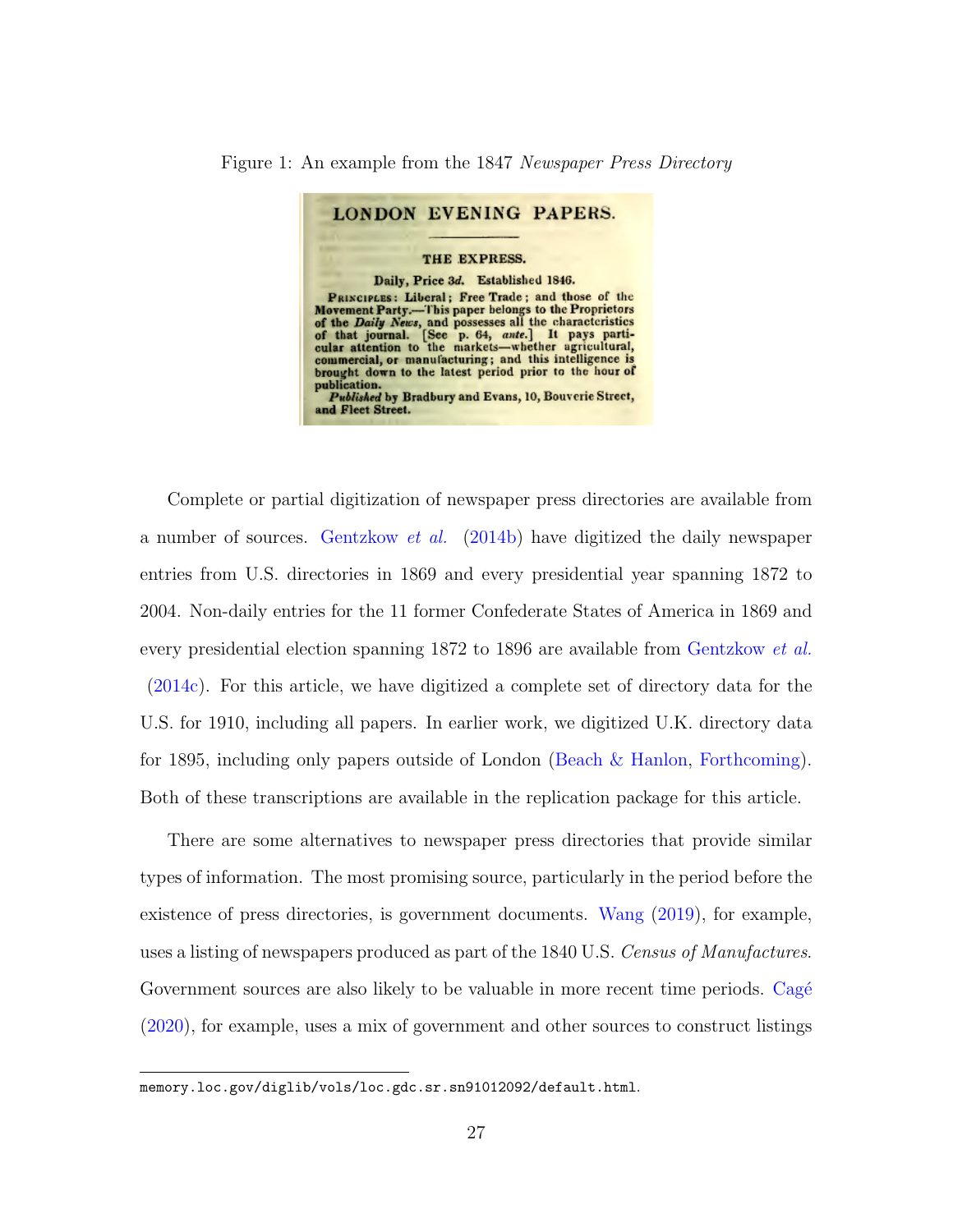<span id="page-28-0"></span>

| Frequency                           | Count | Politics      | Count |
|-------------------------------------|-------|---------------|-------|
| Daily $(4 + \text{times per week})$ | 136   | Conservative  | 328   |
| Weekly (1-3 times per week)         | 1,282 | Liberal       | 409   |
| Other/unknown                       | 61    | Independent   | 298   |
|                                     |       | Neutral       | 244   |
|                                     |       | Other/Unknown | 200   |
|                                     |       |               |       |
| Total                               | 1,479 | Total         | 1,479 |

Table 3: Frequency and politics of papers in the 1895 U.K. Newspaper Directory

of French newspapers starting in 1944. Other sources are likely to exist given that newspapers were heavily taxed in many countries before the twentieth century. These sources are likely to be particularly valuable when they are available for periods or locations for which press directories are not available.

#### 4.4 Evaluating Available Databases

One of the benefits of using newspaper directory data is that they allow us to evaluate the coverage and selection of existing digitized newspaper archives. In this section, our points of reference include Mitchell's directory for 1895, which includes newspapers outside of London, and a directory of U.S. newspapers from  $Ayer \& Son's$  for 1910.

Table [3](#page-28-0) provides some basic statistics for the 1895 UK Directory. We observe nearly 1,500 total papers active in England & Wales in this year. About 86% of the papers were published once, twice, or thrice weekly and another 9% can be called dailies (published 4-7 days a week). In terms of politics, we see a fairly even balance between Conservative and Liberal-leaning papers and a substantial number of politically Independent or neutral papers. The latter group often includes those with a non-political focus, such as trade and commercial papers, local advertisers, etc.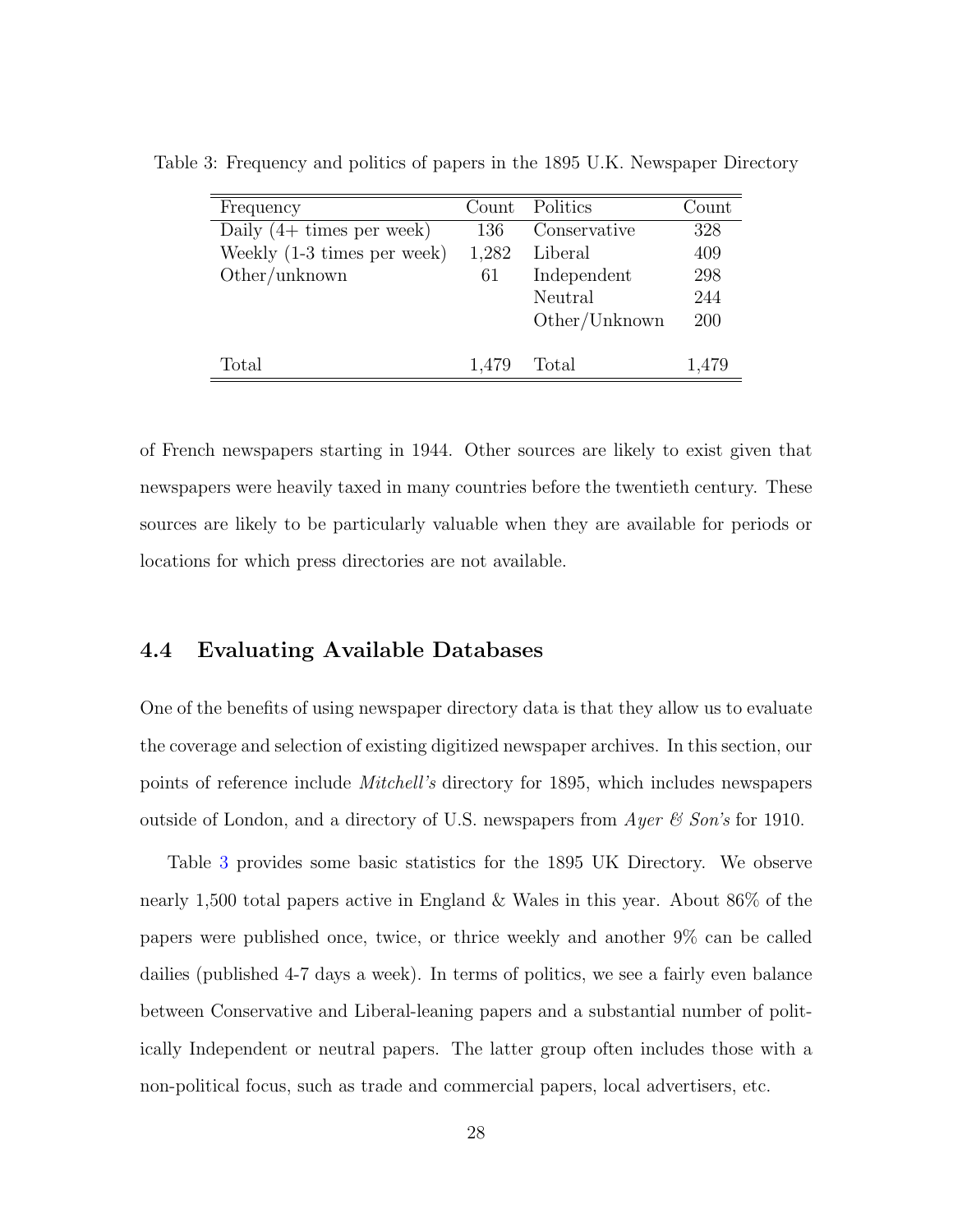| Frequency                   | Count  | Type        | Count  | $\cos t$    | Count  | Other feat.   | Count |
|-----------------------------|--------|-------------|--------|-------------|--------|---------------|-------|
| Daily $(4+$ per week)       | 2,376  | Republican  | 6,502  | Below one   | 1,636  | Black         | 305   |
| Weekly $(1-3 \text{ p.w.})$ | 16,447 | Democrat    | 4,933  | One dollar  | 10.698 | (share)       | 0.014 |
| Other/unknown               | 3.698  | Independent | 3,701  | One to two  | 4,475  |               |       |
|                             |        | Trade/bus.  | 1,664  | Two dollars | 1,844  | Foreign lang. | 1,034 |
|                             |        | Religious   | 826    | Above two   | 3,202  | (share)       | 0.046 |
|                             |        | Other/unk.  | 4,893  |             |        |               |       |
|                             |        |             |        |             |        |               |       |
| Total                       | 22,519 |             | 22.521 |             | 22,521 |               |       |

<span id="page-29-0"></span>Table 4: Frequency, type and pricing of papers in the 1910 U.S. Newspaper Directory

Table [4](#page-29-0) present similar statistics drawn from the 1910 U.S. directory, with additional details on the breakdown by subscription prices. While we see many daily papers in this directory, the list is still dominated by weekly papers. Republican papers outnumber Democratic and Independent ones ones. There are also quite a few papers focused on trade and business or for particular religious groups. The modal subscription price was one dollar, though daily papers tended to be more expensive because a subscription included more issues. A small number of papers, 1.4%, were tailored to a Black audience and 4.6% of papers were published in a foreign language.

The directory data can be used to gain a sense of the coverage available in the digitized newspaper article databases for these periods and locations. For the U.K., we evaluate coverage in the British Newspaper Archive in 1895 compared to the directory data from that year. For the U.S., we focus on the Newspapers.com and NewspaperArchive.com, the two sources with the most holdings in 1910, which we compare to the U.S. directory data for a selection of states. To undertake our comparisons, we search the newspaper article databases looking for any mentions of the term "monday" during the year. We then manually match every paper that shows up in the search to the corresponding paper in the directory data. Our assumption here is that any paper with a meaningful presence in the archive database in the year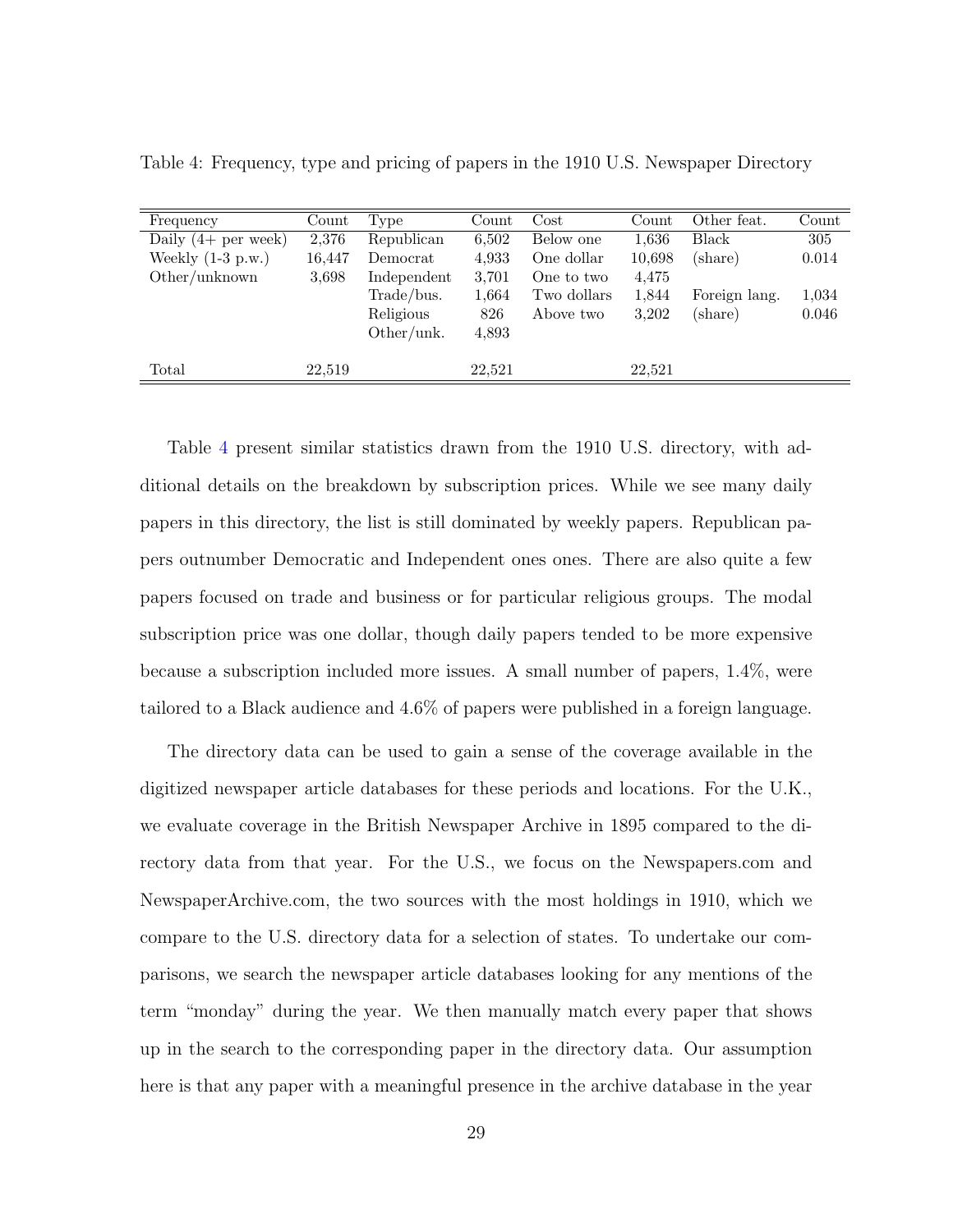|               | Searching for "Monday"      |       |       | Searching for "Rain" |         |          |  |
|---------------|-----------------------------|-------|-------|----------------------|---------|----------|--|
|               | All papers Dailies Weeklies |       |       | All papers           | Dailies | Weeklies |  |
| Total         | 1479                        | 136   | 1282  | 1479                 | 136     | 1282     |  |
| In BNA        | 449                         | 64    | 377   | 448                  | 64      | 376      |  |
| Coverage rate | 0.303                       | 0.471 | 0.294 | 0.302                | 0.471   | 0.293    |  |

<span id="page-30-0"></span>Table 5: Coverage of English and Welsh papers in the British Newspaper Archive

Queries conducted May 2022 to see which newspapers appear at least once in the BNA database for the year 1895.

will use the word "monday" at least once, even if the paper itself is not published on Mondays. As a check, in the British data we also consider a second search term, "rain", a perennial item of discussion among the British population.

Table [5](#page-30-0) describes the rate of coverage of English and Welsh papers (outside of London) in the British Newspaper Archive (BNA) in 1895. In the first three columns, we identify newspapers in the BNA by searching for "monday" anytime during the year. In the next three columns we instead search for "rain". Both approaches give nearly identical results, so it is clear that the choice of search term is not an important factor in our results.

Roughly 30% of papers active in England & Wales (excluding London) in 1895 appear in the BNA. Coverage is a bit higher (around 47%) for daily papers, which were mainly located in cities or larger towns than for weekly papers (29%). Overall, the BNA covers a substantial fraction of the total set of papers, but still there are many, even among the daily papers, that do not appear in the dataset. One implication of this fact is that there is substantial room for selection concerns, an issue that we will return to later.

Table [6](#page-31-0) provides a similar set of statistics for a set of U.S. states, chosen to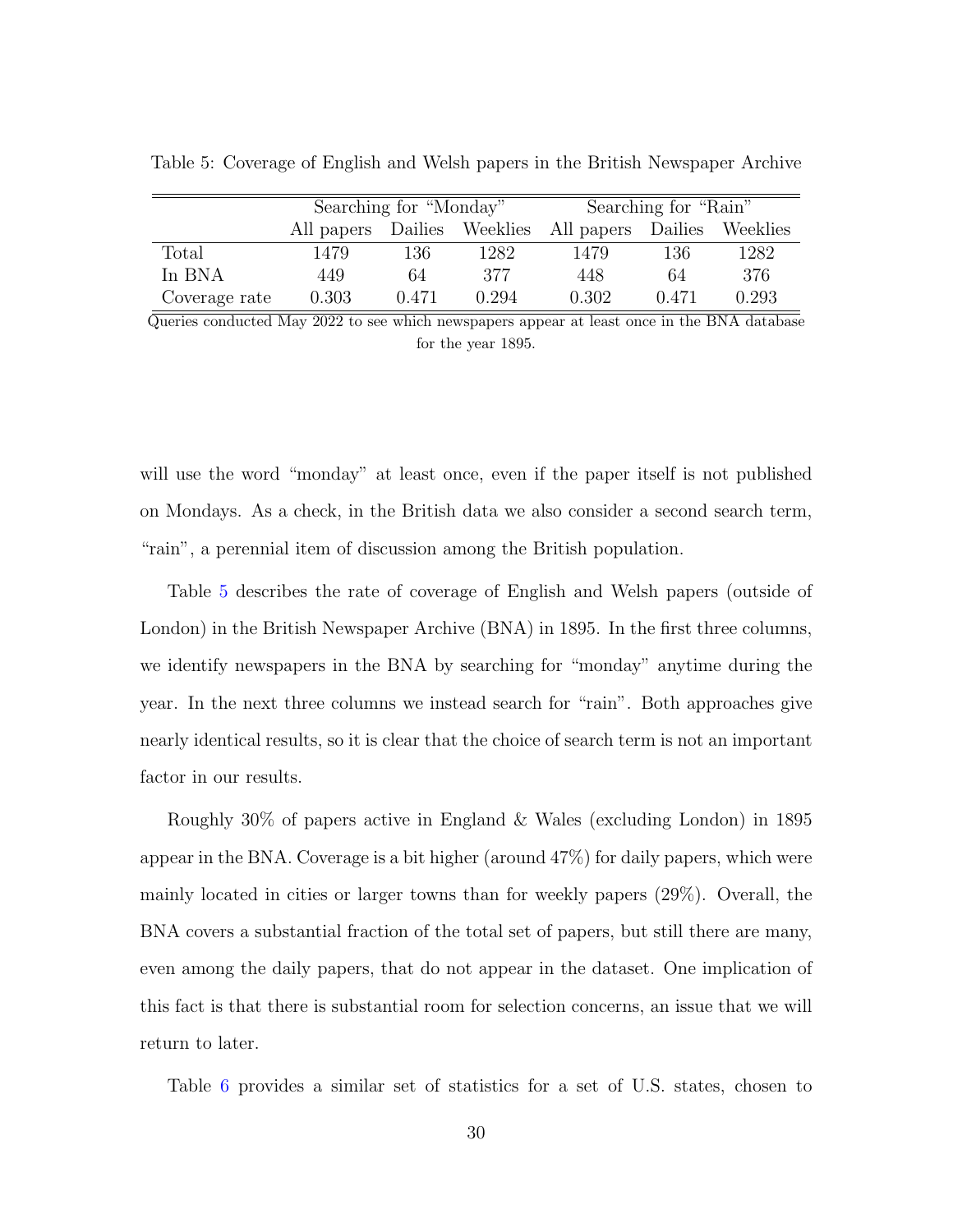|                  | All papers |       |       |       | <b>Dailies</b> |       |       |       |
|------------------|------------|-------|-------|-------|----------------|-------|-------|-------|
|                  | Alab.      | Mass. | Nebr. | Wash. | Alab.          | Mass. | Nebr. | Wash. |
| Papers present   | 253        | 688   | 627   | 371   | 26             | 83    | 29    | 33    |
|                  |            |       |       |       |                |       |       |       |
| Newspapers.com   | 90         | 14    | 434   | 32    | 8              | 8     | 23    | 11    |
| Coverage rate    | 0.36       | 0.02  | 0.69  | 0.09  | 0.31           | 0.10  | 0.79  | 0.33  |
|                  |            |       |       |       |                |       |       |       |
| NewspaperArchive | 7          | 17    | 35    | 22    | 3              | 6     | 5     | 6     |
| Coverage rate    | 0.03       | 0.02  | 0.06  | 0.06  | 0.12           | 0.07  | 0.17  | 0.18  |
|                  |            |       |       |       |                |       |       |       |
| Combined         | 94         | 25    | 436   | 36    | 10             | 11    | 24    | 12    |
| Coverage rate    | 0.37       | 0.04  | 0.70  | 0.10  | 0.38           | 0.13  | 0.83  | 0.36  |

<span id="page-31-0"></span>Table 6: Coverage of papers in a selection of U.S. states in 1910

represent each region of the country.<sup>[17](#page-0-0)</sup> We present results for the two databases that had the largest holdings for that period based on the results shown in Table [1,](#page-22-0) Newspapers.com and NewspaperArchive.com. The final rows of Table [6](#page-31-0) present results after pooling information from the two databases. The first takeaway is that coverage varies dramatically across states. In Nebraska, a majority of the papers listed in the directory are also found on Newspapers.com. Coverage in Nebraska is even better if we exclude the two major cities, Omaha and Lincoln, which had a wider variety of specialty papers that are less likely to show up in the database. Excluding these two major cities, 75% of all papers are covered and 90% of dailies. At the other extreme, only 2% of Massachusetts newspapers appear in either dataset. The second takeaway is that there is substantial overlap in terms of the set of papers covered by the two databases, as the gains in coverage from combining information from the two sources are fairly modest.

<sup>&</sup>lt;sup>17</sup>Covering all states is somewhat infeasible due to the size of the U.S. newspaper market and the fact that matching database search results to the directory must be done manually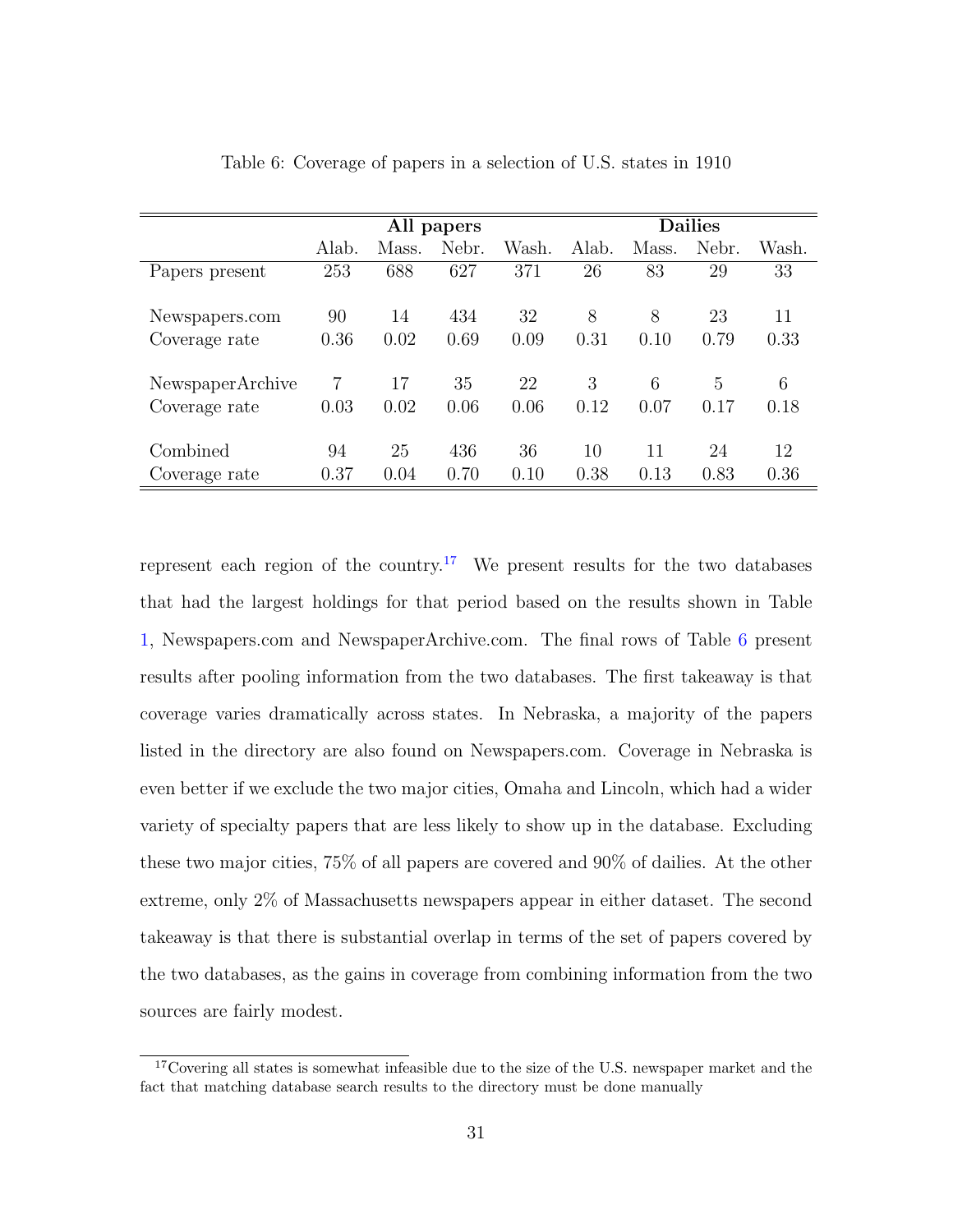The discussion thus far has focused on how historical newspaper database coverage compares at a given point in time, but it is also worth thinking about how changes in database coverage over time might impact results. Newspaper databases change along two predictable margins. The first margin concerns the set of newspapers and issues that are included in the database. While we tend to appreciate that the collections are constantly expanding, we lack a complete understanding of how this process changes the composition of the underlying data. Expansions likely shift the geographic and periodic focus in discrete ways as archives become discovered and digitized. The second margin concerns the contextual information, which changes as improvements in OCR and scanning technology make content analysis more reliable, and in some cases, as that technology allows for more sophisticated searches.

We provide insight on these issues by replicating a result from [Gentzkow](#page-46-4) *et al.* [\(2006\)](#page-46-4). In that chapter, the authors conducted keyword searches to provide evidence that the use of charged language in U.S. newspapers starts declining somewhere between 1870 and 1920. We focus on this result because it is one of the earliest papers that uses digitized newspaper databases to measure long-run trends and the transparency of its presentation allows for a useful visual comparison of how and where coverage may have changed. In 2004, those authors conducted keyword searches for "Honest<sup>\*"</sup>, "Slander<sup>\*"</sup>, and "January," on Ancestry.com, before Ancestry started marketing its newspaper materials as a separate subscription service (Newspapers.com). The authors deflate each stem word (Honest and Slander) by January and plot three-year moving averages of those two indices. The top panel of Figure [2](#page-34-1) reprints that result.

To see how changes in the coverage of newspapers within the same database over time can affect results, we replicate their exercise (as of May 2022 and using News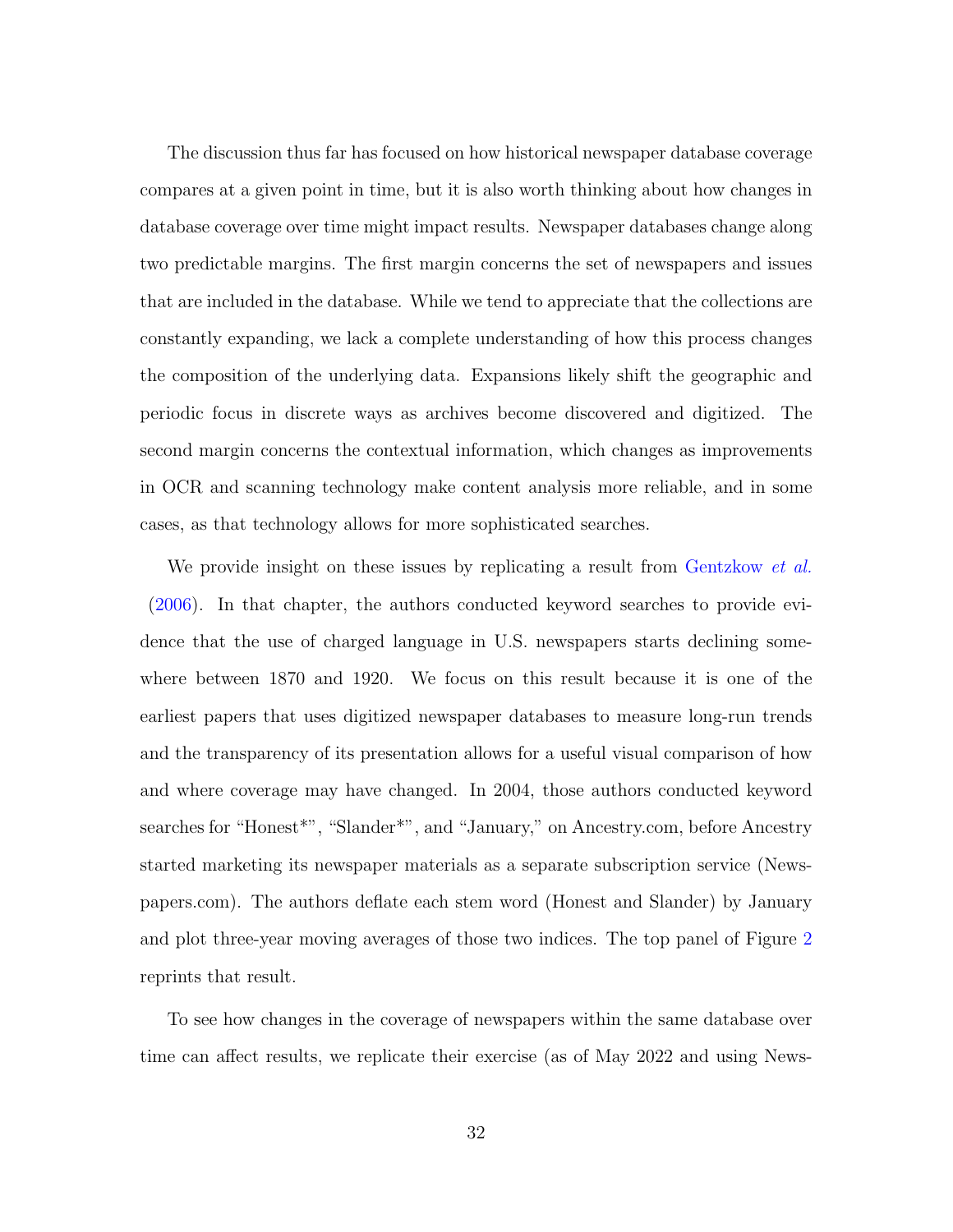papers.com) and plot those results in the bottom panel of Figure [2.](#page-34-1) One takeaway from this comparison is that the 2022 query results show much less volatility than the 2004 query results, particularly in the 19th century. Another takeaway is that, while there are important similarities in the patterns we observe, such as the consistent decline in the use of both "honest" and "slander" after 1890, there are also meaningful differences. The most notable of these is the increase in the use of these terms in the 1860s and 1870s, which appears clearly in the 2022 results but not in the 2004 query.

One implication of this exercise is that changes over time in the content of newspaper databases can have a meaningful impact on results, though this concern will continue to diminish as coverage expands. Some caution may be warranted when using newspaper databases to evaluate long-run patterns because of the potential for compositional changes to influence results. One solution, which is one that [Glaeser](#page-47-2) [& Goldin](#page-47-2) [\(2006\)](#page-47-2) implement, is to present results from a subset of newspapers that don't enter or exit the sample over time. This appears computationally difficult, but not impossible, to apply at scale.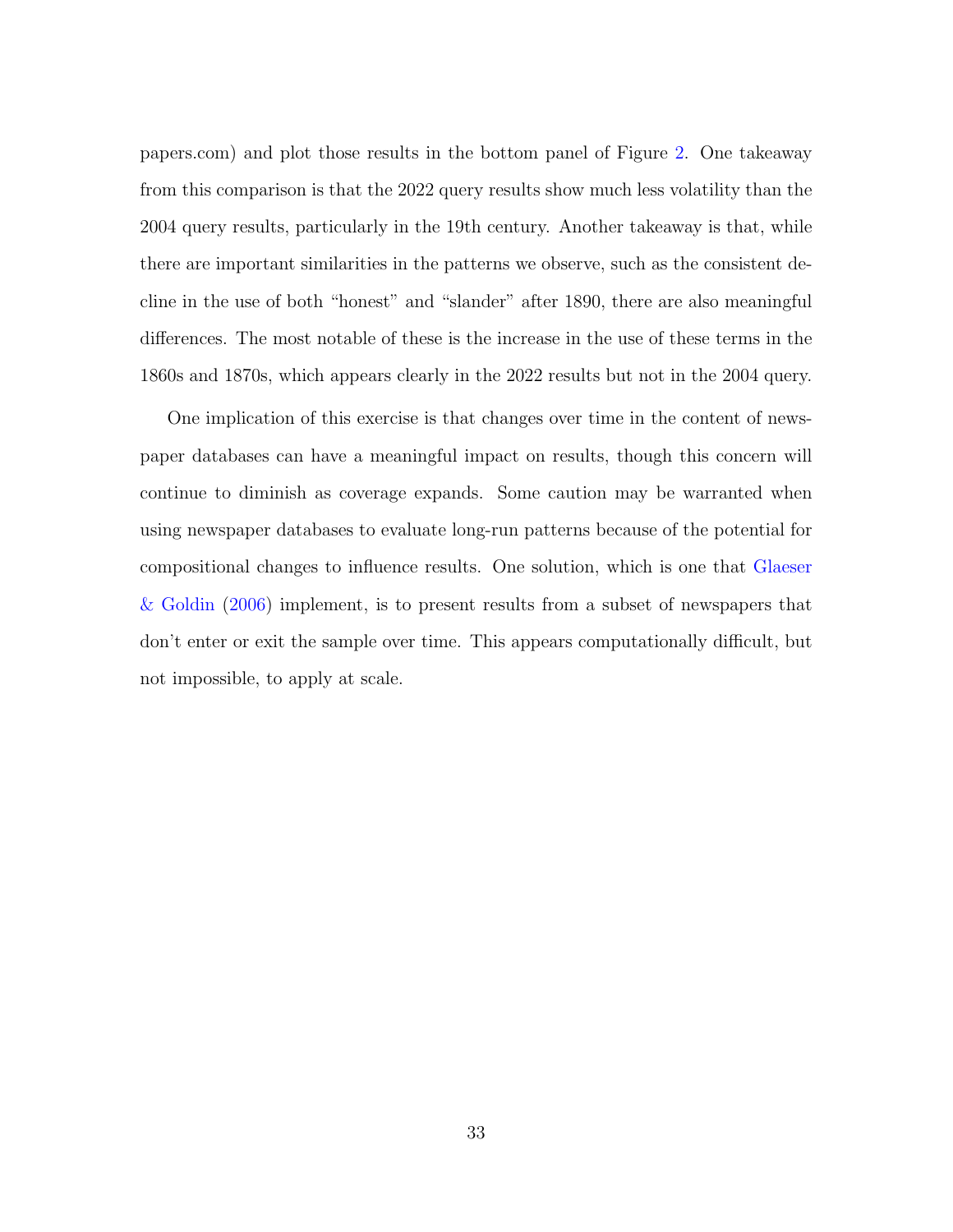<span id="page-34-1"></span>

Figure 2: Trends in Biased Reporting Over Time and By Date of Search Query

Notes: Lines represent three-year moving averages. Gentzkow, Glaeser, and Goldin queries conducted on Ancestry.com in 2004. Beach and Hanlon queries conducted in May of 2022 using Newspapers.com, which is marketed as a separate subscription service by Ancestry.com.

# <span id="page-34-0"></span>5 Data Challenges

The central challenge in using digitized historical newspaper data is in dealing with the fact that only a fraction of newspaper articles make it into one of the available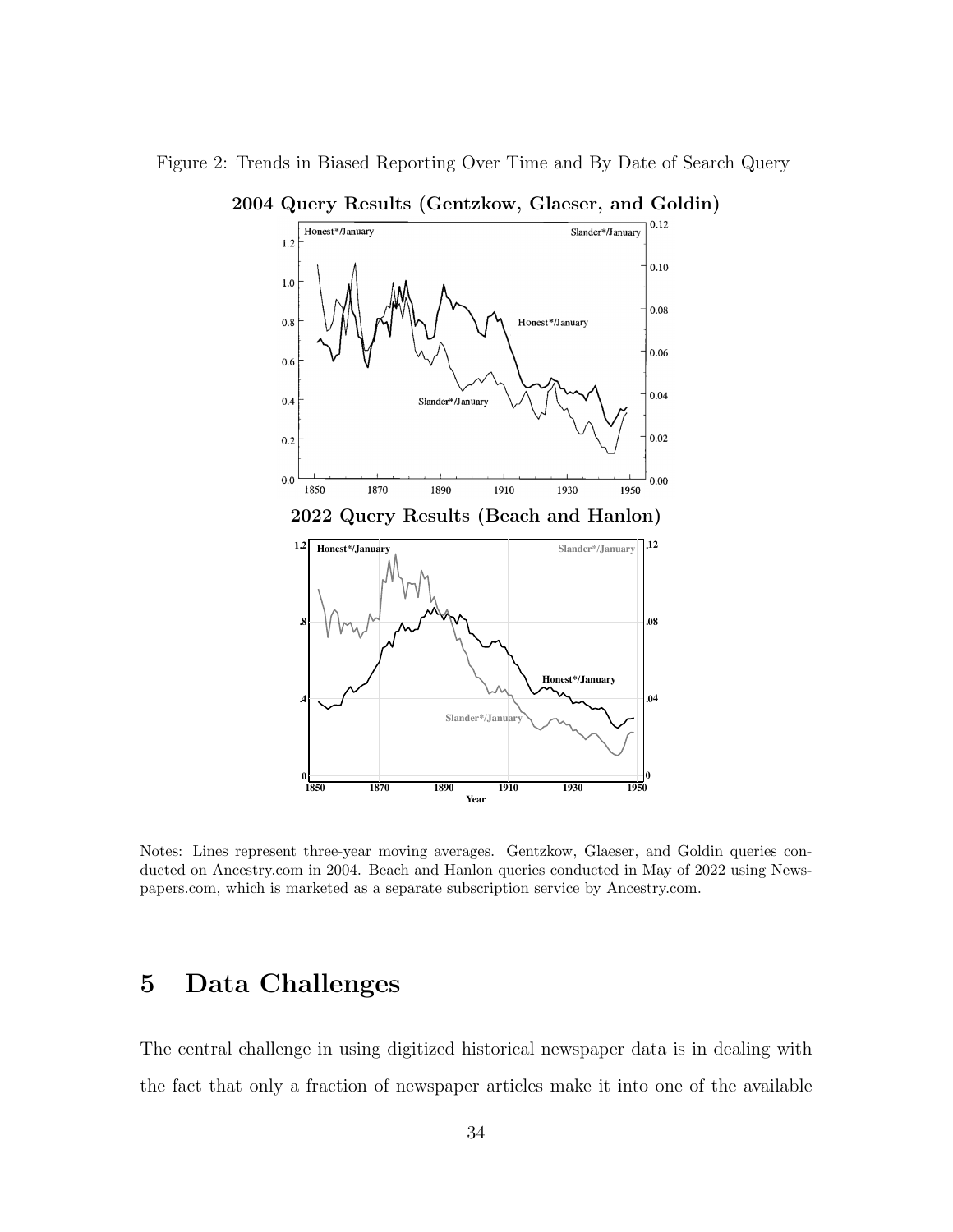database. This fraction is growing as extant archives are digitized. However, many newspapers and articles no longer exist and will thus remain missing from these databases. This section discusses this issue and suggests some possible solutions.

It is useful to start by thinking about the process through which a news item (or advertisement, letter to the editor, etc.) must pass through in order to be present in a digitized newspaper dataset. This progression is described in Figure [3.](#page-36-0) Most digitized newspaper data start as a news item, though some may originate as an opinion piece, advertisement, letter to the editor, or some other form of newspaper content. Some subset of news items are observed by newspapers, either through a reporter or some other means.[18](#page-0-0) Some subset of these are printed, a decision that may depend on the type of person in control of the paper, the target audience, and the type of environment in which the paper operates. Because whether a news item or other piece of content makes it in to print will depend on the way that newspapers are collecting information (e.g., whether they rely on other sources or do their own reporting) as well as the choices made by the editor or publisher in charge of the paper, selection at this stage will depend crucially on the structure of newspapers and the media market. This is why obtaining a basic understanding of these features in any historical context is likely to be important for designing an analysis strategy.<sup>[19](#page-0-0)</sup>

Of the content that is printed, only a subset will survive to be included in a modern newspaper archive. This is another crucial point at which selection is likely to matter. Papers written for less prominent groups, such as working class readers

<sup>&</sup>lt;sup>18</sup>Perhaps the most famous newspaper article based on "unobserved" information was the Chicago Daily Tribune's incorrect printing of the November 3, 1948 headline "DEWEY DEFEATS TRU-MAN," which was written with the expectation that Dewey would win the presidency, as conventional wisdom and various polls were predicting a landslide victory for Dewey.

<sup>&</sup>lt;sup>19</sup>It is also important for the researcher to understand other historical nuances that affect which articles make it to print. For instance, it is often asserted that censorship of the press led to an underreporting of influenza deaths, particularly deaths of soldiers, during 1918. This is unlikely to be the only situation where sensitive information was discouraged from being discussed by newspapers.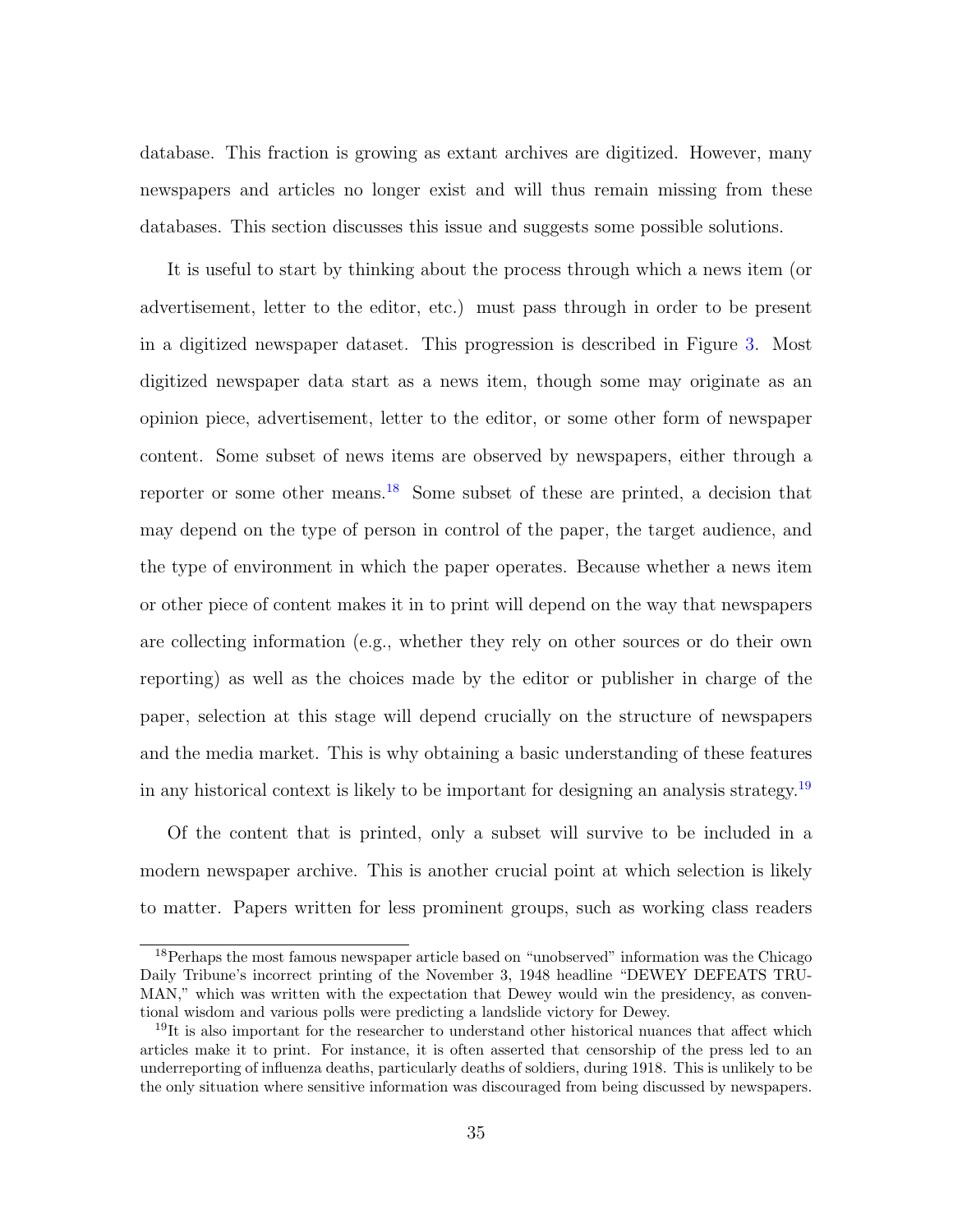or minority groups, those published in smaller towns, and certainly those that did not pay stamp taxes, are less likely to have been archived than prominent national or regional papers of record. This selection, particularly because it is unlikely to be random, may have implications for some analysis strategies. Even when a paper is archived, and then scanned into a digital database, the extent to which the content is accurately machine read is also likely to vary with features such as the level of printing quality or the type font used.

Only after passing through all of these various stages does a news item appear as a potentially usable datum in a searchable newspaper database. Not every step along this path presents a challenge for every analysis strategy, but it is useful to keep these various stages in mind when evaluating any particular approach.

<span id="page-36-0"></span>Figure 3: From news to data



We can get a sense of the extent and nature of selection present in our sample of historical newspaper data by comparing the set of papers covered to the paper characteristics identified in the directory data. In Table [7,](#page-37-0) we examine selection within the set of English and Welsh newspapers in 1895, focusing only on weekly and daily papers. Daily papers and more established papers were more likely to appear in the BNA archive. The correlations with party affiliation are small but too imprecise to draw strong conclusions.

Selection looks somewhat different in the U.S. context, which is examined in Table [8,](#page-39-0) where we focus on inclusion in the Newspapers.com archive. Affiliation with one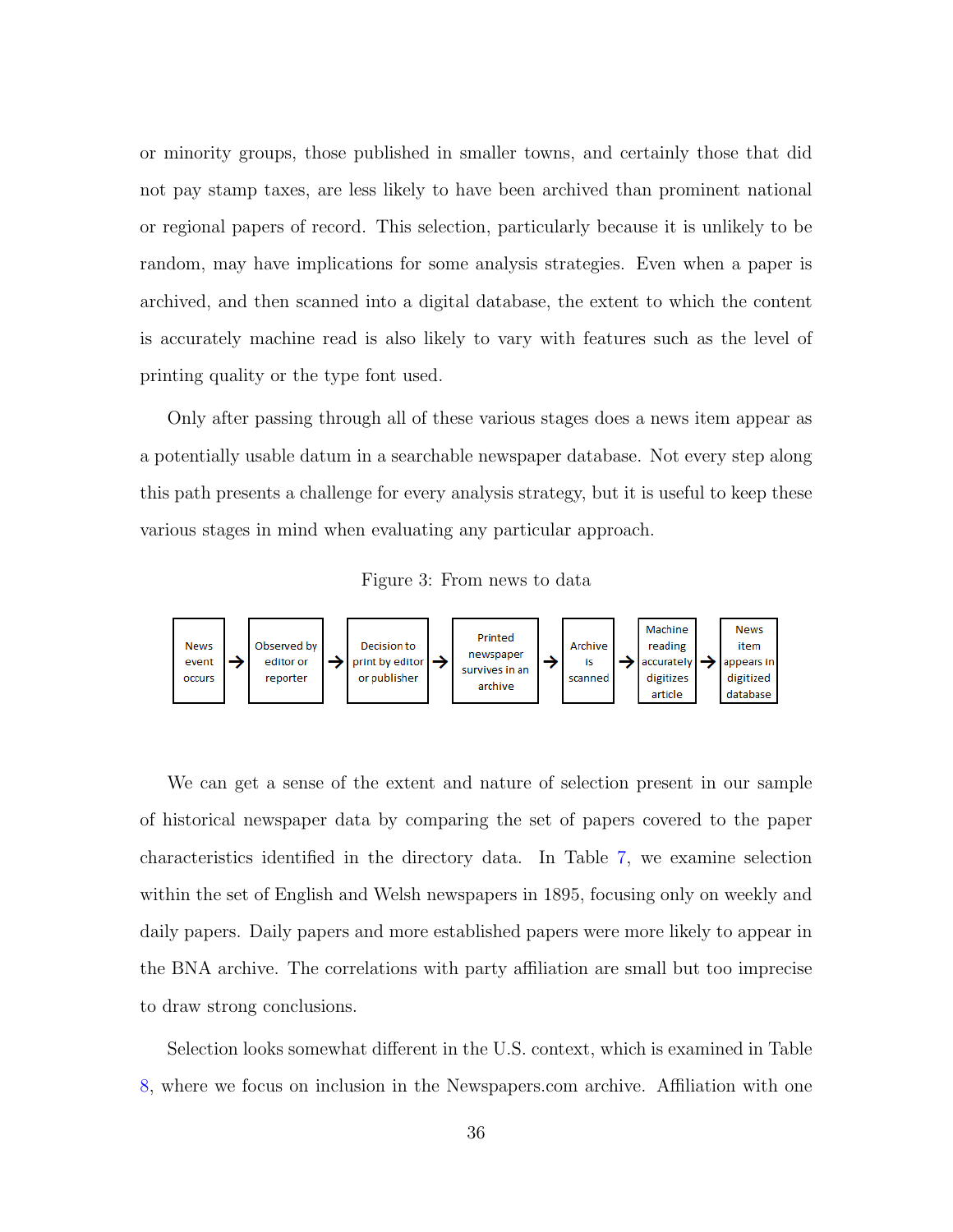<span id="page-37-0"></span>

| DV: Paper appears in BNA archive |            |                   |               |  |  |  |  |  |
|----------------------------------|------------|-------------------|---------------|--|--|--|--|--|
|                                  | (1)        | (2)               | (3)           |  |  |  |  |  |
| Daily                            | $0.160***$ | $0.158***$        | $0.165***$    |  |  |  |  |  |
|                                  | (0.046)    | (0.046)           | (0.044)       |  |  |  |  |  |
| Conservative                     |            | 0.037             | 0.007         |  |  |  |  |  |
|                                  |            | (0.047)           | (0.045)       |  |  |  |  |  |
| Liberal                          |            | 0.053             | 0.029         |  |  |  |  |  |
|                                  |            | (0.046)           | (0.044)       |  |  |  |  |  |
| Independent                      |            | 0.026             | 0.036         |  |  |  |  |  |
|                                  |            | (0.048)           | (0.046)       |  |  |  |  |  |
| Neutral                          |            | 0.039             | 0.060         |  |  |  |  |  |
|                                  |            | (0.050)           | (0.048)       |  |  |  |  |  |
| Years Since Est.                 |            |                   | $0.004***$    |  |  |  |  |  |
|                                  |            |                   | (0.000)       |  |  |  |  |  |
| Observations                     | 1362       | 1362              | 1362          |  |  |  |  |  |
| R-squared                        | 0.010      | 0.011             | 0.075         |  |  |  |  |  |
| $***$<br>$**$<br>n < 0.01        | n < 0.05   | $\ast$<br>n < 0.1 | <b>Robust</b> |  |  |  |  |  |

Table 7: Predictors of newspaper presence in BNA archive in 1895

\*\*\* p<0.01, \*\* p<0.05, \* p<0.1. Robust standard errors in parentheses. Coefficients come from a linear probability model.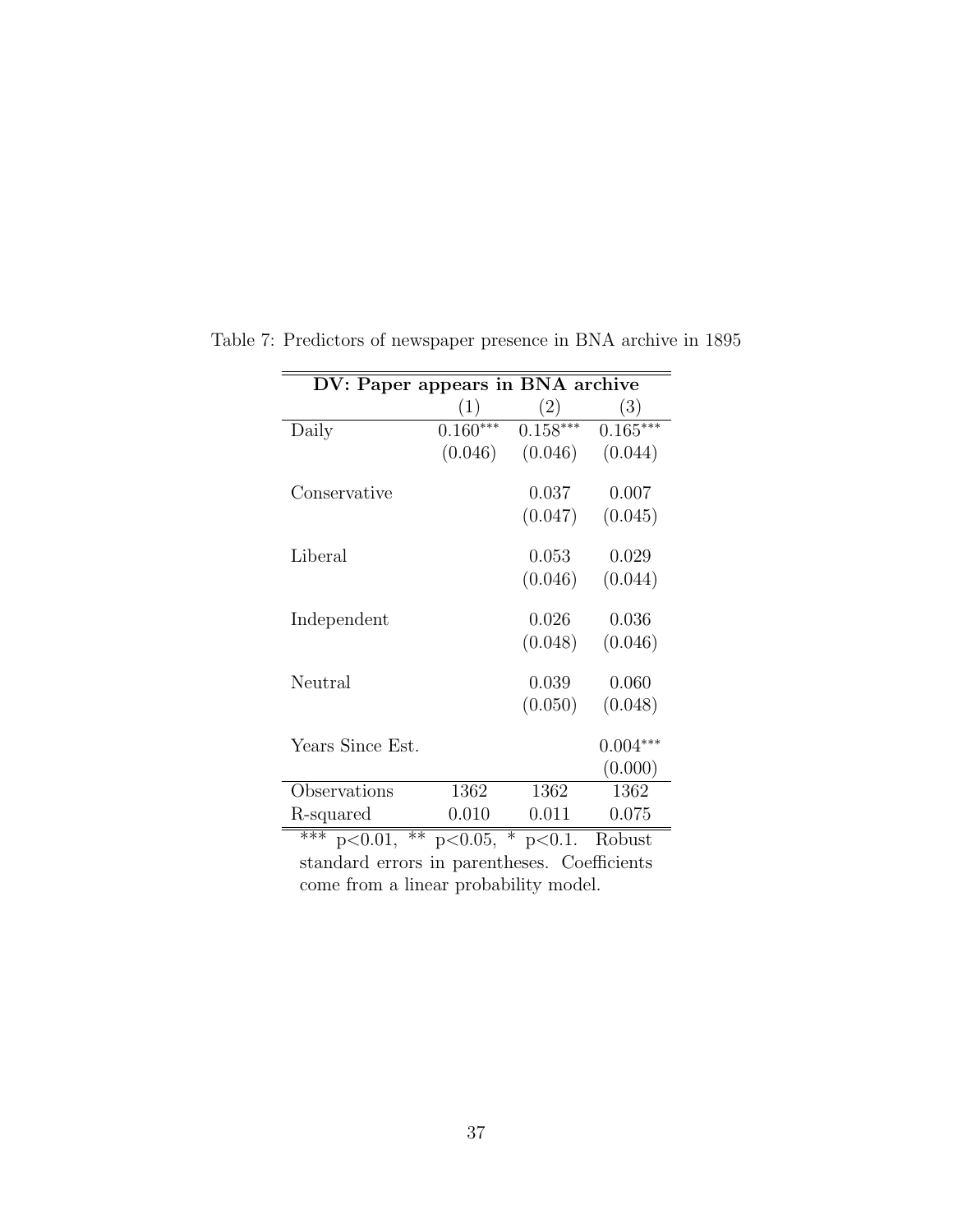of the major political parties is a strong predictor of whether a paper appears in the digital archive. This effect is particularly strong in Alabama, the only Southern state in the sample. Older papers, which were likely to be more established, were also more likely to appear. In contrast, Black papers, trade papers, and religious papers were relatively less likely to be found in the archive. Papers published in foreign languages are also less likely to show up in our search, but this is not unexpected given our approach. It is somewhat surprising that daily papers were not more likely to appear in the archive, given that these tended to be more established papers located in larger towns and cities. Overall, there is plenty of evidence here that selection into coverage was non-random, though the type of selection indicated by these results will not necessarily create issues for every type of study. Scholars focused on politics, for example, may be comforted by the fact that the probability that Republican and Democratic papers are included does not appear to be significantly different, at least on those states where there is enough coverage to identify clear patterns.

The results above highlight a central challenge in using digitized historical newspaper data; not only did only a fraction of newspapers survive to make it into modern newspaper databases, but this group appears to have been selected along dimensions that may have an important impact on research strategies. Next, we discuss some approaches that can help researchers ameliorate these concerns.

One straightforward use of historical newspaper databases is to compare the spatial or temporal distribution of some type of data hit, say a news report including the word stem "lynch", to some other variable. Naturally, the spatial and temporal variation of these hits is likely to be heavily influenced by the underlying set of papers in the database used. This will introduce selection bias is a newspapers presence in the database is influenced by any factor that may also be related to the comparison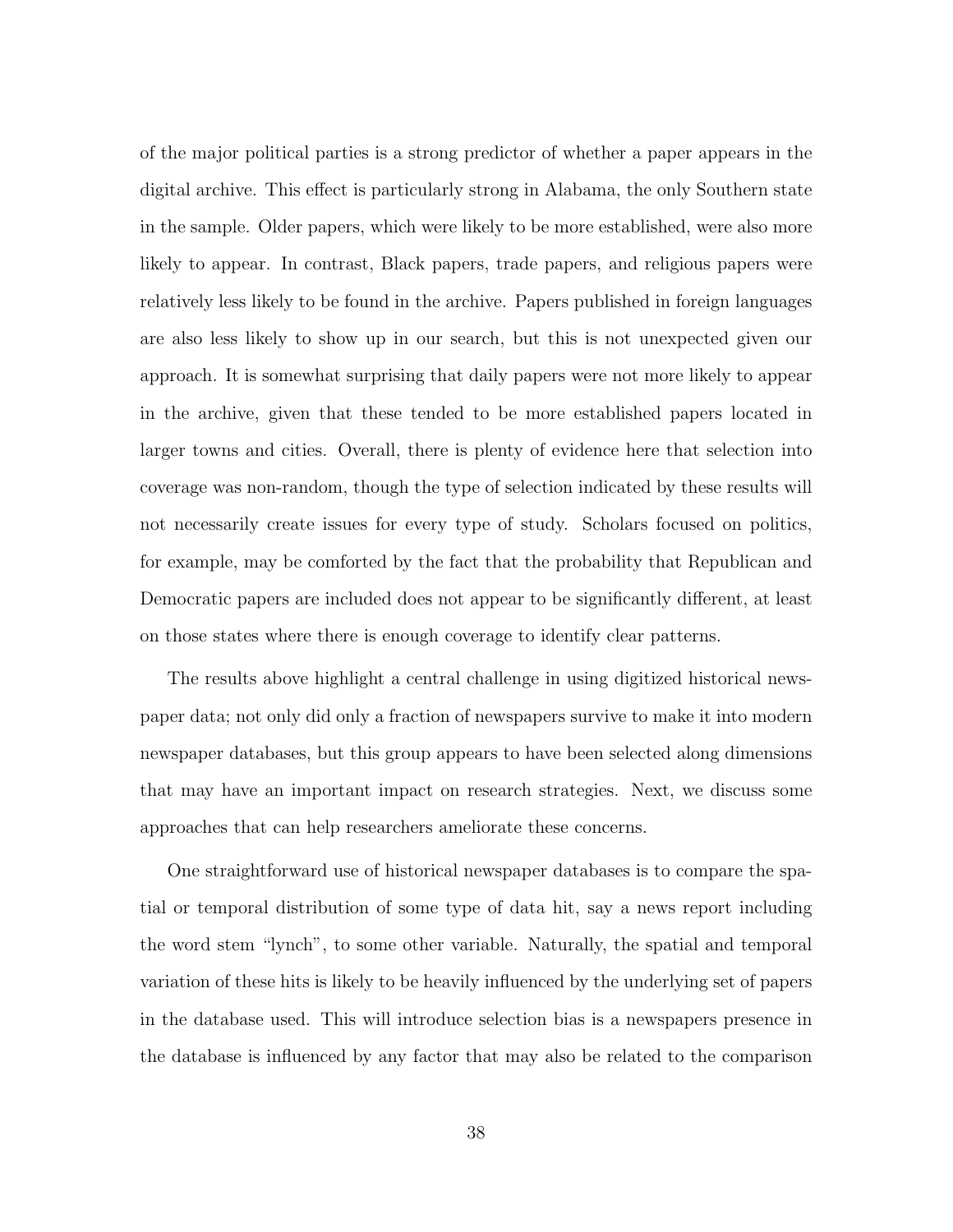|                        | DV: Paper appears in Newspapers.com |                   |            |             |             |  |  |  |  |
|------------------------|-------------------------------------|-------------------|------------|-------------|-------------|--|--|--|--|
|                        |                                     |                   |            | By State    |             |  |  |  |  |
|                        |                                     | AL                | MA         | <b>NE</b>   | WA          |  |  |  |  |
|                        | (1)                                 | $\left( 2\right)$ | (3)        | (4)         | (5)         |  |  |  |  |
| Daily                  | $-0.125***$                         | $-0.175*$         | $0.063*$   | 0.070       | $0.264***$  |  |  |  |  |
|                        | (0.038)                             | (0.104)           | (0.033)    | (0.063)     | (0.085)     |  |  |  |  |
| Democratic             | $0.229***$                          | $0.342***$        | 0.015      | 0.106       | 0.113       |  |  |  |  |
|                        | (0.041)                             | (0.085)           | (0.037)    | (0.065)     | (0.112)     |  |  |  |  |
| Republican             | $0.165***$                          | $0.306*$          | $0.069***$ | $0.151***$  | $-0.055$    |  |  |  |  |
|                        | (0.036)                             | (0.166)           | (0.026)    | (0.053)     | (0.040)     |  |  |  |  |
| Independent            | 0.023                               | $-0.011$          | $-0.001$   | 0.074       | $-0.020$    |  |  |  |  |
|                        | (0.038)                             | (0.106)           | (0.014)    | (0.063)     | (0.044)     |  |  |  |  |
| Trade/Bus.             | $-0.299***$                         | $-0.108*$         | $-0.010$   | $-0.696***$ | $-0.076**$  |  |  |  |  |
|                        | (0.029)                             | (0.064)           | (0.007)    | (0.051)     | (0.037)     |  |  |  |  |
| Religious              | $-0.282***$                         | $-0.121**$        | $-0.021$   | $-0.490***$ | $-0.076$    |  |  |  |  |
|                        | (0.030)                             | (0.058)           | (0.013)    | (0.165)     | (0.053)     |  |  |  |  |
| <b>Black Paper</b>     | $-0.212***$                         | $-0.057$          | $0.015*$   | 0.000       | $-0.001$    |  |  |  |  |
|                        | (0.066)                             | (0.092)           | (0.009)    | (.)         | (0.030)     |  |  |  |  |
| Foreign Language Paper | $-0.300***$                         | $-0.115**$        | $-0.014$   | $-0.581***$ | $-0.110***$ |  |  |  |  |
|                        | (0.034)                             | (0.057)           | (0.014)    | (0.091)     | (0.037)     |  |  |  |  |
| Years Since Est.       | $0.000***$                          | $0.004*$          | 0.001      | $0.000**$   | $0.008***$  |  |  |  |  |
|                        | (0.000)                             | (0.002)           | (0.000)    | (0.000)     | (0.002)     |  |  |  |  |
| Observations           | 1455                                | 221               | 362        | 552         | 320         |  |  |  |  |
| R-squared              | 0.095                               | 0.164             | 0.081      | 0.151       | 0.176       |  |  |  |  |

<span id="page-39-0"></span>Table 8: Predictors of US newspaper in Newspapers.com in 1910

\*\*\*  $p<0.01$ , \*\*  $p<0.05$ , \*  $p<0.1$ . Robust standard errors in parentheses. Coefficients come from a linear probability model.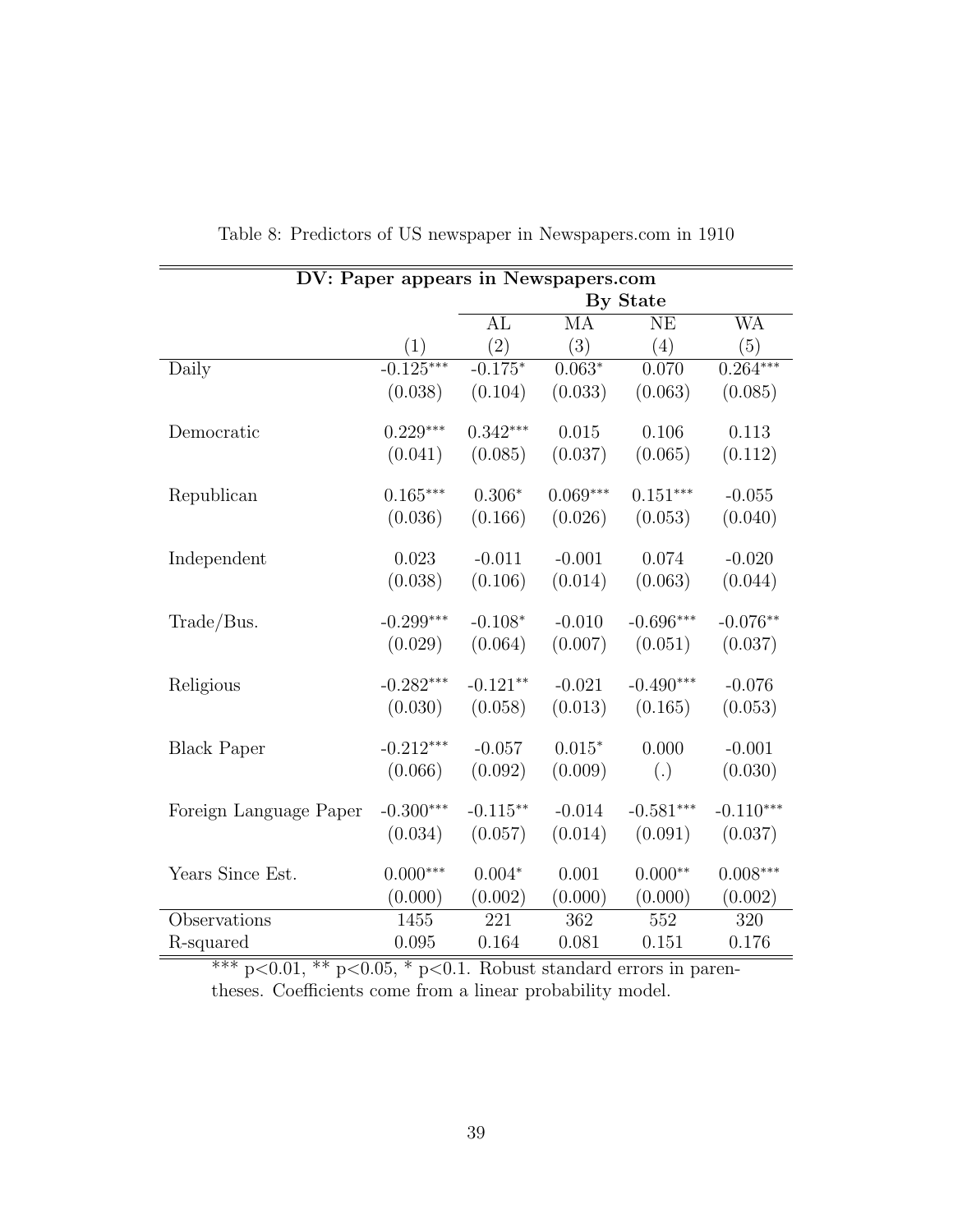variable. It will also introduce attenuation bias if the measure is being used as an explanatory variable, even if there is no strong selection concern.

The simplest way to try to improve a study of this type is to measure the frequency of a hit relative to the underlying set of available newspaper data. One might be tempted to simply normalize by the set of newspapers available in the newspaper dataset for the period studies. However, this approach does not account for the fact that some newspapers will be overrepresented in the archives and the quality of scans can also vary by newspaper. A better solution is to run searches for words that can be used to normalize the frequency of hits.<sup>[20](#page-0-0)</sup> [Ottinger & Winkler](#page-48-8) [\(2020\)](#page-48-8) and [Beach &](#page-45-2) [Hanlon](#page-45-2) [\(Forthcoming\)](#page-45-2), use neutral words such as 'monday', 'rain', etc. If the goal is purely to normalize, then some care is required to choose the set of neutral words to use depending on the application, and it is desirable to check robustness to multiple alternatives. In other cases, it might be useful to choose a non-neutral word. [Glaeser](#page-47-2) [& Goldin](#page-47-2) [\(2006\)](#page-47-2), for instance, search for "corruption", which they normalize relative to "politic\*", in order to construct a more informative index that captures reported political corruption. In some cases, a particular analysis strategy lends itself to a natural set of comparison searches. In [Ferrara](#page-46-9) *et al.*  $(2022)$ , for example, the authors are interested in when the presence of the Boll Weevil parasite is reported in different counties. Their outcome variable is based on the number of mentions of the Boll Weevil together with the name of a particular county by any paper within the same state. As a natural way of normalizing this, they divide by the number of mentions of the county in any context in the same set of papers. Similarly, [Albright](#page-44-0) et al. [\(2021\)](#page-44-0), which uses newspapers to measure reports of the Tulsa Race Massacre that

<sup>20</sup>Normalization does not overcome the issue that the numerator is not always an independent draw. One obvious example is with syndication, where the same article is likely to be reprinted in several newspapers throughout the country. A second example is with the use of advertisement data, where the same advertisement might appear in multiple newspapers or multiple issues. Neither of these are necessarily problematic, although they may affect interpretation.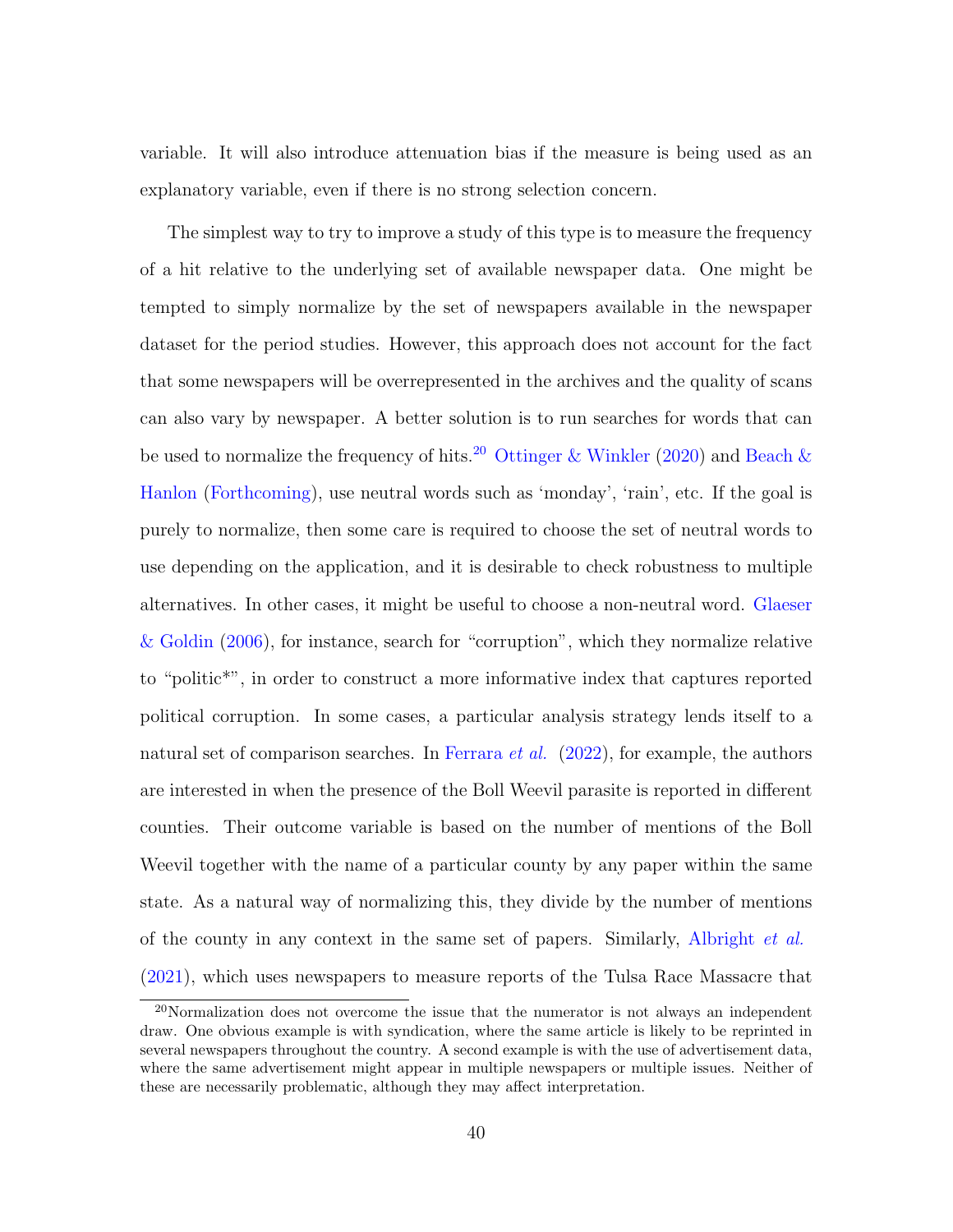occurred in June 1921, use searches for "June".

[Esposito](#page-46-2) et al. [\(2021\)](#page-46-2) offer an interesting approach to deal with the incompleteness of newspaper databases. In that article, the authors use newspapers to identify screenings of The Birth of a Nation (BofaN). While the authors are interested in whether the film shifted attitudes and opinions, the natural concern is that screenings of the film might simply reflect pre-existing attitudes and opinions. To overcome this issue, the authors apply their data collection technique to identify screenings of The Million Dollar Mystery (MDM), a successful film released about 7 months before BofaN. The authors then use MDM screenings to instrument for screenings of BofaN.

Adjusting for how the frequency of newspaper hits is affected by the set of papers included in the database can help improve the internal validity of analysis, i.e., validity among the set of papers available, but as we saw with Figure [2](#page-34-1) in the previous section, it does not deal with the fact that this set is unlikely to be a random selection from the universe of papers actually published in a particular setting. Newspaper directories can be helpful in assessing the extent to which the sample of available newspapers within a setting is selected. As shown in the previous section, the details provided for each paper, together with the fact that the press directories appear to be virtually comprehensive, provides a valuable tool for assessing the extent of selection in a data set and its impact on results. We strongly encourage authors working in periods in which directory data are available to take advantage of directory data in this way.

The directory data can also be used as an integral part of the identification strategy. In [Beach & Hanlon](#page-45-2) [\(Forthcoming\)](#page-45-2), for example, the authors are interested in the impact of exposure to a particular event, the Bradlaugh-Besant Trial, that took place in London in the summer of 1877, on fertility patterns. A starting point for such a study might be to compare exposure to articles about the trial published in local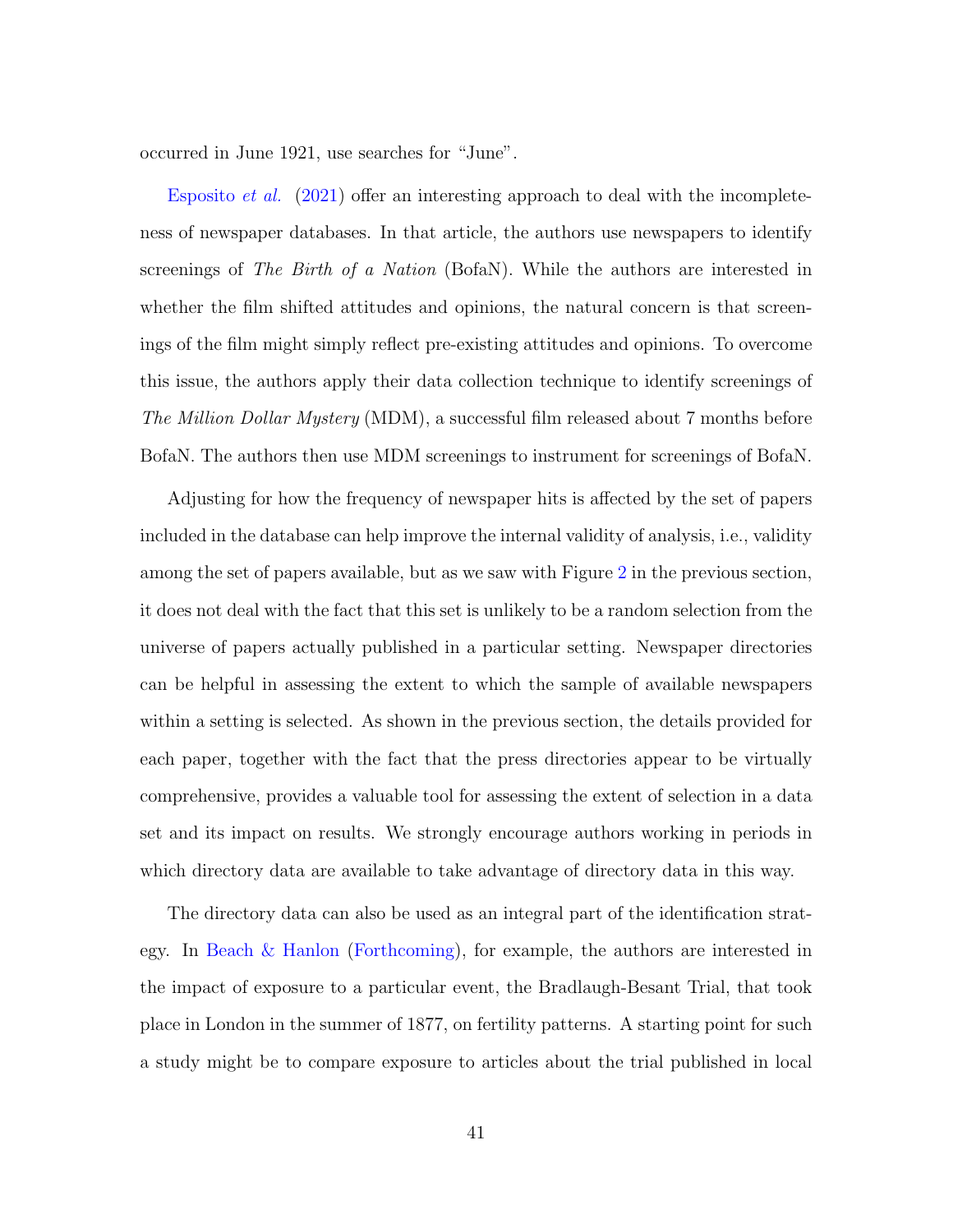papers with fertility patterns. However, one concern is that whether a local paper reported on this event may be linked to other unobserved factors that also influenced fertility rates. In addition, whether a paper shows up in a digitized database may also be linked to local conditions that influenced fertility. The first of these problems may be partially dealt with by the inclusion of a rich set of control variables for local conditions, while the second could be addressed by looking for evidence of selection using the newspaper directory data. Still, one may be concerned that other unobservable features were influencing publication decisions or the selection into digitization.

To push identification further, [Beach & Hanlon](#page-45-2) [\(Forthcoming\)](#page-45-2) take advantage of the fact that newspapers focus on current news. As a result, a local paper that opened just before the trial may have printed news about it, but a paper that opened even just a month or two after the trial would be unlikely to revisit this 'old news'. Drawing on this feature, the paper introduces an identification strategy that compares locations where a paper opened just before the trial, which can be observed using information on the establishment date of papers in the newspaper directories, to other locations where a paper opened just after the trial. The authors find that these two sets of locations were well balanced across a rich set of observable characteristics when looking within relatively short (2-3 year) windows around the trial, but that having an additional local paper open before the trial strongly predicts exposure to articles about the trial. This suggests that the opening date of local papers can be used as an instrument for exposure to the trial.

Another challenge in using newspaper data to obtain spatial variation has to do with how locations are assigned. This is not an issue for studies where the newspapers themselves are a source of treatment or an object of interest, but it can present a challenge when newspapers are being used to measure the occurrence in a location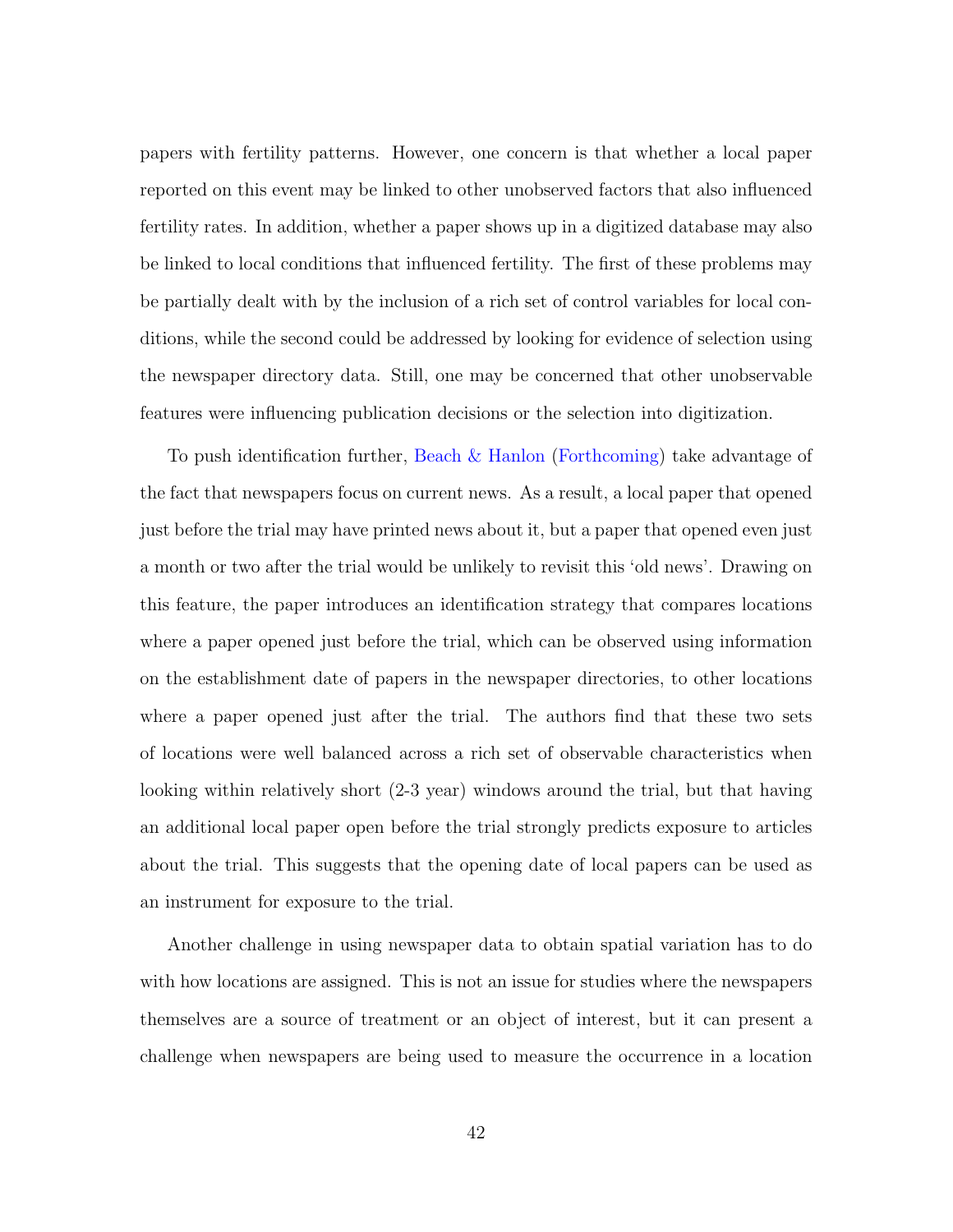of some particular event. For example, if one is interested in incidents of harassment against a particular group, such as the anti-German incidents studied by [Fouka](#page-46-0) [\(2019\)](#page-46-0), then it may be tempting to run searches aimed at identifying these incidents and then locate them based on the location of the paper in which they were reported. The risk here is that papers clearly report on events occurring in other locations, and so a paper's location may not be a good indicator of the location of the event it reported on (though plenty of reporting was focused on local events). One solution to this is to use searches to identify articles of interest and then manually review them to determine the location of the event in question. This is an effective method, but it may not be feasible if the number of events identified is large. An alternative approach, taken by [Ferrara](#page-46-9) *et al.* [\(2022\)](#page-46-9), is to search simultaneously for words associated with a particular event (in their case "Boll Weevil") and the name of a location (in their case a county). In this approach, each identified event is associated with a particular location. When a manual review is infeasible, this seems like a promising approach for identifying the location of events reported by newspapers in other locations.

This discussion provides some examples of how some of the challenges in using digitized newspaper data can be overcome. Perhaps the most promising approach, in our view, is to take advantage of newspaper directory information, which can be used to assess selection issues and generate stronger identification strategies.

### 6 Conclusion

Looking ahead, we expect to see continued growth in studies using historical newspaper databases. Thus far, work in this area has been fairly concentrated in terms of subject matter, locations, and time periods. There is clearly scope to broaden be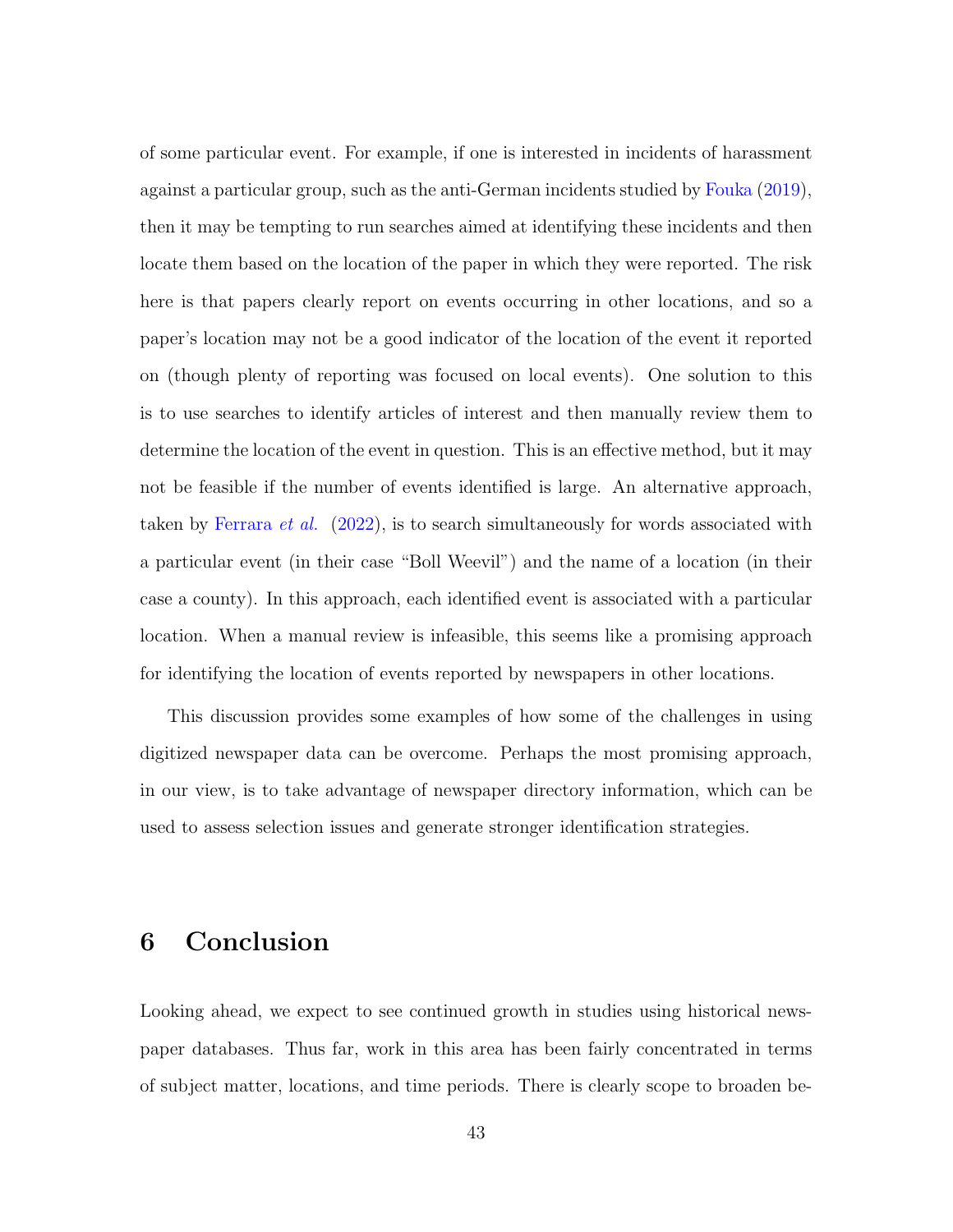yond these. Given the richness of the information available in digitized newspapers, we also expect to see continued expansion in the set of different subjects examined using these data.

A number of directions for future work seem particularly promising. One of these is expanding work using historical newspapers beyond the U.S. and U.K. While this will be heavily dependent on the scope of data available, the continued expansion of data sets through the efforts of organizations like Ancestry and FindMyPast holds the promise of expanding into new areas. It also seems likely that there are promising data sets in languages other than English that remain to be discovered and used.

There is also scope to bring together the content information from digitized newspapers with the details on newspaper markets available from the directories. While there are studies along these lines using modern data sets, such as [Gentzkow & Shapiro](#page-46-10) [\(2010\)](#page-46-10), the availability of similar data over a longer period, one covering a wide range of different policy reforms, opens up a promising avenue for future work. Studies along this line could both help improve our understanding of how and why media markets evolved over time, as well as how such changes influenced other outcomes.

### References

- <span id="page-44-1"></span>Ager, Philipp, Eriksson, Katherine, Karger, Ezra, Nencka, Peter, & Thomasson, Melissa A. Forthcoming. School Closures during the 1918 Pandemic. The Review of Economics and Statistics.
- <span id="page-44-0"></span>Albright, Alex, Cook, Jeremy A., Feigenbaum, James J., Kincaide, Laura, Long, Jason, & Nunn, Nathan. 2021. After the Burning: The Economic Effects of the Tulsa Race Massacre. NBER Working Paper No. 28985.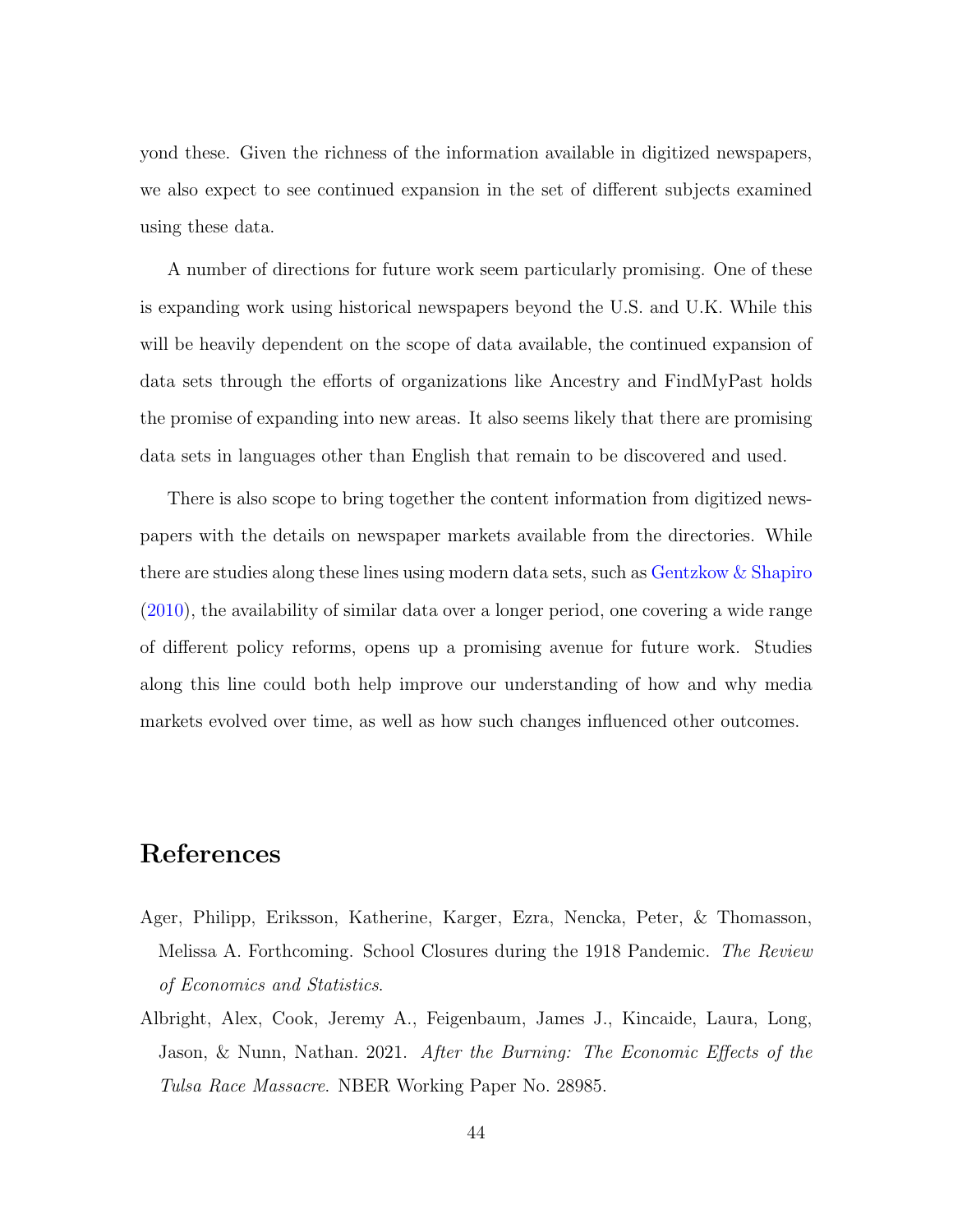<span id="page-45-6"></span><span id="page-45-3"></span>Ang, Desmond. 2020. The Birth of a Nation: Media and Racial Hate.

- Barnhurst, Kevin G, & Nerone, John. 2001. The Form of the News. The Guilford Press.
- <span id="page-45-0"></span>Bazzi, Samuel, Ferrara, Andreas, Fiszbein, Martin, Pearson, Thomas P., & Testa, Patrick A. 2021. The Other Great Migration: Southern Whites and the New Right. NBER Working Paper No. 29506.
- <span id="page-45-2"></span>Beach, Brian, & Hanlon, W. Walker. Forthcoming. Culture and the Historical Fertility Transition. The Review of Economic Studies.
- <span id="page-45-7"></span>Beach, Brian, Clay, Karen, & Saavedra, Martin. 2022. The 1918 influenza pandemic and its lessons for COVID-19. Journal of Economic Literature,  $60(1)$ , 41–84.
- <span id="page-45-5"></span>Cagé, Julia. 2020. Media competition, information provision and political participation: Evidence from French local newspapers and elections, 1944–2014. *Journal of* Public Economics, 185, 104077.
- <span id="page-45-1"></span>Calderon, Alvaro, Fouka, Vasiliki, & Tabellini, Marco. Forthcoming. Racial Diversity and Racial Policy Preferences: The Great Migration and Civil Rights. The Review of Economic Studies.
- <span id="page-45-4"></span>Caprettini, Bruno, & Voth, Hans-Joachim. 2020. Rage against the machines: Laborsaving technology and unrest in industrializing England. American Economic Re*view: Insights*,  $2(3)$ ,  $305-20$ .
- <span id="page-45-8"></span>Celerier, Claire, & Tak, Purnoor. 2021. The Impact of Financial Inclusion on Minorities: Evidence from the Freedman's Savings Bank. Available at SSRN 3825143.
- <span id="page-45-10"></span>Cook, Lisa D. 2011. Inventing social capital: Evidence from African American inventors, 1843–1930. Explorations in Economic History, 48(4), 507–518.
- <span id="page-45-9"></span>Cook, Lisa D. 2012. Converging to a national lynching database: Recent developments and the way forward. *Historical Methods: A Journal of Quantitative and* Interdisciplinary History,  $45(2)$ , 55–63.
- <span id="page-45-11"></span>Cook, Lisa D. 2014. Violence and economic activity: evidence from African American patents, 1870–1940. Journal of Economic Growth, 19(2), 221–257.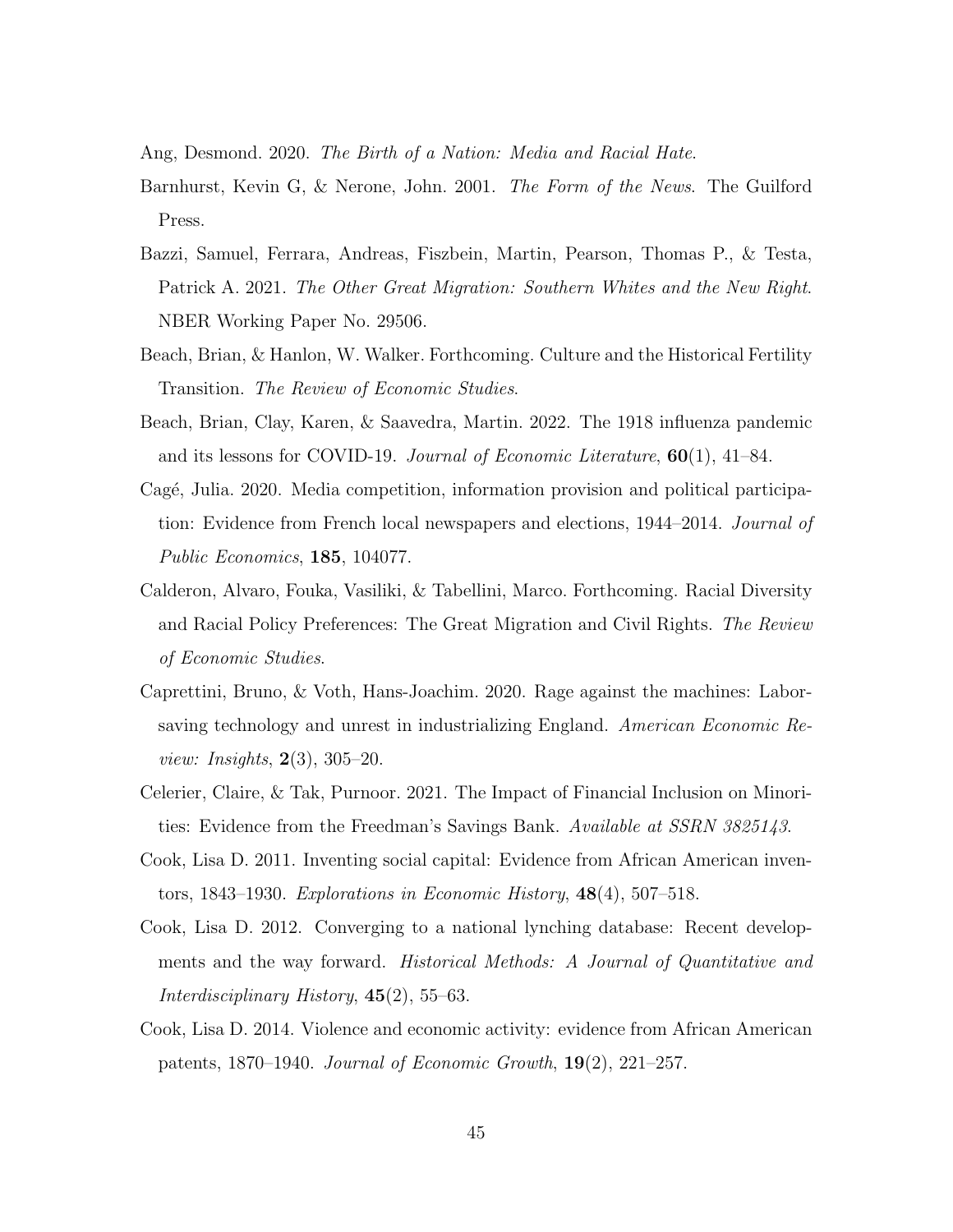- <span id="page-46-8"></span>Costa, Dora L, & Kahn, Matthew E. 2017. Death and the Media: Infectious Disease Reporting During the Health Transition. Economica, 84(335), 393–416.
- <span id="page-46-7"></span>Coury, Michael, Kitagawa, Toru, Shertzer, Allison, & Turner, Matthew. 2022. The Value of Piped Water and Sewers: Evidence from 19th Century Chicago. NBER Working Paper No. 29718.
- <span id="page-46-5"></span>Djourelova, Milena. 2021. Media Persuasion through Slanted Language: Evidence from the Coverage of Immigration.
- <span id="page-46-2"></span>Esposito, Elena, Rotesi, Tiziano, Saia, Alessandro, & Thoenig, Mathias. 2021. Reconciliation Narratives: The Birth of a Nation after the U.S. Civil War. CEPR Discussion Paper No. 15938.
- <span id="page-46-6"></span>Feigenbaum, James J., & Gross, Daniel P. 2021. Organizational Frictions and Increasing Returns to Automation: Lessons from AT&T in the Twentieth Century.
- <span id="page-46-1"></span>Ferrara, Andreas, & Fishback, Price V. Forthcoming. Discrimination, Migration, and Economic Outcomes: Evidence from World War I. The Review of Economics and Statistics.
- <span id="page-46-9"></span>Ferrara, Andreas, Ha, Joung Yeob, & Walsh, Randall. 2022. Using Digitized Newspapers to Refine Historical Measures: The Case of the Boll Weavil. NBER Working Paper No. 29808.
- <span id="page-46-0"></span>Fouka, Vasiliki. 2019. How do immigrants respond to discrimination? The case of Germans in the US during World War I. American Political Science Review, 113(2), 405–422.
- <span id="page-46-10"></span>Gentzkow, Matthew, & Shapiro, Jesse M. 2010. What drives media slant? Evidence from US daily newspapers. Econometrica, 78(1), 35–71.
- <span id="page-46-4"></span>Gentzkow, Matthew, Glaeser, Edward L, & Goldin, Claudia. 2006. The rise of the fourth estate. How newspapers became informative and why it mattered. Pages 187–230 of: Corruption and reform: Lessons from America's economic history. University of Chicago Press.
- <span id="page-46-3"></span>Gentzkow, Matthew, Shapiro, Jesse M, & Sinkinson, Michael. 2011. The effect of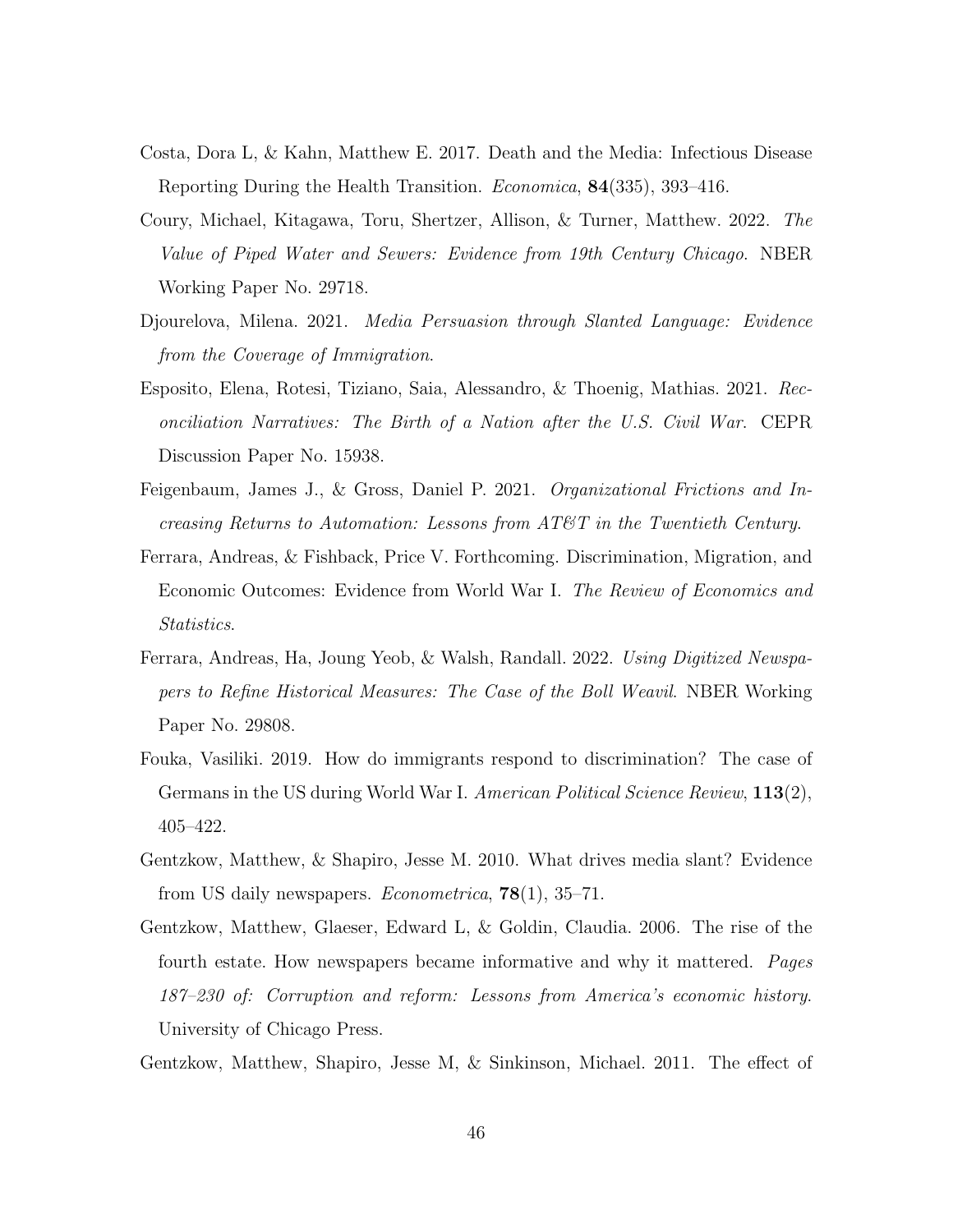newspaper entry and exit on electoral politics. American Economic Review, 101(7), 2980–3018.

- <span id="page-47-1"></span>Gentzkow, Matthew, Shapiro, Jesse M, & Sinkinson, Michael. 2014a. Competition and ideological diversity: Historical evidence from us newspapers. American Economic *Review*,  $104(10)$ , 3073-3114.
- <span id="page-47-8"></span>Gentzkow, Matthew, Shapiro, Jesse M., & Sinkinson, Michael. 2014b. United States Newspaper Panel, 1869-2004. Inter-university Consortium for Political and Social Research [DOI: 10.3886/ICPSR30261.v6].
- <span id="page-47-9"></span>Gentzkow, Matthew, Petek, Nathan, Shapiro, Jesse, & Sinkinson, Michael. 2014c. US Newspapers in the American South, 1869-1896. Inter-university Consortium for Political and Social Research [DOI: 10.3886/ICPSR35513.v1].
- <span id="page-47-5"></span>Gentzkow, Matthew, Petek, Nathan, Shapiro, Jesse M, & Sinkinson, Michael. 2015. Do newspapers serve the state? Incumbent party influence on the US press, 1869– 1928. Journal of the European Economic Association, 13(1), 29–61.
- <span id="page-47-2"></span>Glaeser, Edward L, & Goldin, Claudia. 2006. Corruption and Reform: Introduction. Pages 2–22 of: Corruption and Reform: Lessons from America's Economic History. University of Chicago Press.
- <span id="page-47-7"></span>Gliserman, Susan. 1969. Mitchell's "Newspaper Press Directory": 1846-1907. Victorian Periodicals Newsletter, 2(1), 10–29.
- <span id="page-47-4"></span>Gray, Rowena, & Bowman, Rocco. 2021. Locating the Manhattan housing market: GIS evidence for 1880-1910. Historical Methods, 54(3), 151–171.
- <span id="page-47-6"></span>Hanlon, W. Walker. 2015. Necessity is the Mother of Invention: Input Supplies and Directed Technical Change. *Econometrica*, **83**(1), 67–100.
- <span id="page-47-0"></span>Kuziemko, Ilyana, & Washington, Ebonya. 2018. Why did the Democrats lose the South? Bringing new data to an old debate. American Economic Review, 108(10), 2830–67.
- <span id="page-47-3"></span>Lennon, Conor. 2016. Slave Escapes, Prices, and the Fugitive Slave Act of 1850. Journal of Law and Economics, 59, 669–695.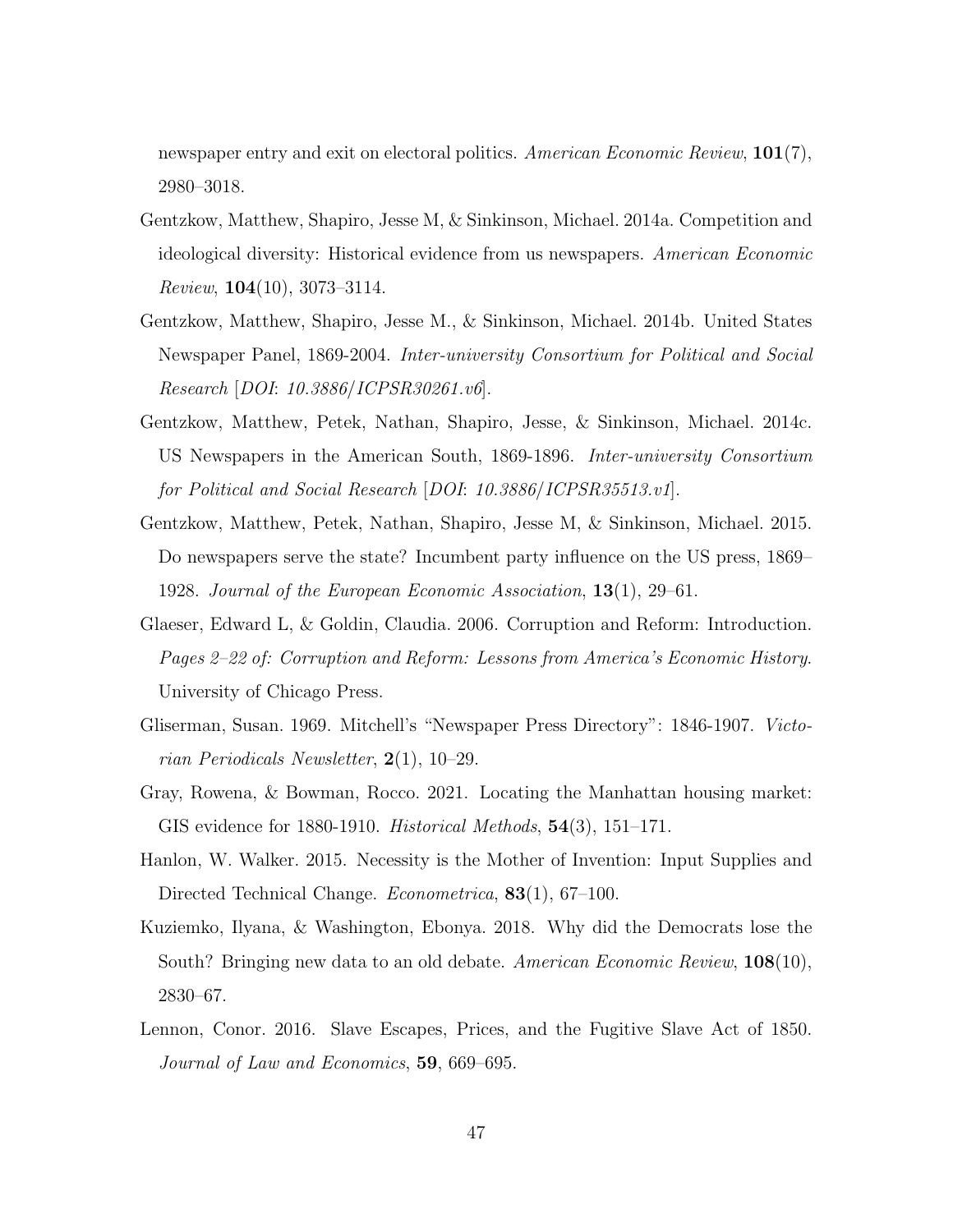- <span id="page-48-0"></span>Markel, Howard, Lipman, Harvey B, Navarro, J Alexander, Sloan, Alexandra, Michalsen, Joseph R, Stern, Alexandra Minna, & Cetron, Martin S. 2007. Nonpharmaceutical interventions implemented by US cities during the 1918-1919 influenza pandemic. Jama, 298(6), 644–654.
- <span id="page-48-4"></span>Masera, Federico, & Rosenberg, Michele. 2022. Slavocracy: Economic Elite and the Support for Slavery. Working paper.
- <span id="page-48-10"></span>Olzak, Susan. 2015. Ethnic Collective Action in Contemporary Urban United States– Data on Conflicts and Protests, 1954-1992. Inter-university Consortium for Political and Social Research.
- <span id="page-48-8"></span>Ottinger, Sebastian, & Winkler, Max. 2020. Political Threat and Racial Propaganda: Evidence from the U.S. South. Working paper.
- <span id="page-48-9"></span>Perlman, Elisabeth Ruth, & Sprick Schuster, Steven. 2016. Delivering the Vote: The Political Effects of Free Mail Delivery in Early Twentieth Century America. Journal of Economic History,  $76(3)$ ,  $769-802$ .
- <span id="page-48-1"></span>Petrova, Maria. 2011. Newspapers and parties: How advertising revenues created an independent press. American Political Science Review, 105(4), 790–808.
- <span id="page-48-7"></span>Rees, Albert. 1961. Real Wages in Manufacturing, 1890-1914. Princeton University Press.
- <span id="page-48-6"></span>Rhode, Paul W. 2021. Biological Innovation without Intellectual Property Rights: Cottonseed Markets in the Antebellum American South. The Journal of Economic History,  $81(1)$ , 198–238.
- <span id="page-48-5"></span>Rhode, Paul W, & Strumpf, Koleman. 2013. The long history of political betting markets: An international perspective. In: The Oxford handbook of the economics of gambling.
- <span id="page-48-3"></span>Rhode, Paul W, & Strumpf, Koleman S. 2004. Historical presidential betting markets. Journal of Economic Perspectives, 18(2), 127–141.
- <span id="page-48-2"></span>Velde, François R. 2022. A Model of Economic Activity in San Francisco During the 1918 Influenza Epidemic.